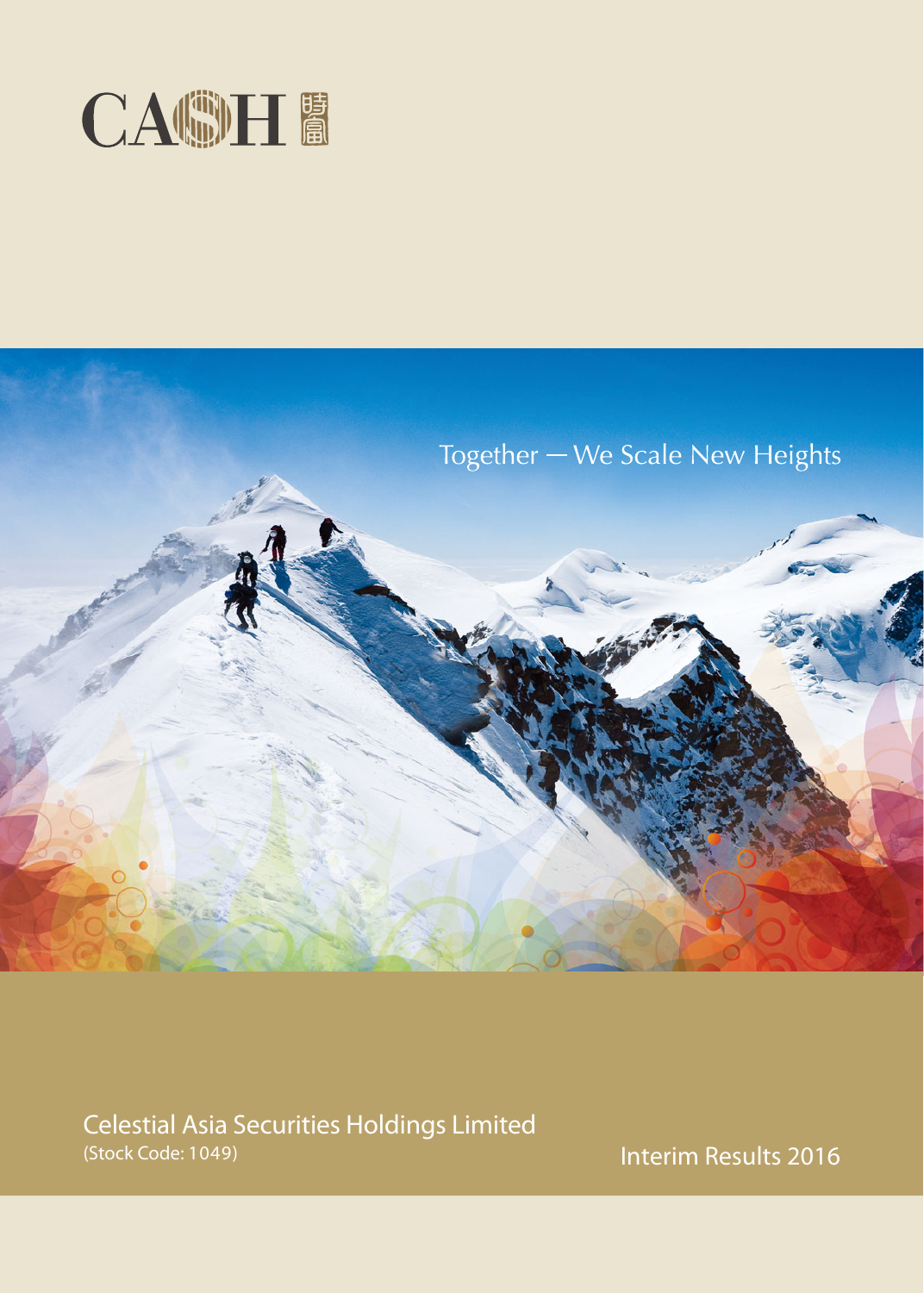## Condensed Consolidated Statement of Profit or Loss and Other Comprehensive Income

The unaudited consolidated results of Celestial Asia Securities Holdings Limited ("Company" or "CASH") and its subsidiaries ("Group") for the six months ended 30 June 2016, together with the comparative figures for the last corresponding period, are as follows:

|                                                                                                                                                                                                                                                                 | Unaudited<br>Six months ended 30 June |                                                              |                                                                 |  |
|-----------------------------------------------------------------------------------------------------------------------------------------------------------------------------------------------------------------------------------------------------------------|---------------------------------------|--------------------------------------------------------------|-----------------------------------------------------------------|--|
|                                                                                                                                                                                                                                                                 | <b>Notes</b>                          | 2016<br><b>HK\$'000</b>                                      | 2015<br>HK\$'000<br>(Restated)                                  |  |
| Revenue<br>Other income<br>Cost of inventories and services<br>Net gains on investments held for trading<br>Gain on partial disposal of available-for-sale                                                                                                      | (3)                                   | 777,416<br>4,589<br>(388, 288)<br>30,470                     | 782,550<br>5,223<br>(358,081)<br>105,747                        |  |
| financial assets<br>Salaries, allowances and commission<br>Other operating, administrative and<br>selling expenses<br>Depreciation of property and equipment<br>Finance costs<br>Fair value change on investment properties<br>Share of results of an associate |                                       | (169, 336)<br>(249, 450)<br>(18, 799)<br>(6,052)<br>(14,600) | 14,381<br>(234, 796)<br>(250, 938)<br>(17,700)<br>(9,426)<br>95 |  |
| (Loss) profit before taxation<br>Income tax credit (expense)                                                                                                                                                                                                    | (6)                                   | (34,050)<br>2,409                                            | 37,055<br>(5, 119)                                              |  |
| (Loss) profit for the period                                                                                                                                                                                                                                    |                                       | (31, 641)                                                    | 31,936                                                          |  |
| Other comprehensive (expense) income for<br>the period, net of income tax<br>Exchange difference on translation of<br>foreign operations                                                                                                                        |                                       | (226)                                                        | (3,877)                                                         |  |
| Total other comprehensive expense for the period                                                                                                                                                                                                                |                                       | (226)                                                        | (3,877)                                                         |  |
| Total comprehensive (expense) income<br>for the period                                                                                                                                                                                                          |                                       | (31, 867)                                                    | 28,059                                                          |  |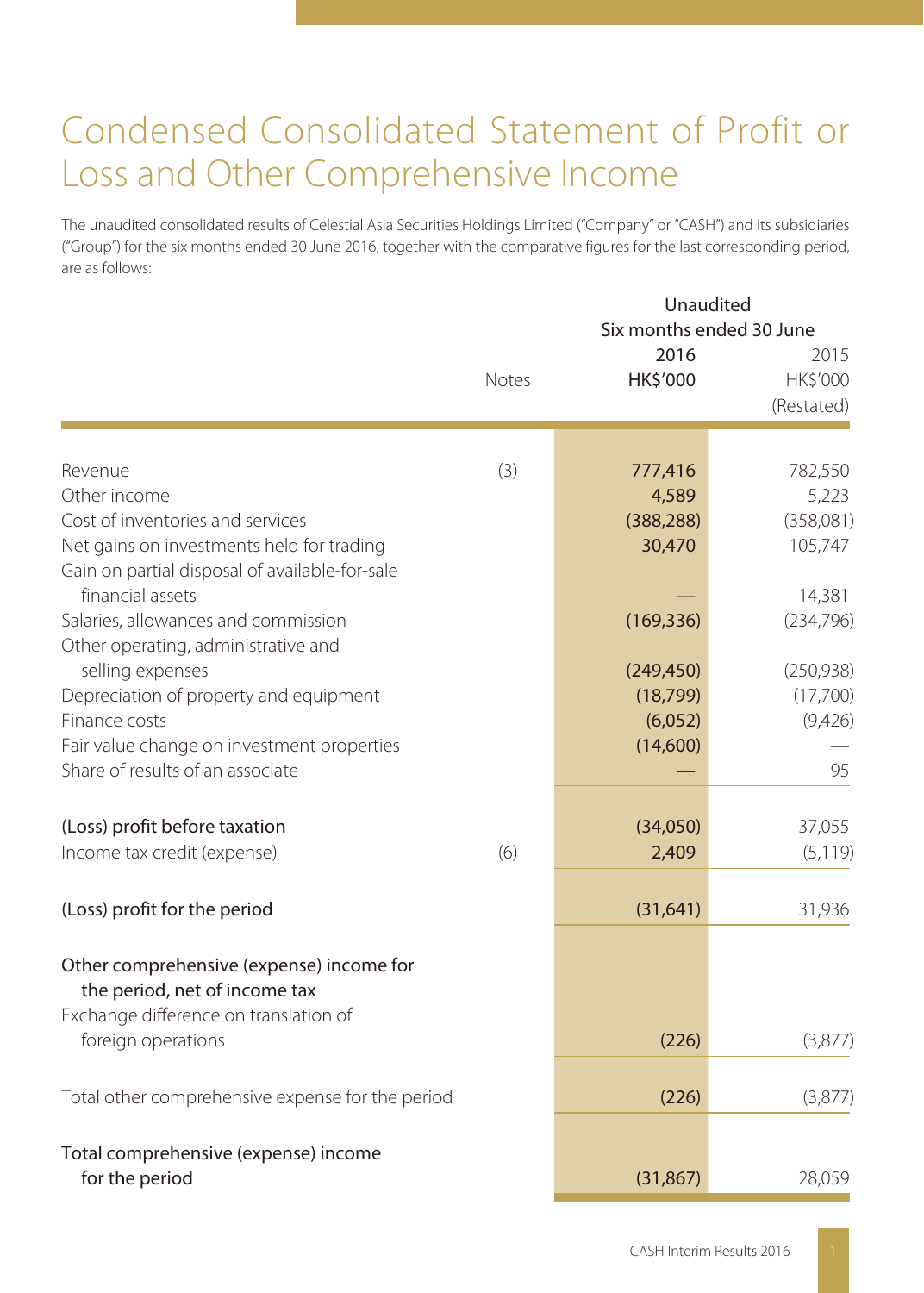|                                                                                                                               | Note | Unaudited<br>Six months ended 30 June<br>2016<br>HK\$'000 | 2015<br>HK\$'000 |
|-------------------------------------------------------------------------------------------------------------------------------|------|-----------------------------------------------------------|------------------|
|                                                                                                                               |      |                                                           | (Restated)       |
| (Loss) profit for the period attributable to:<br>Owners of the Company<br>Non-controlling interests                           |      | (12,790)<br>(18, 851)                                     | 12,405<br>19,531 |
|                                                                                                                               |      | (31, 641)                                                 | 31,936           |
| Total comprehensive (expense) income for<br>the period attributable to:<br>Owners of the Company<br>Non-controlling interests |      | (12,991)<br>(18, 876)                                     | 10,723<br>17,336 |
|                                                                                                                               |      | (31, 867)                                                 | 28,059           |
| (Loss) earnings per share<br>- Basic (HK cents)                                                                               | (7)  | (1.5)                                                     | 2.1              |
| - Diluted (HK cents)                                                                                                          |      | (1.5)                                                     | 2.1              |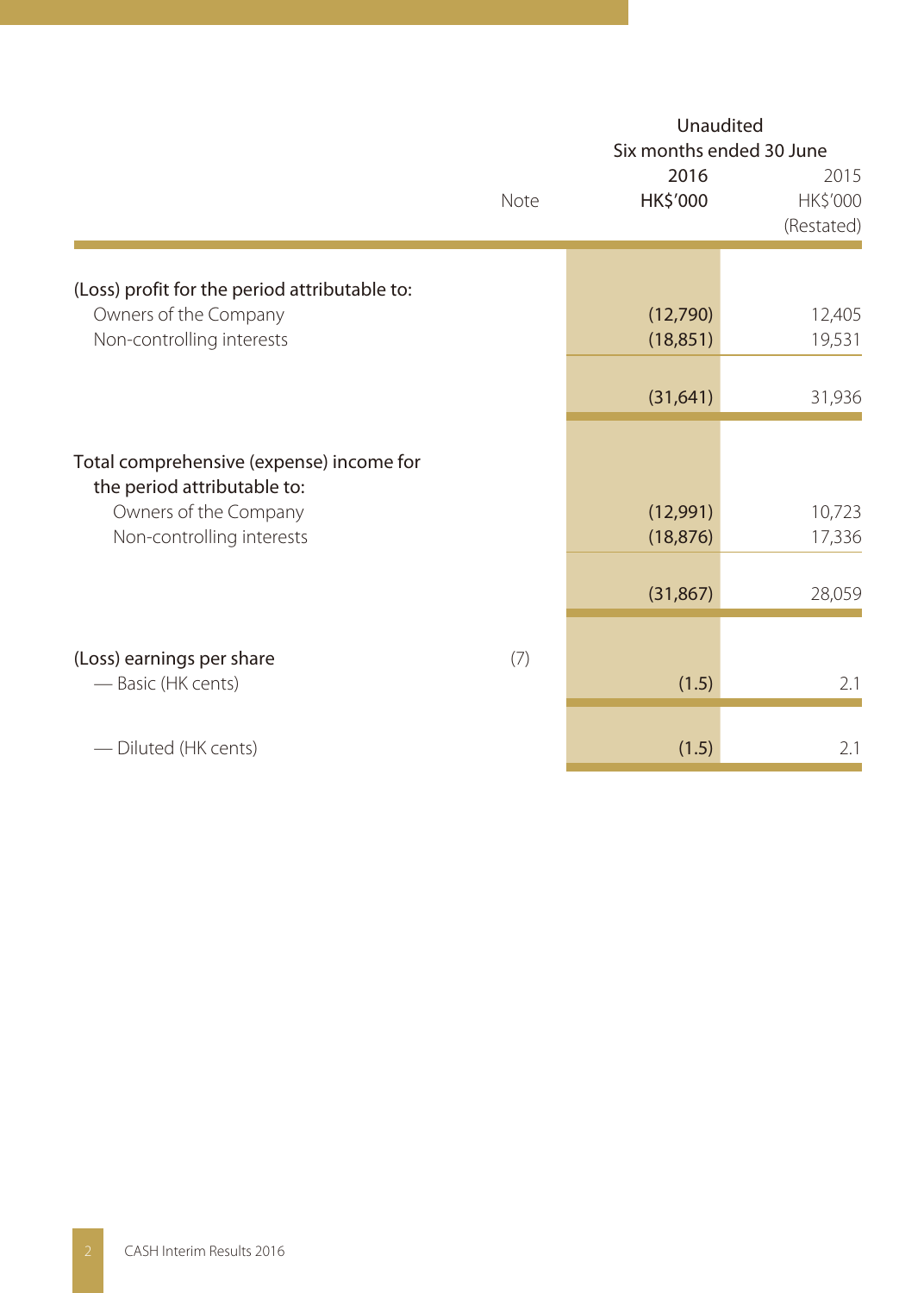## Condensed Consolidated Statement of Financial Position

|                                                  | Notes | 30 June<br>2016<br>(Unaudited)<br>HK\$'000 | 31 December<br>2015<br>(Audited)<br>HK\$'000 |
|--------------------------------------------------|-------|--------------------------------------------|----------------------------------------------|
|                                                  |       |                                            |                                              |
| Non-current assets<br>Property and equipment     |       | 75,975                                     | 83,751                                       |
| Investment properties                            | (8)   | 16,131                                     | 188,583                                      |
| Goodwill                                         |       | 60,049                                     | 60,049                                       |
| Intangible assets                                |       | 53,212                                     | 53,212                                       |
| Available-for-sale financial assets              |       | 8,415                                      | 8,415                                        |
| Rental and utilities deposits                    |       | 48,239                                     | 32,963                                       |
| Other assets                                     |       | 5,070                                      | 5,039                                        |
| Deferred tax assets                              |       | 6,206                                      | 6,200                                        |
|                                                  |       |                                            |                                              |
|                                                  |       | 273,297                                    | 438,212                                      |
| <b>Current assets</b>                            |       |                                            |                                              |
| Inventories - finished goods held for sale       |       | 58,027                                     | 63,382                                       |
| Accounts receivable                              | (9)   | 780,280                                    | 774,449                                      |
| Loans receivable                                 |       | 8,183                                      | 4,509                                        |
| Other assets                                     |       | 8,187                                      | 5,240                                        |
| Prepayments, deposits and other receivables      |       | 57,424                                     | 57,130                                       |
| Tax recoverable                                  |       | 4,477                                      | 29                                           |
| Investments held for trading                     |       | 120,782                                    | 68,871                                       |
| Financial asset designated at fair value through |       |                                            |                                              |
| profit or loss                                   |       | 12,926                                     | 13,161                                       |
| Properties held for resale                       |       | 157,852                                    |                                              |
| Bank deposits subject to conditions              |       | 64,000                                     | 44,000                                       |
| Bank balances - trust and segregated accounts    |       | 866,814                                    | 946,810                                      |
| Bank balances (general accounts) and cash        |       | 420,383                                    | 636,632                                      |
|                                                  |       | 2,559,335                                  | 2,614,213                                    |
|                                                  |       |                                            |                                              |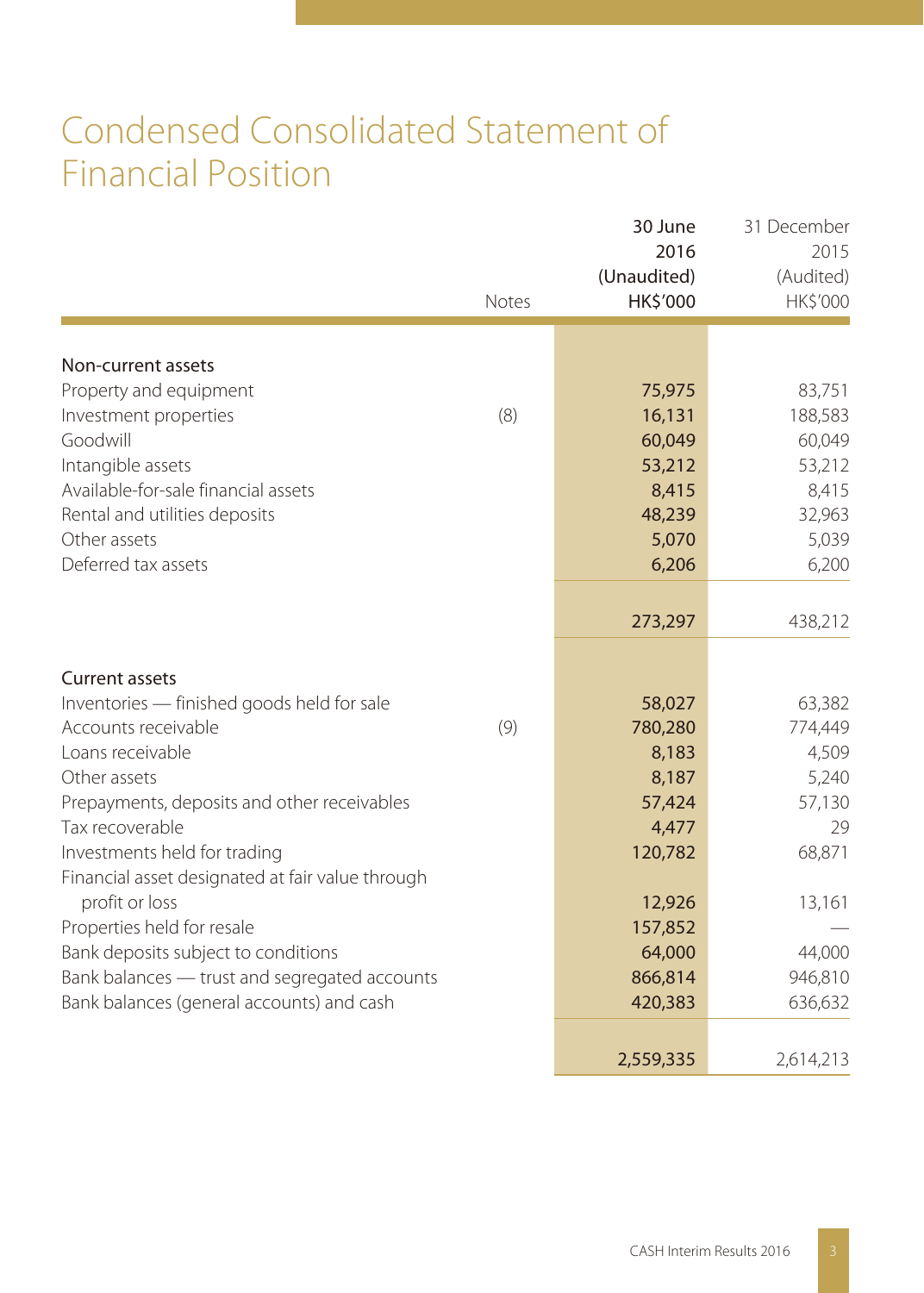|                                                                                                                     | Notes | 30 June<br>2016<br>(Unaudited)<br>HK\$'000 | 31 December<br>2015<br>(Audited)<br>HK\$'000 |
|---------------------------------------------------------------------------------------------------------------------|-------|--------------------------------------------|----------------------------------------------|
| <b>Current liabilities</b>                                                                                          |       |                                            |                                              |
| Accounts payable<br>Accrued liabilities and other payables<br>Taxation payable<br>Obligations under finance leases  | (10)  | 1,456,710<br>134,423<br>25,960             | 1,638,408<br>156,975<br>21,513               |
| - amount due within one year<br>Financial liabilities held for trading                                              |       | 298<br>1,084                               | 396                                          |
| Financial liabilities designated at fair<br>value through profit or loss<br>Borrowings - amount due within one year |       | 12,926<br>392,086                          | 13,161<br>318,571                            |
|                                                                                                                     |       | 2,023,487                                  | 2,149,024                                    |
| Net current assets                                                                                                  |       | 535,848                                    | 465,189                                      |
| Total assets less current liabilities                                                                               |       | 809,145                                    | 903,401                                      |
| Capital and reserves<br>Share capital<br>Reserves                                                                   | (12)  | 83,122<br>393,761                          | 83,122<br>406,777                            |
| Equity attributable to owners of the Company<br>Non-controlling interests                                           |       | 476,883<br>303,162                         | 489,899<br>322,013                           |
| <b>Total equity</b>                                                                                                 |       | 780,045                                    | 811,912                                      |
| Non-current liabilities<br>Deferred tax liabilities<br>Obligations under finance leases                             |       | 10,025                                     | 12,435                                       |
| - amount due after one year<br>Borrowings - amount due after one year                                               |       | 833<br>18,242                              | 642<br>78,412                                |
|                                                                                                                     |       | 29,100                                     | 91,489                                       |
|                                                                                                                     |       | 809,145                                    | 903,401                                      |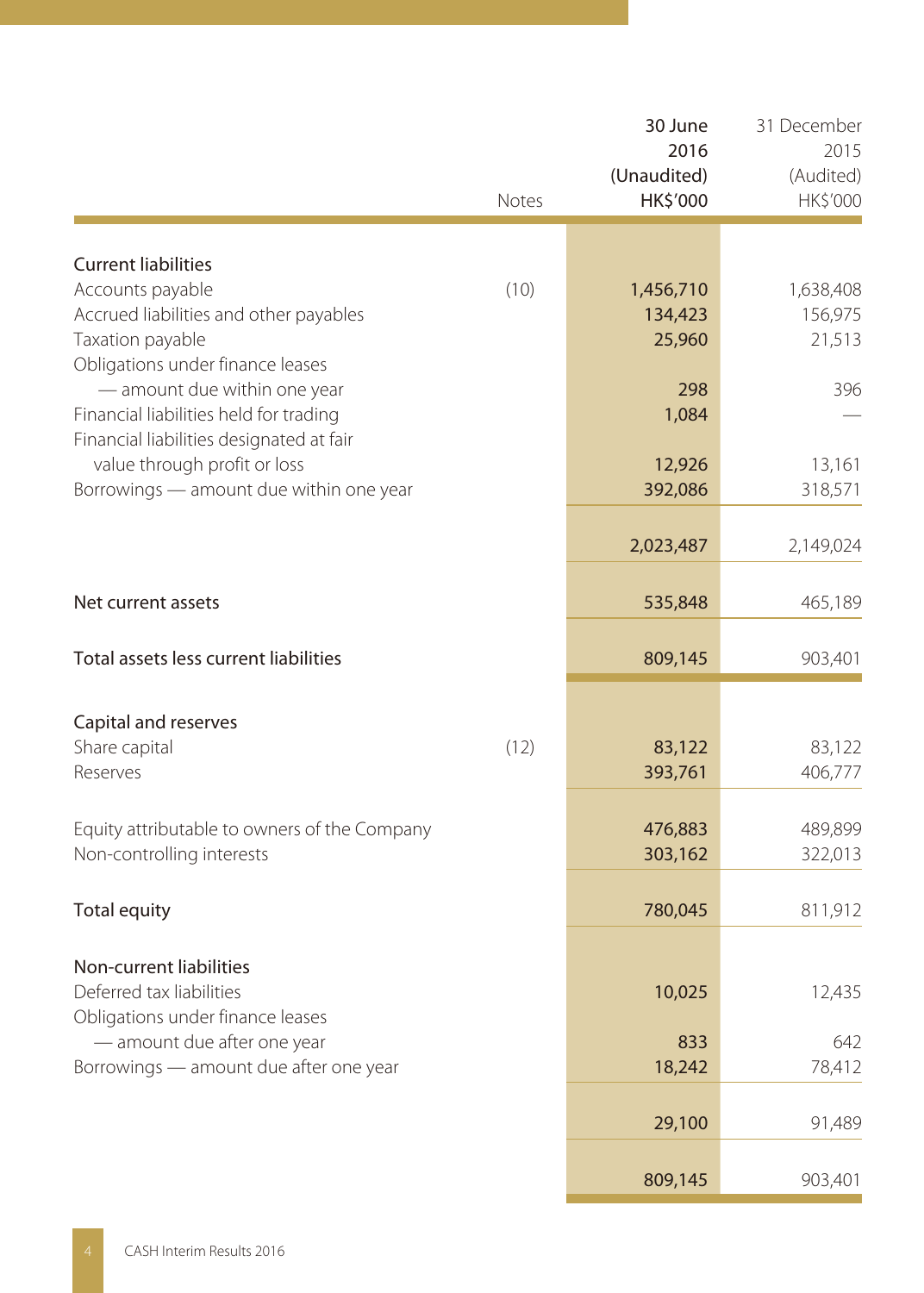# Condensed Consolidated Statement of Changes in Equity

|                                                                         | Unaudited                     |                     |                                          |                                |                                       |                     |                                                 |                     |                                               |                   |                                              |                   |
|-------------------------------------------------------------------------|-------------------------------|---------------------|------------------------------------------|--------------------------------|---------------------------------------|---------------------|-------------------------------------------------|---------------------|-----------------------------------------------|-------------------|----------------------------------------------|-------------------|
|                                                                         | Six months ended 30 June 2016 |                     |                                          |                                |                                       |                     |                                                 |                     |                                               |                   |                                              |                   |
|                                                                         |                               |                     |                                          |                                | Attributable to owners of the Company |                     |                                                 |                     |                                               |                   |                                              |                   |
|                                                                         | Share<br>capital<br>HK\$'000  | premium<br>HK\$'000 | Share Contributed<br>surplus<br>HK\$'000 | General<br>reserve<br>HK\$'000 | Other<br>reserve<br>HK\$'000          | reserve<br>HK\$'000 | Translation Share option<br>reserve<br>HK\$'000 | reserve<br>HK\$'000 | Revaluation Accumulated<br>losses<br>HK\$'000 | Total<br>HK\$'000 | Non-<br>controlling<br>interests<br>HK\$'000 | Total<br>HK\$'000 |
| At 1 January 2016                                                       | 83,122                        | 591,437             | 88,926                                   | 1,160                          | 59,649                                | 9,406               | 4,458                                           | 11,164              | (359, 423)                                    | 489,899           | 322,013                                      | 811,912           |
| Loss for the period                                                     |                               |                     |                                          |                                |                                       |                     |                                                 |                     | (12,790)                                      | (12,790)          | (18,851)                                     | (31,641)          |
| Exchange differences arising<br>on translation of foreign<br>operations |                               |                     |                                          |                                |                                       | (201)               |                                                 |                     |                                               | (201)             | (25)                                         | (226)             |
| Total comprehensive income<br>(expense) for the period                  | 83,122                        | 591,437             | 88,926                                   | 1,160                          | 59,649                                | 9,205               | 4,458                                           | 11,164              | (372, 213)                                    | 476,908           | 303,137                                      | 780,045           |
| At 30 June 2016                                                         | 83,122                        | 591,437             | 88,926                                   | 1,160                          | 59,649                                | 9,205               | 4,458                                           | 11,164              | (372, 213)                                    | 476,908           | 303,137                                      | 780,045           |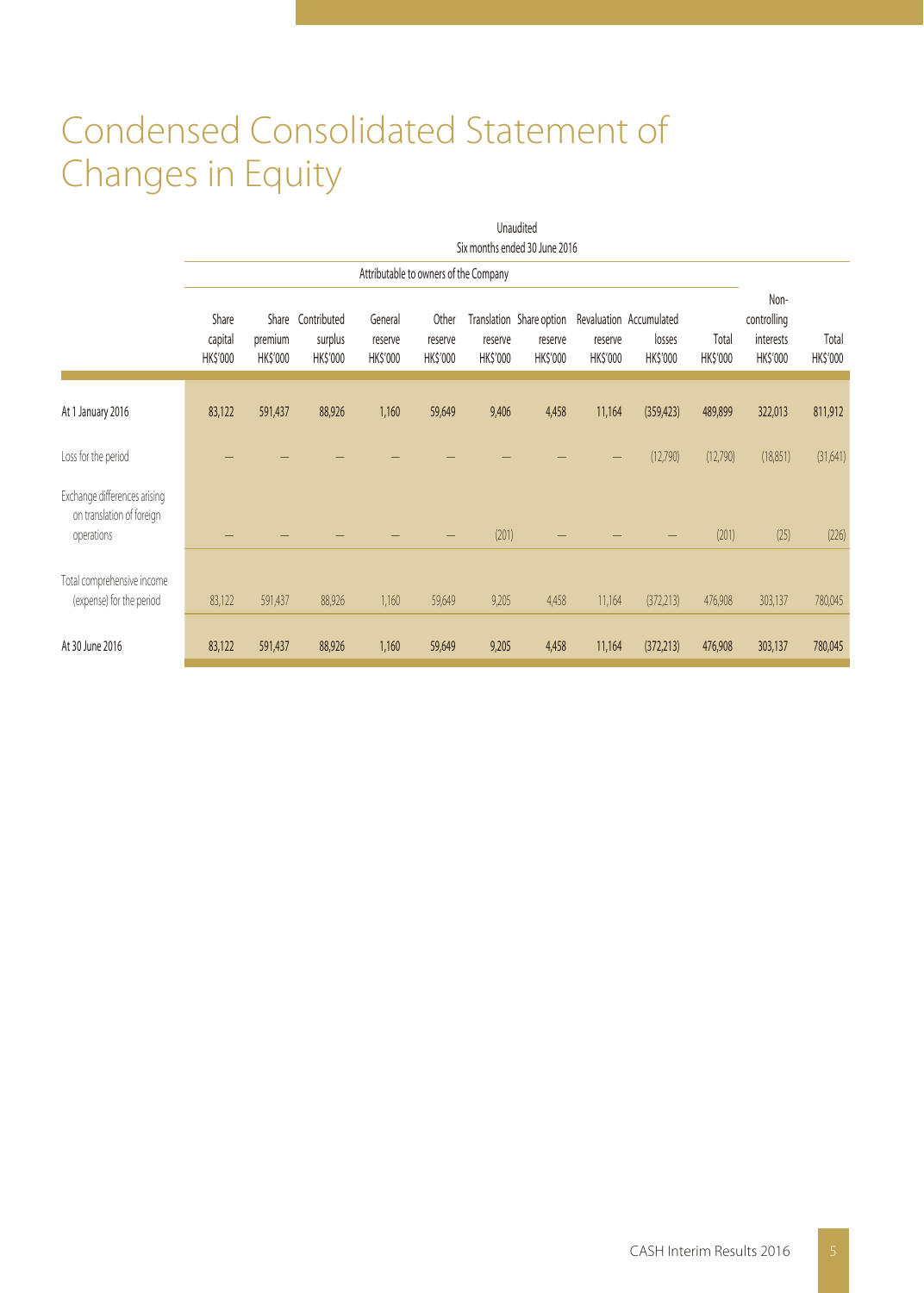|                                                                                                      | Six months ended 30 June 2015 (Restated) |                                    |                                          |                                |                              |                     |                                                 |                     |                                               |                   |                                              |                   |
|------------------------------------------------------------------------------------------------------|------------------------------------------|------------------------------------|------------------------------------------|--------------------------------|------------------------------|---------------------|-------------------------------------------------|---------------------|-----------------------------------------------|-------------------|----------------------------------------------|-------------------|
|                                                                                                      | Attributable to owners of the Company    |                                    |                                          |                                |                              |                     |                                                 |                     |                                               |                   |                                              |                   |
|                                                                                                      | Share<br>capital<br>HK\$'000             | Share<br>premium<br><b>HKS'000</b> | Contributed<br>surplus<br><b>HKS'000</b> | General<br>reserve<br>HK\$'000 | Other<br>reserve<br>HK\$'000 | reserve<br>HK\$'000 | Translation Share option<br>reserve<br>HK\$'000 | reserve<br>HK\$'000 | Revaluation Accumulated<br>losses<br>HK\$'000 | Total<br>HK\$'000 | Non-<br>controlling<br>interests<br>HK\$'000 | Total<br>HK\$'000 |
| At 1 January 2015                                                                                    | 55,415                                   | 510,677                            | 88,926                                   | 1,160                          | 59,110                       | 12,390              | 3,604                                           | 11,164              | (375, 820)                                    | 366,626           | 324,926                                      | 691,552           |
| Profit for the period                                                                                |                                          |                                    |                                          |                                |                              |                     |                                                 |                     | 12,405                                        | 12,405            | 19,531                                       | 31,936            |
| Recognition of equity-settled<br>share-based payments                                                |                                          |                                    |                                          |                                |                              |                     | 427                                             |                     |                                               | 427               |                                              | 427               |
| Exchange differences arising<br>on translation of foreign<br>operations                              |                                          |                                    |                                          |                                |                              | (1,661)             |                                                 |                     |                                               | (1,661)           | (2,216)                                      | (3,877)           |
| Total comprehensive income<br>(expense) for the period                                               | 55,415                                   | 510,677                            | 88,926                                   | 1,160                          | 59,110                       | 10,729              | 4,031                                           | 11,164              | (363, 415)                                    | 377,797           | 342,241                                      | 720,038           |
| Distribution of non-controlling<br>interests of CASH Financial<br>Services Group Limited<br>("CFSG") |                                          |                                    |                                          |                                | (1,230)                      |                     |                                                 |                     |                                               | (1,230)           | 7,063                                        | 5,833             |
| At 30 June 2015                                                                                      | 55,415                                   | 510,677                            | 88,926                                   | 1,160                          | 57,880                       | 10,729              | 4,031                                           | 11,164              | (363, 415)                                    | 376,567           | 349,304                                      | 725,871           |

Unaudited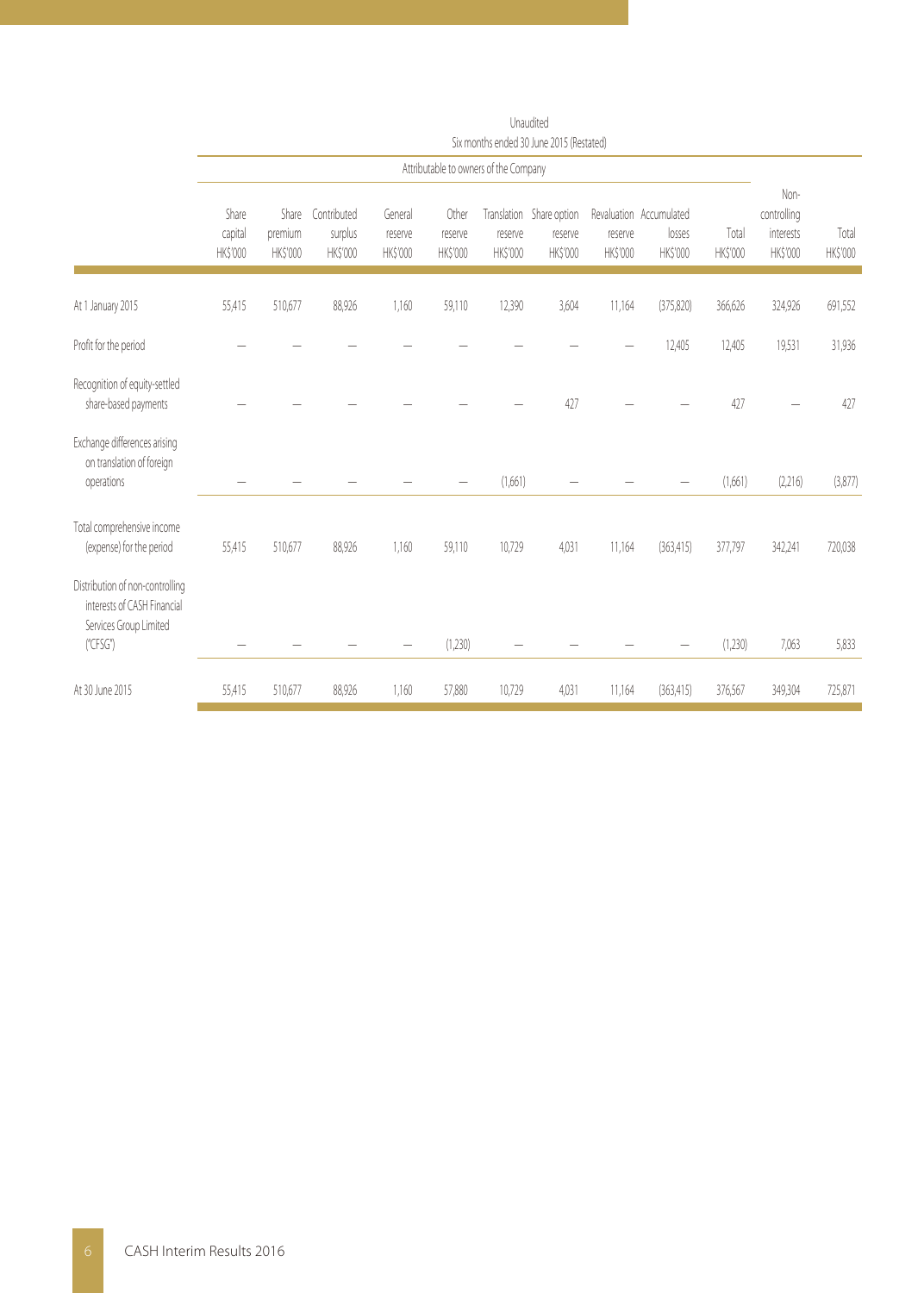# Condensed Consolidated Statement of Cash Flows

|                                                      |                  | Unaudited<br>Six months ended 30 June |  |  |  |
|------------------------------------------------------|------------------|---------------------------------------|--|--|--|
|                                                      | 2016<br>HK\$'000 | 2015<br>HK\$'000<br>(Restated)        |  |  |  |
| Net cash used in operating activities                | (321, 258)       | (310,949)                             |  |  |  |
| Net cash generated from investing activities         | 65,190           | 36,791                                |  |  |  |
| Net cash generated from financing activities         | 39,819           | 369,910                               |  |  |  |
| Net (decrease) increase in cash and cash equivalents | (216, 249)       | 95,752                                |  |  |  |
| Cash and cash equivalents at beginning of period     | 636,632          | 300,299                               |  |  |  |
| Cash and cash equivalents at end of period           | 420,383          | 396,051                               |  |  |  |
| Bank balances and cash                               | 420,383          | 396,051                               |  |  |  |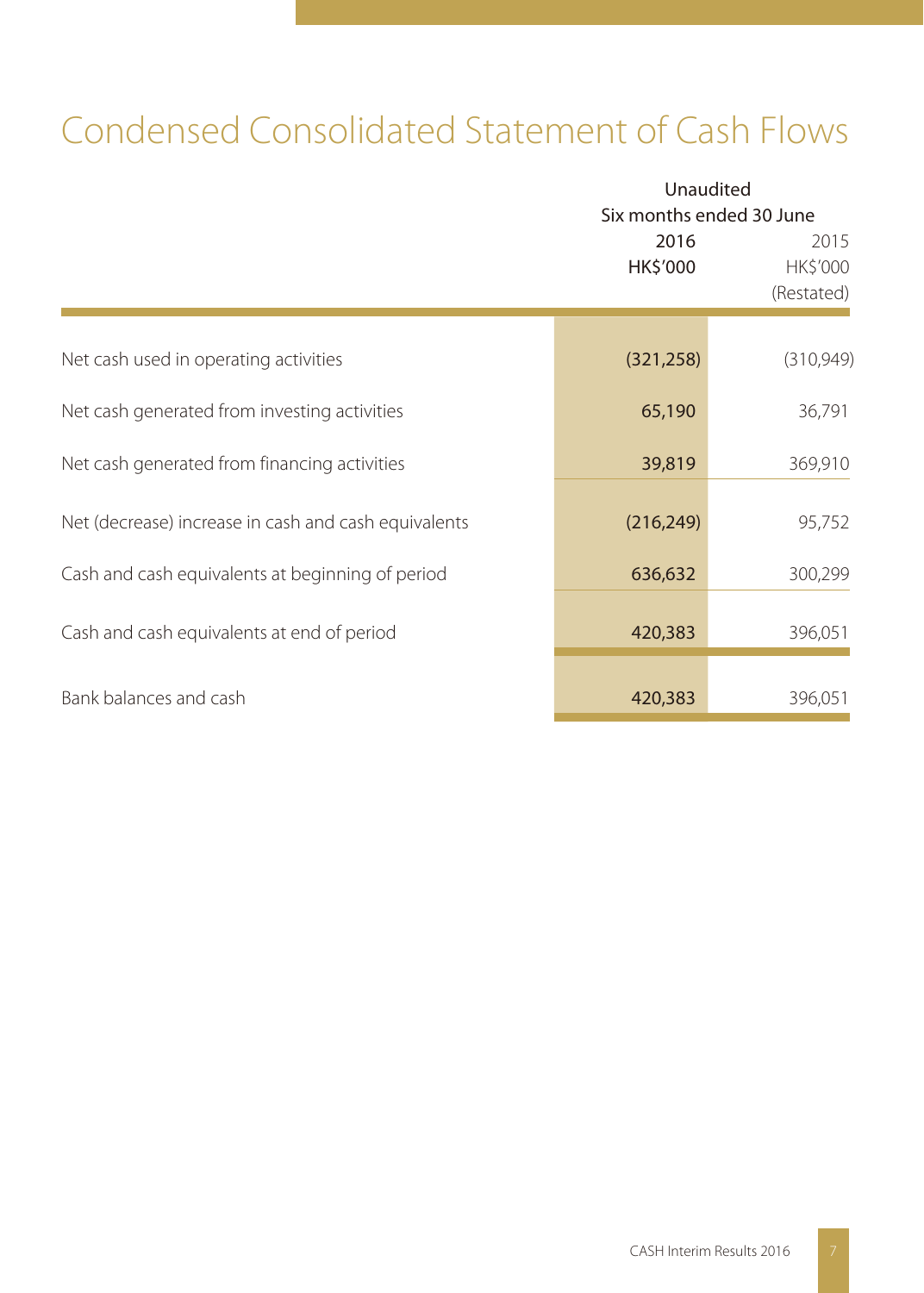Notes:

#### (1) Basis of preparation

The unaudited condensed consolidated results of the Group have been prepared in accordance with Hong Kong Financial Reporting Standards ("HKFRSs") and Hong Kong Accounting Standard ("HKAS") 34 "Interim Financial Reporting" issued by the Hong Kong Institute of Certified Public Accountants ("HKICPA"). In addition, the unaudited consolidated accounts include applicable disclosures required by the Rules Governing the Listing of Securities on The Stock Exchange of Hong Kong Limited ("Stock Exchange") ("Listing Rules") and by the Hong Kong Companies Ordinance.

#### (2) Significant accounting policies

Except for the Group has applied the following new and revised standards, amendments and interpretations ("new and revised HKFRSs") issued by HKICPA, which are mandatory for the accounting periods beginning on or after 1 January 2016, the accounting policies and methods of computation used in the preparation of these accounts are consistent with those used in the annual accounts for the year ended 31 December 2015.

The directors of the Company consider that the adoption of these new and revised HKFRSs has had no material effect on the amounts reported and/or disclosures set out in the Group's unaudited consolidated financial statements.

The Group has not early applied the following new standards, amendments and improvements to existing standards that have been issued but are not yet effective.

| Financial instruments <sup>2</sup>                                                                    |
|-------------------------------------------------------------------------------------------------------|
| Revenue from contracts with customers <sup>2</sup>                                                    |
| l eases <sup>3</sup>                                                                                  |
| Sale or contribution of assets between an investor and its associate or joint<br>venture <sup>4</sup> |
| Clarifications to HKERS 15 Revenue from contracts with customers 2<br>Disclosure initiative           |
|                                                                                                       |

- 1 Effective for annual periods beginning on or after 1 January 2017.
- 2 Effective for annual periods beginning on or after 1 January 2018.
- 3 Effective for annual periods beginning on or after 1 January 2019.
- 4 Effective for annual periods beginning on or after a date to be determined.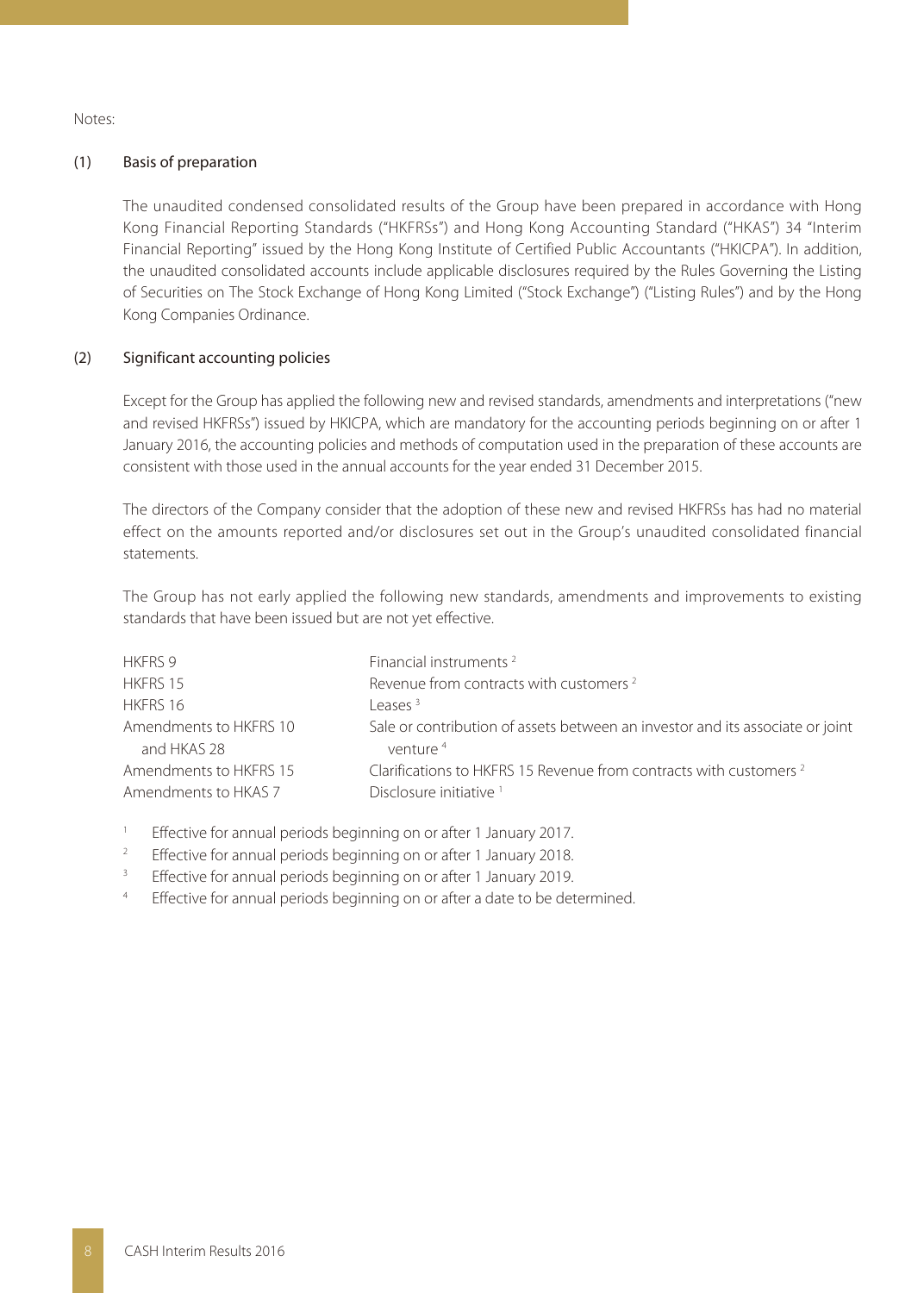#### (3) Revenue

An analysis of the Group's revenue for the period is as follows:

|                                                                                                |                         | Unaudited<br>Six months ended 30 June |
|------------------------------------------------------------------------------------------------|-------------------------|---------------------------------------|
|                                                                                                | 2016<br><b>HK\$'000</b> | 2015<br><b>HK\$'000</b>               |
| Fee and commission income<br>Sales of furniture and household goods and electrical appliances, | 90,202                  | 148,177                               |
| net of discounts and returns                                                                   | 686,776                 | 634.007                               |
| Online game subscription income and licensing income                                           | 438                     | 366                                   |
|                                                                                                | 777,416                 | 782.550                               |

#### (4) Comparative figures

Certain comparative figures of 2015 have been reclassified to align with the presentation as adopted in the year end audited financial statements.

#### (5) Business and geographical segments

#### Business segments

Information reported to the Executive Directors of the Company, being the chief operating decision makers, for the purposes of resource allocation and assessment of segment performance focuses on types of goods or services delivered or provided.

Specifically, the Group's operating and reportable segments are as follows:

| Financial services   | Broking, financing, corporate finance services and securities trading      |
|----------------------|----------------------------------------------------------------------------|
| Retailing            | Sales of furniture and household goods and electrical appliances           |
| Online game services | Provision of online game services, sales of online game auxiliary products |
|                      | and licensing services                                                     |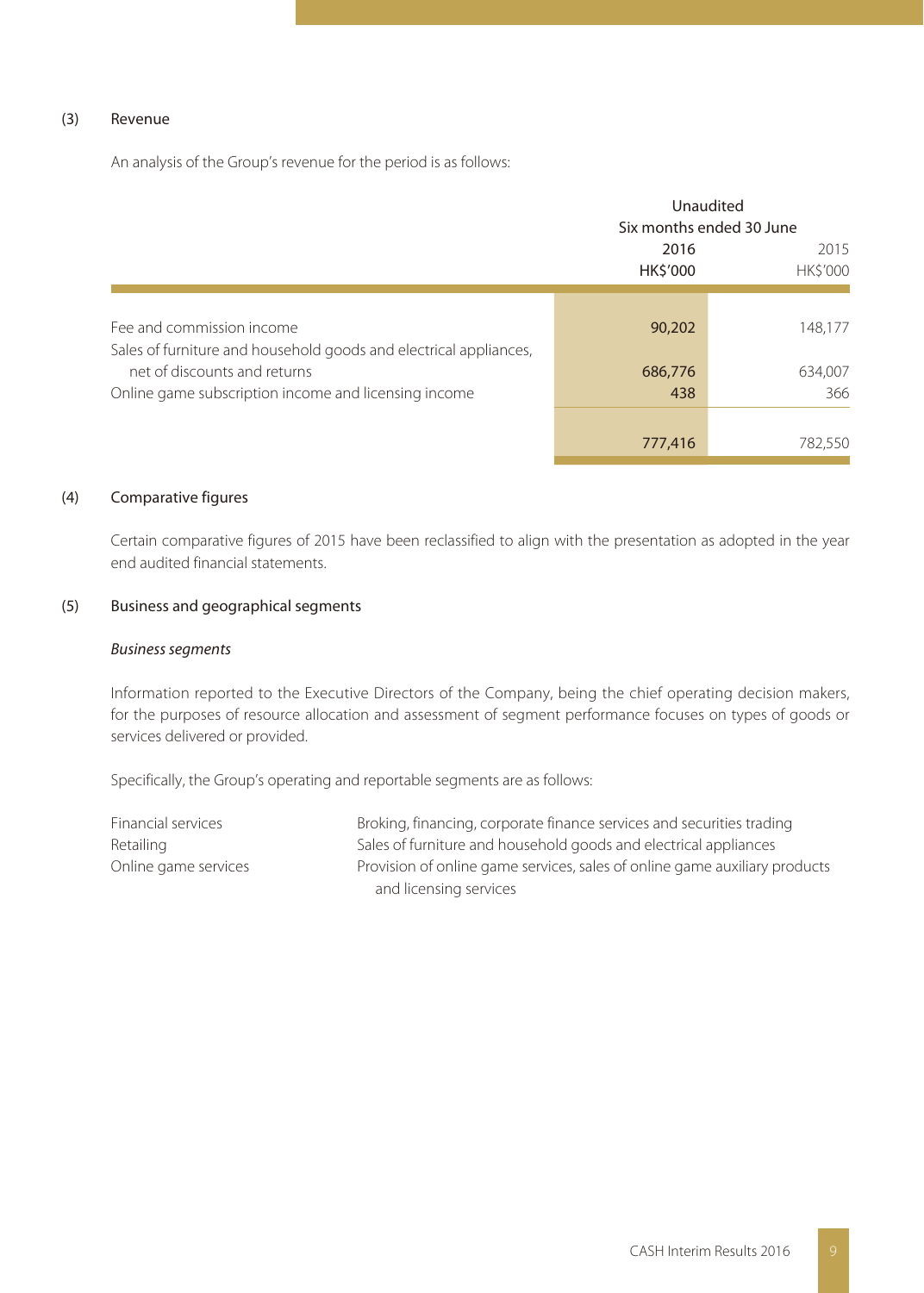#### Segment revenue and results

For the six months ended 30 June 2016

|                                                                                                                                                 | Financial<br>services<br>HK\$'000 | Retailing<br>HK\$'000 | Online game<br>services<br>HK\$'000 | Consolidated<br>HK\$'000                |
|-------------------------------------------------------------------------------------------------------------------------------------------------|-----------------------------------|-----------------------|-------------------------------------|-----------------------------------------|
| Reportable segment revenue<br>From external customers                                                                                           | 90,202                            | 686,776               | 438                                 | 777,416                                 |
| Reportable segment (loss) profit                                                                                                                | (20, 422)                         | 7,708                 | (1, 314)                            | (14,028)                                |
| Net loss on investments held for<br>trading<br>Unallocated corporate expenses<br>Fair value change in investment<br>properties<br>Finance costs |                                   |                       |                                     | (1,886)<br>(3,389)<br>(14,600)<br>(147) |
| Loss before taxation                                                                                                                            |                                   |                       |                                     | (34,050)                                |

For the six months ended 30 June 2015 (Restated)

|                                                                                                                                     | Financial<br>services<br>HK\$'000 | Retailing<br><b>HK\$'000</b> | Online game<br>services<br><b>HK\$'000</b> | Consolidated<br><b>HK\$'000</b> |
|-------------------------------------------------------------------------------------------------------------------------------------|-----------------------------------|------------------------------|--------------------------------------------|---------------------------------|
| Reportable segment revenue<br>From external customers                                                                               | 148,177                           | 634,007                      | 366                                        | 782,550                         |
| Reportable segment profit (loss)                                                                                                    | 34,011                            | 9,813                        | (321)                                      | 43,503                          |
| Net gains on investments held for<br>trading<br>Unallocated corporate expenses<br>Share of results of an associate<br>Finance costs |                                   |                              |                                            | 3,312<br>(9,280)<br>95<br>(575) |
| Profit before taxation                                                                                                              |                                   |                              |                                            | 37,055                          |

Segment result represents the profit before taxation earned or loss incurred by each segment without allocation of share of results of an associate. This is the measure reported to the Executive Directors for the purposes of resource allocation and performance assessment.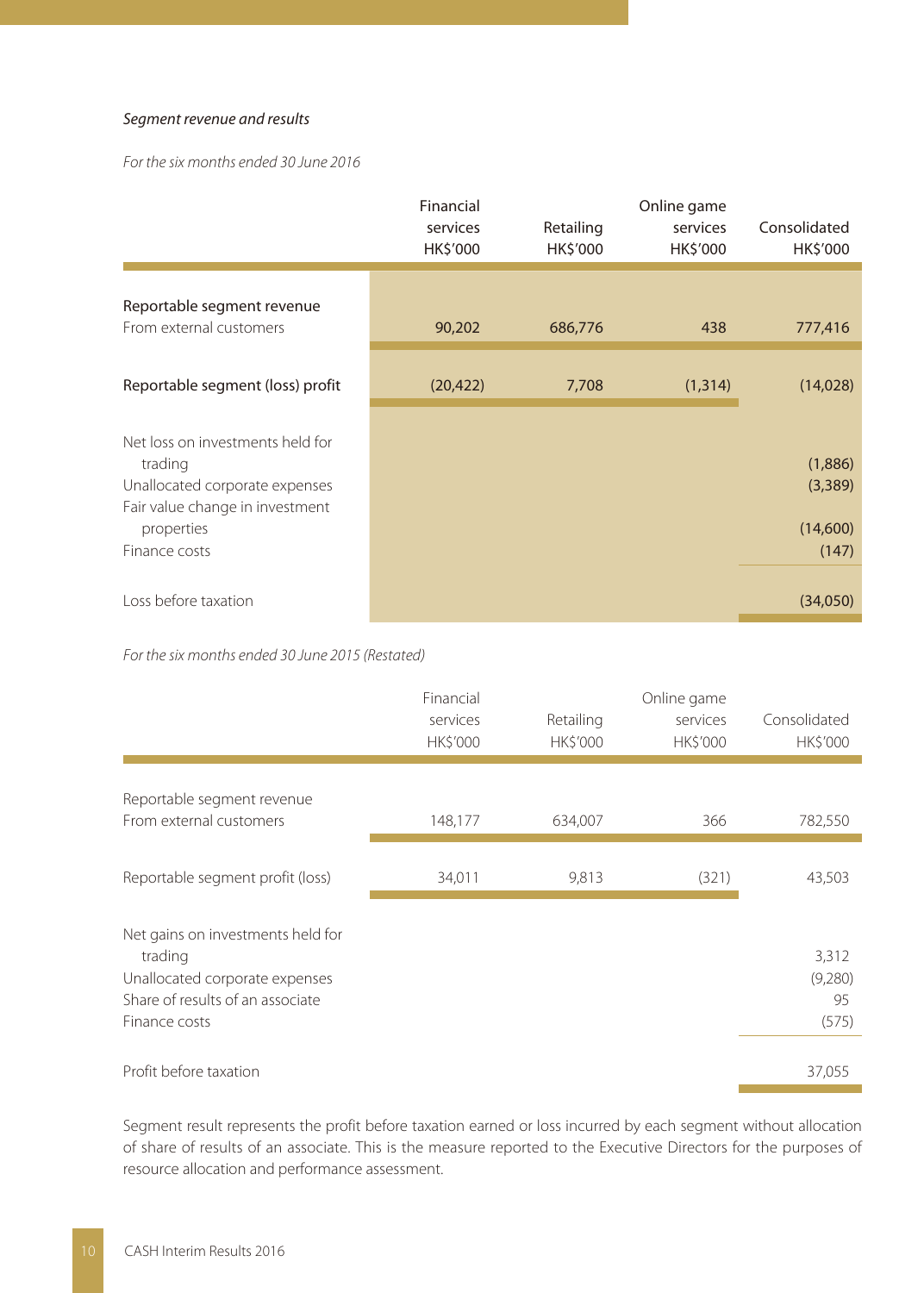#### Geographical segments

The Group's operations are located in Hong Kong and the People's Republic of China ("PRC"). No analysis of the Group's revenue by geographical locations is disclosed because no significant portion of the revenue from external customers are derived outside Hong Kong.

#### (6) Income tax credit (expense)

|                         |          | Unaudited                |  |  |
|-------------------------|----------|--------------------------|--|--|
|                         |          | Six months ended 30 June |  |  |
|                         | 2016     | 2015                     |  |  |
|                         | HK\$'000 | HK\$'000                 |  |  |
|                         |          |                          |  |  |
| Current tax:            |          |                          |  |  |
| - Hong Kong Profits Tax |          | (5, 119)                 |  |  |
| Deferred tax            | 2,409    |                          |  |  |
|                         |          |                          |  |  |
|                         | 2,409    | (5, 119)                 |  |  |
|                         |          |                          |  |  |

Hong Kong Profits Tax is calculated at 16.5% of the estimated assessable profit or adjusted losses for both periods.

Taxation arising in other jurisdiction is calculated at the rates prevailing in the relevant jurisdiction.

Under the Law of People's Republic of China on Enterprise Income Tax ("EIT Law") and Implementation Regulation of the EIT Law, the tax rate of the PRC subsidiaries is 25% from 1 January 2008 onwards.

No deferred tax asset arising from tax losses brought forward has been recognised in the financial statements due to the uncertainty of future profit streams against which the asset can be utilised.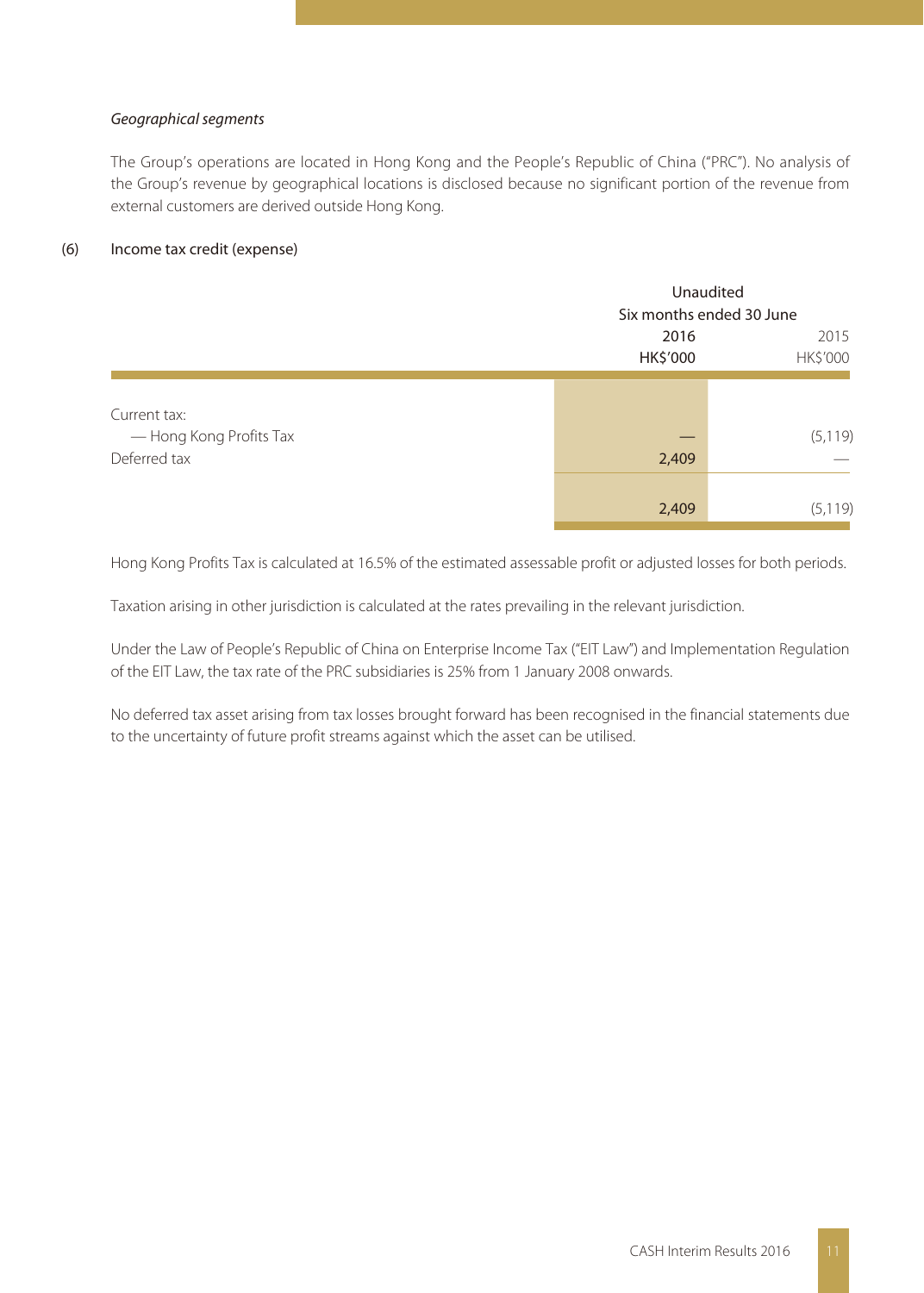#### (7) (Loss) earnings per share

The calculation of the basic and diluted (loss) earnings per share attributable to the owners of the Company for the six months ended 30 June 2016 together with the comparative figures for the prior period are based on the following data:

|                                                      |  |          | Unaudited                           |
|------------------------------------------------------|--|----------|-------------------------------------|
|                                                      |  |          | Six months ended 30 June            |
|                                                      |  | 2016     | 2015<br>HK\$'000<br><b>HK\$'000</b> |
|                                                      |  |          | (Restated)                          |
| (Loss) earnings for the purpose of basic and diluted |  |          |                                     |
| (loss) earnings per share                            |  | (12,790) | 12,405                              |

|                                                                                                    | Unaudited<br>Six months ended 30 June |                            |
|----------------------------------------------------------------------------------------------------|---------------------------------------|----------------------------|
|                                                                                                    | 2016<br>'000                          | 2015<br>000'<br>(Restated) |
| Number of shares                                                                                   |                                       |                            |
| Weighted average number of ordinary shares for<br>the purpose of basic (loss) earnings per share   | 831,222                               | 587,548                    |
| Effect of dilutive potential ordinary shares:<br>Share options                                     |                                       | 9,897                      |
| Weighted average number of ordinary shares for<br>the purpose of diluted (loss) earnings per share | 831,222                               | 597,445                    |

The weighted average number of ordinary shares for the purpose of basic and diluted earnings per share for the year ended 31 December 2015 has been adjusted to reflect the impact of the bonus element of rights issue on 17 September 2015.

#### (8) Investment properties

With reference to the paragraph headed "Material Acquisitions and Disposals" in the section "Review and Outlook" below, all the related investment properties which have planned to be disposal of are reclassified to properties held for resale.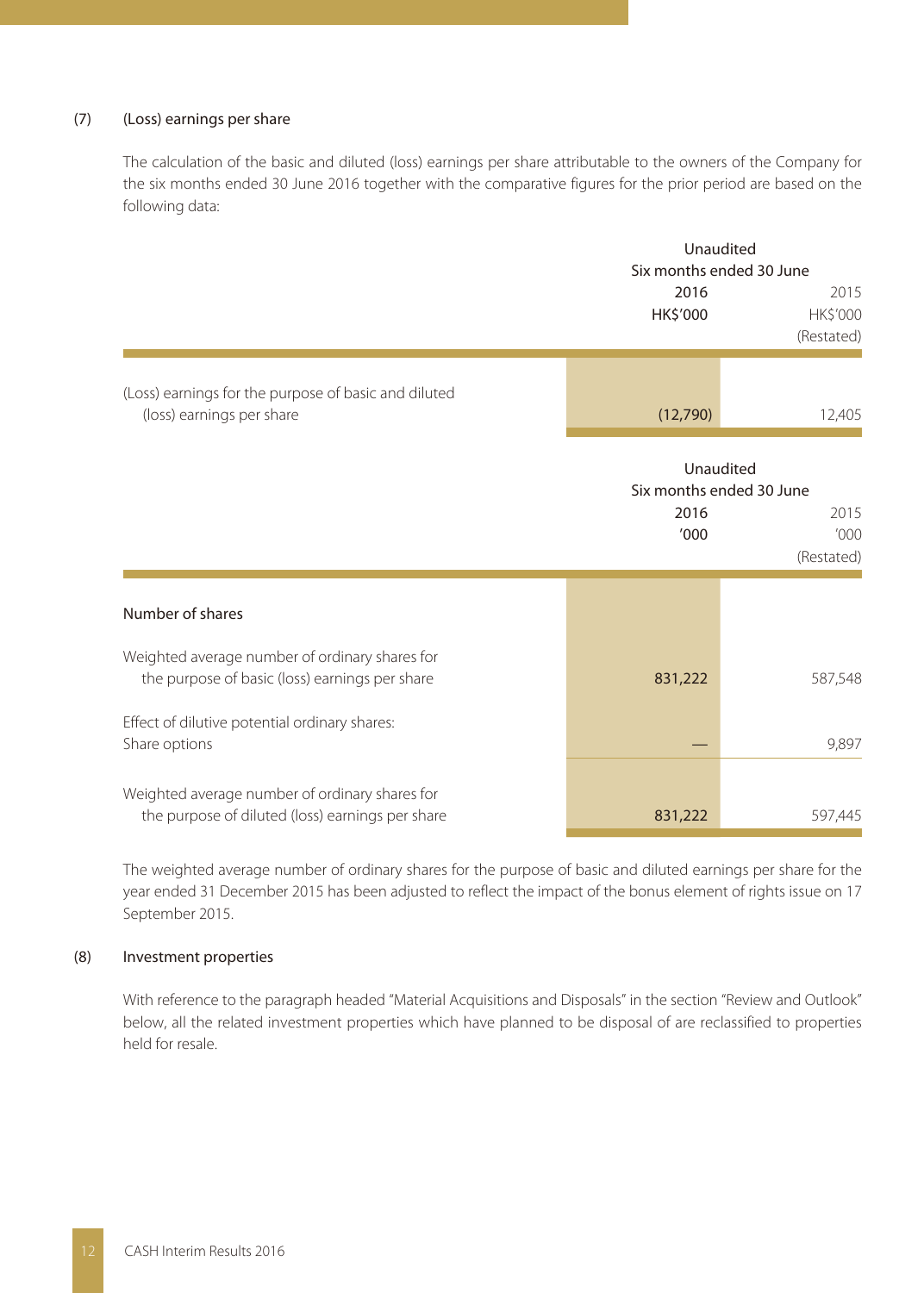#### (9) Accounts receivable

|                                                                            | 30 June<br>2016<br>(Unaudited)<br>HK\$'000 | 31 December<br>2015<br>(Audited)<br>HK\$'000 |
|----------------------------------------------------------------------------|--------------------------------------------|----------------------------------------------|
|                                                                            |                                            |                                              |
| Accounts receivable arising from the business of<br>dealing in securities: |                                            |                                              |
| Clearing houses, brokers and dealers                                       | 187,675                                    | 275,930                                      |
| Cash clients                                                               | 179,581                                    | 55,373                                       |
| Margin clients                                                             | 195,007                                    | 170,624                                      |
| Loans to clients for IPO subscription                                      | 1,553                                      |                                              |
| Accounts receivable arising from the business of                           |                                            |                                              |
| dealing in futures and options:                                            |                                            |                                              |
| Clients                                                                    | 152                                        | 159                                          |
| Clearing houses, brokers and dealers                                       | 210,496                                    | 266,452                                      |
| Commission receivable from brokerage of mutual funds and                   |                                            |                                              |
| insurance-linked investment products                                       | 2,752                                      | 2,247                                        |
| Accounts receivable arising from the business of provision of              |                                            |                                              |
| corporate finance services                                                 | 2,980                                      | 1,046                                        |
| Accounts receivable arising from the business of provision of              |                                            |                                              |
| online game services                                                       | 84                                         | 50                                           |
| Accounts receivable arising from the business of retailing                 |                                            | 2,568                                        |
|                                                                            |                                            |                                              |
|                                                                            | 780,280                                    | 774,449                                      |
|                                                                            |                                            |                                              |

The settlement terms of accounts receivable arising from the business of dealing in securities are two days after trade date or at specific terms agreed with clearing houses, brokers and dealers, and accounts receivable arising from the business of dealing in futures and options are one day after trade date or at specific terms agreed with clearing houses, brokers and dealers.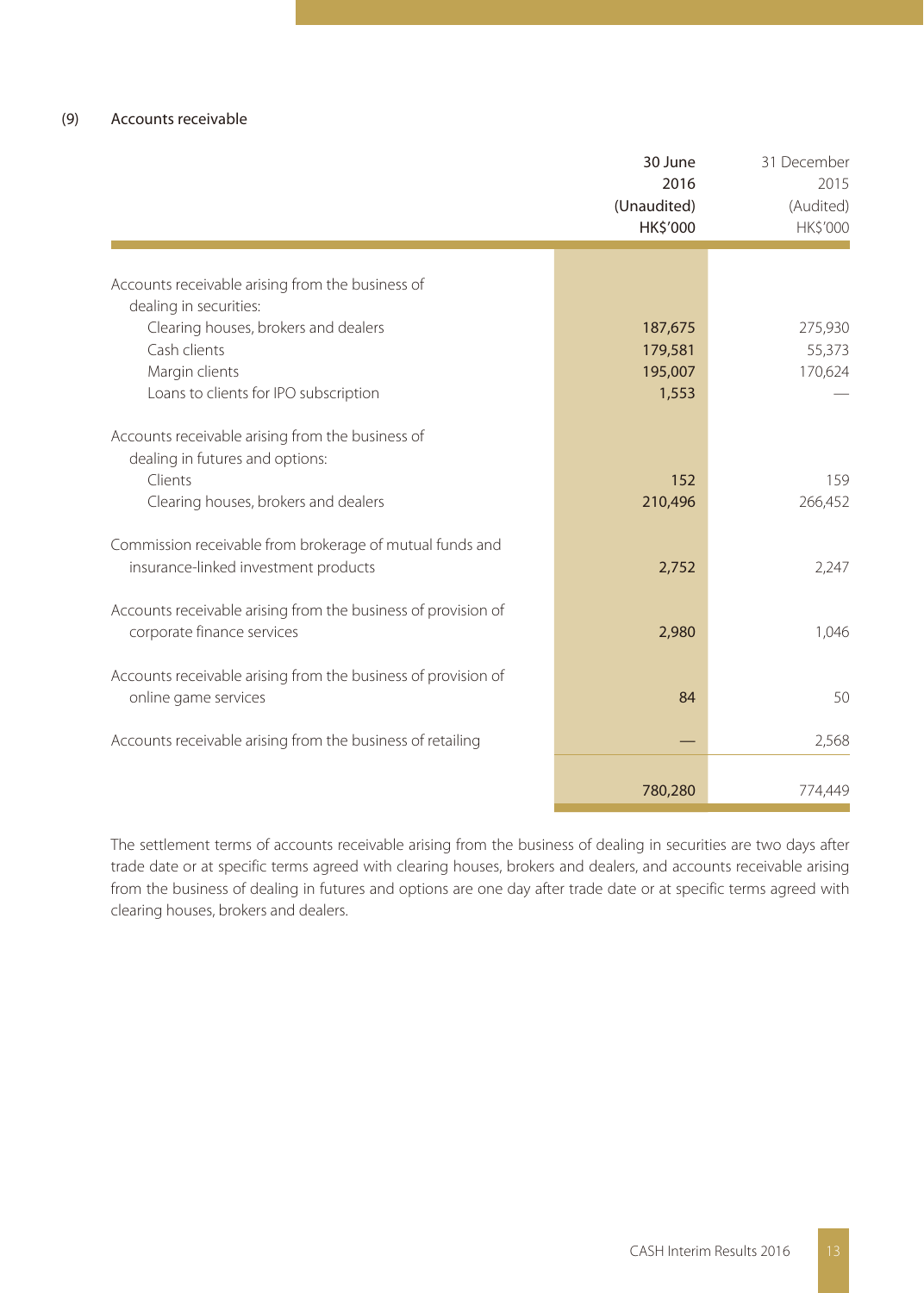Accounts receivable from margin and cash clients arising from the business of dealing in securities are repayable on demand subsequent to settlement date. No ageing analysis is disclosed as in the opinion of directors of the Company, the ageing analysis does not give additional value in view of the nature of broking business.

The Group offsets certain accounts receivable and accounts payable when the Group currently has a legally enforceable right to set off the balances; and intends either to settle on a net basis, or to realise the balances simultaneously.

In respect of the commission receivable from brokerage of mutual funds and insurance-linked investment products as well as accounts receivable arising from the business of corporate finance services, the Group allows a credit period of 30 days. The ageing analysis (from the completion date of the services) is as follows:

|               | 30 June<br>2016<br>(Unaudited)<br>HK\$'000 | 31 December<br>2015<br>(Audited)<br>HK\$'000 |
|---------------|--------------------------------------------|----------------------------------------------|
|               |                                            |                                              |
| $0 - 30$ days | 842                                        | 1,969                                        |
| 31-60 days    | 2,968                                      | 126                                          |
| $61-90$ days  | 160                                        | 274                                          |
| Over 90 days  | 1,762                                      | 924                                          |
|               |                                            |                                              |
|               | 5,732                                      | 3,293                                        |

Loans to margin clients are secured by clients' pledged securities which can be sold at the Group's discretion to settle any margin call requirements imposed by their respective securities transactions. The Group is able to use client's pledged securities up to the amount of 140% of the loans to margin clients as collateral of the Group's borrowing (with client's consent). The loans are repayable on demand and bear interest at commercial rates. No ageing analysis is disclosed as in the opinion of directors of the Company, the ageing analysis does not give additional value in view of the nature of business of share margin financing.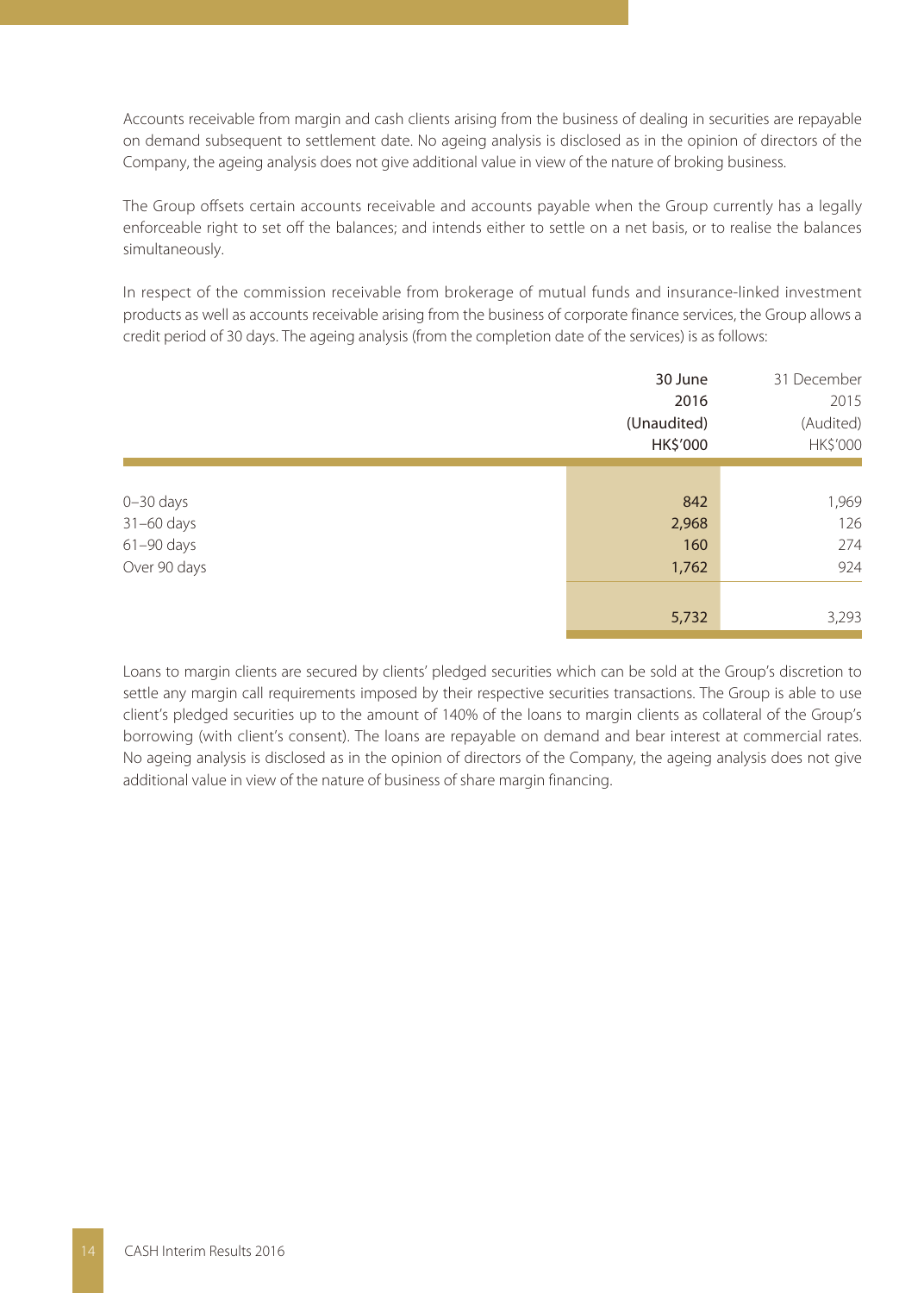Included in accounts receivable from margin clients arising from the business of dealing in securities are amounts due from certain related parties and connected parties, the details of which are as follows:

| Name                                                                       | Balance at<br>1 January<br>2016<br>HK\$'000 | <b>Balance</b> at<br>30 June<br>2016<br>HK\$'000 | Maximum<br>amount<br>outstanding<br>during<br>the period<br>HK\$'000 | Market value<br>of pledged<br>securities at<br>fair value at<br>30 June<br>2016<br>HK\$'000 |
|----------------------------------------------------------------------------|---------------------------------------------|--------------------------------------------------|----------------------------------------------------------------------|---------------------------------------------------------------------------------------------|
| Directors of the Company                                                   |                                             |                                                  |                                                                      |                                                                                             |
| Mr Kwan Pak Hoo Bankee and<br>associates (Notes (a), (b) and (c))          |                                             |                                                  | 231                                                                  | 1,602                                                                                       |
| Mr Law Ping Wah Bernard and<br>associates (Note (b))                       |                                             |                                                  | 6,909                                                                |                                                                                             |
| A shareholder with significant<br>influence over the Company<br>(Note (c)) |                                             |                                                  |                                                                      |                                                                                             |
| Cash Guardian Limited                                                      |                                             |                                                  |                                                                      | 9.444                                                                                       |
| Directors of CFSG                                                          |                                             |                                                  |                                                                      |                                                                                             |
| Ms Cheng Pui Lai Majone and<br>associates                                  |                                             |                                                  | 8,637                                                                | 527                                                                                         |
| Mr Ng Kung Chit Raymond and<br>associates                                  |                                             |                                                  | 10,375                                                               |                                                                                             |
| Other connected clients                                                    |                                             |                                                  |                                                                      |                                                                                             |
| Mr Kwan Pak Leung Horace and<br>associates (Note (d))                      |                                             |                                                  | 6,000                                                                |                                                                                             |
| Ms Chan Siu Fei Susanna and<br>associates (Note (d))                       |                                             |                                                  | 5,186                                                                | $\overline{7}$                                                                              |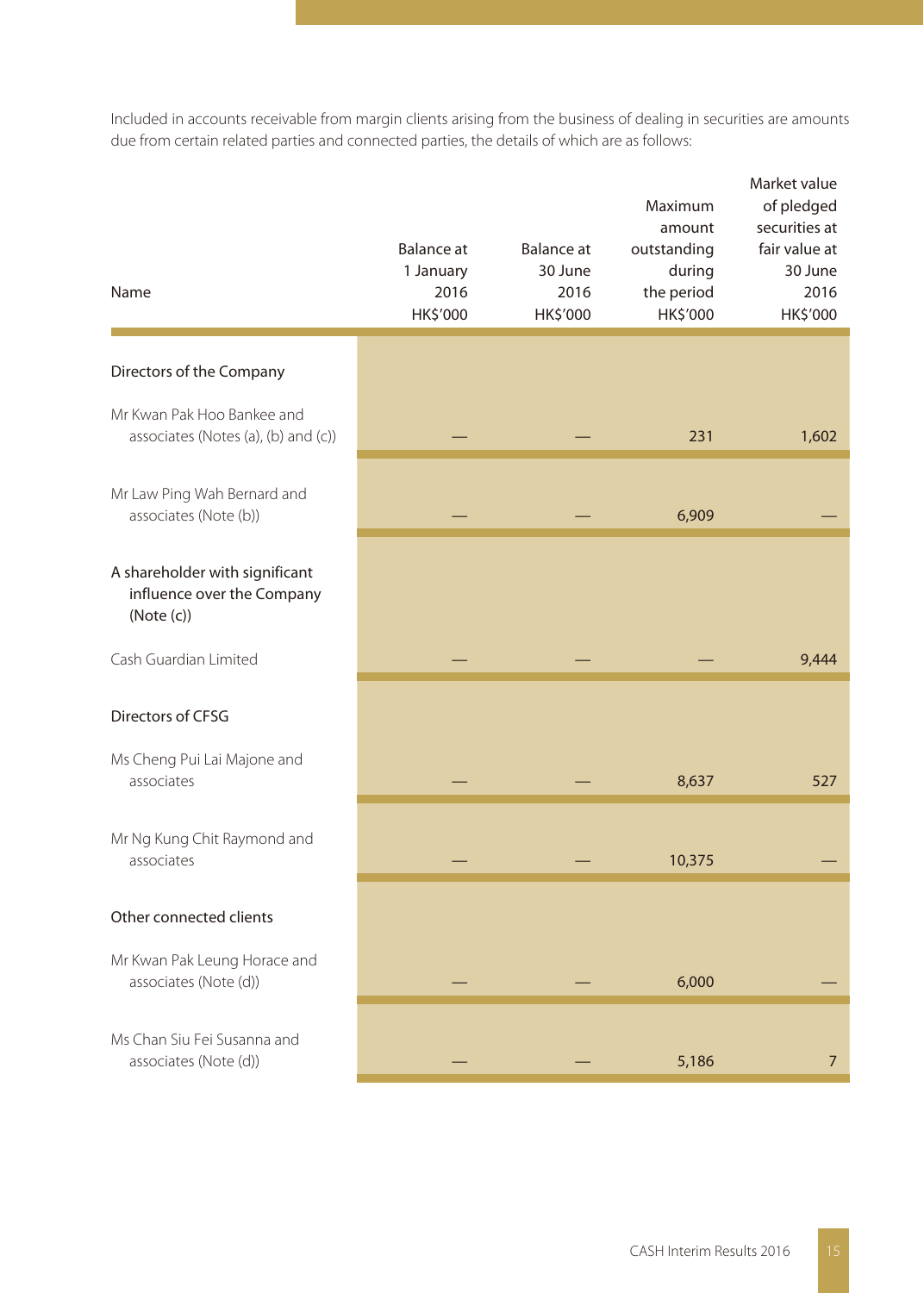Notes:

- (a) Associates are defined in accordance with the Listing Rules.
- (b) Mr Kwan Pak Hoo Bankee and Mr Law Ping Wah Bernard are also the executive directors of CFSG.
- (c) Cash Guardian Limited is solely owned and controlled by Mr Kwan Pak Hoo Bankee, who is the director of the Company and CFSG.
- (d) Mr Kwan Pak Leung Horace and Ms Chan Siu Fei Susanna are associates of Mr Kwan Pak Hoo Bankee.

The above balances are repayable on demand and bear interest at commercial rates which are similar to the rates offered to other margin clients.

#### (10) Accounts payable

|                                                                                            | 30 June<br>2016<br>(Unaudited)<br>HK\$'000 | 31 December<br>2015<br>(Audited)<br><b>HK\$'000</b> |
|--------------------------------------------------------------------------------------------|--------------------------------------------|-----------------------------------------------------|
| Accounts payable arising from the business of<br>dealing in securities:                    |                                            |                                                     |
| Clearing houses and brokers<br>Cash clients<br>Margin clients                              | 148,792<br>657,988<br>149,083              | 9,432<br>947,082<br>160,949                         |
| Accounts payable to clients arising from the business of<br>dealing in futures and options | 327,854                                    | 312,364                                             |
| Trade creditors arising from retailing business                                            | 172,622                                    | 208,190                                             |
| Accounts payable arising from the online game services                                     | 371                                        | 391                                                 |
|                                                                                            | 1,456,710                                  | 1,638,408                                           |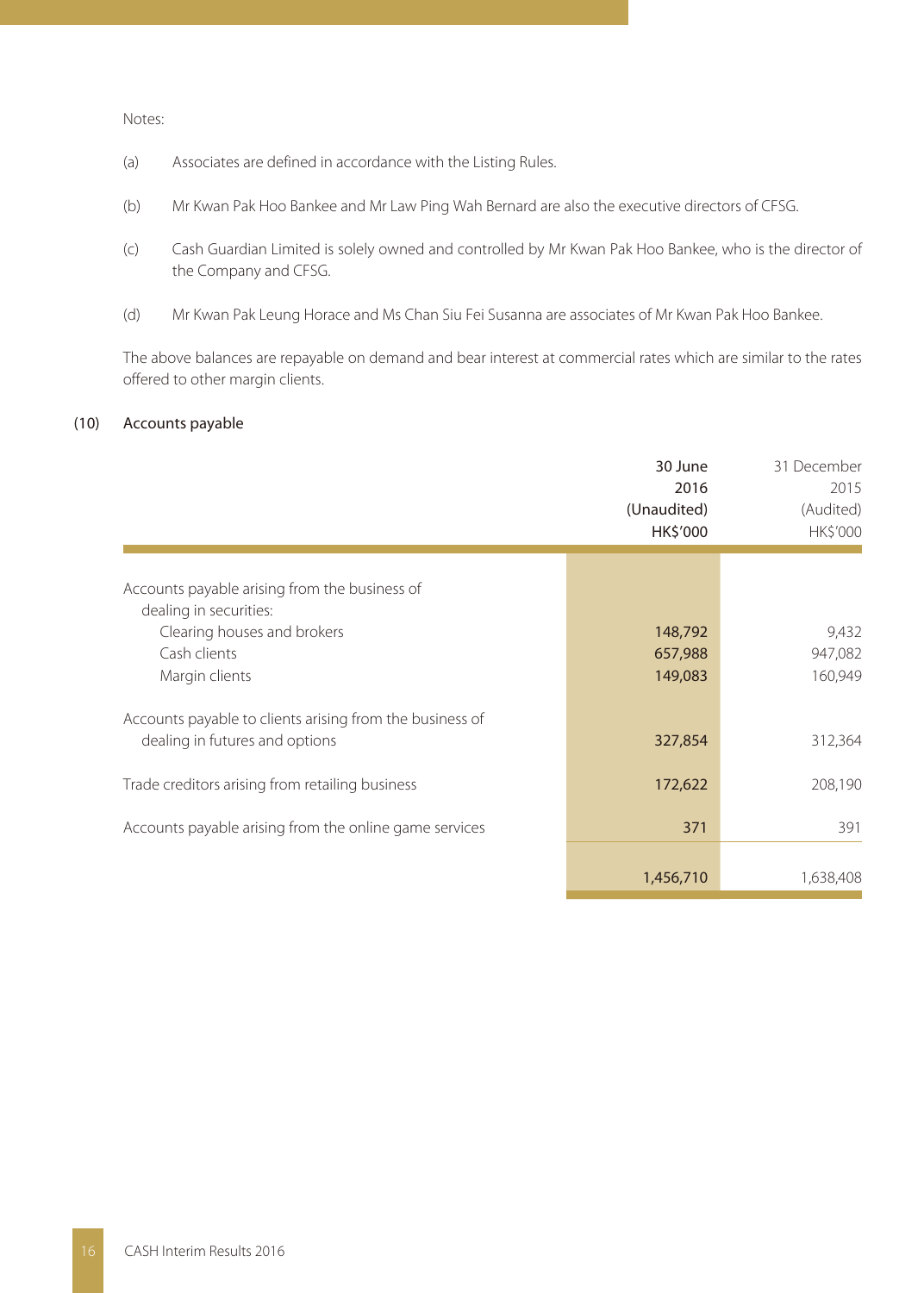The settlement terms of accounts payable arising from the business of dealing in securities are two days after trade date or at specific terms agreed with clearing houses. Accounts payable to margin clients and cash clients are repayable on demand. No ageing analysis is disclosed as in the opinion of directors of the Company, the ageing analysis does not give additional value in view of the nature of business of share margin financing.

Accounts payable to clients arising from the business of dealing in futures and options are margin deposits received from clients for their trading of these contracts. The required margin deposits are repayable upon the closure of the corresponding futures and options and leveraged foreign contracts position. The excess of the outstanding amounts over the required margin deposits stipulated are repayable to clients on demand. No ageing analysis is disclosed as in the opinion of directors of the Company, the ageing analysis does not give additional value in view of the nature of these businesses.

At 30 June 2016, the accounts payable amounting to HK\$866,814,000 (31 December 2015: HK\$946,810,000) were payable to clients and other institutions in respect of the trust and segregated bank balances received and held for clients and other institutions in the course of the conduct of regulated activities. However, the Group does not have a currently enforceable right to offset these payables with the deposits placed.

Trade creditors arising from retailing business principally comprise amount outstanding for trade purpose and ongoing cost. The credit period taken for trade purchase is ranged from 30 to 90 days.

The following is an ageing analysis (from trade date) of trade creditors arising from retailing business at reporting date:

|               | 30 June<br>2016<br>(Unaudited)<br>HK\$'000 | 31 December<br>2015<br>(Audited)<br>HK\$'000 |
|---------------|--------------------------------------------|----------------------------------------------|
|               |                                            |                                              |
| $0 - 30$ days | 88,681                                     | 137,193                                      |
| 31-60 days    | 44,947                                     | 17,531                                       |
| $61-90$ days  | 25,801                                     | 18,015                                       |
| Over 90 days  | 13,193                                     | 35,451                                       |
|               |                                            |                                              |
|               | 172,622                                    | 208,190                                      |

The accounts payable arising from online game services are aged within 30 days (from trade date).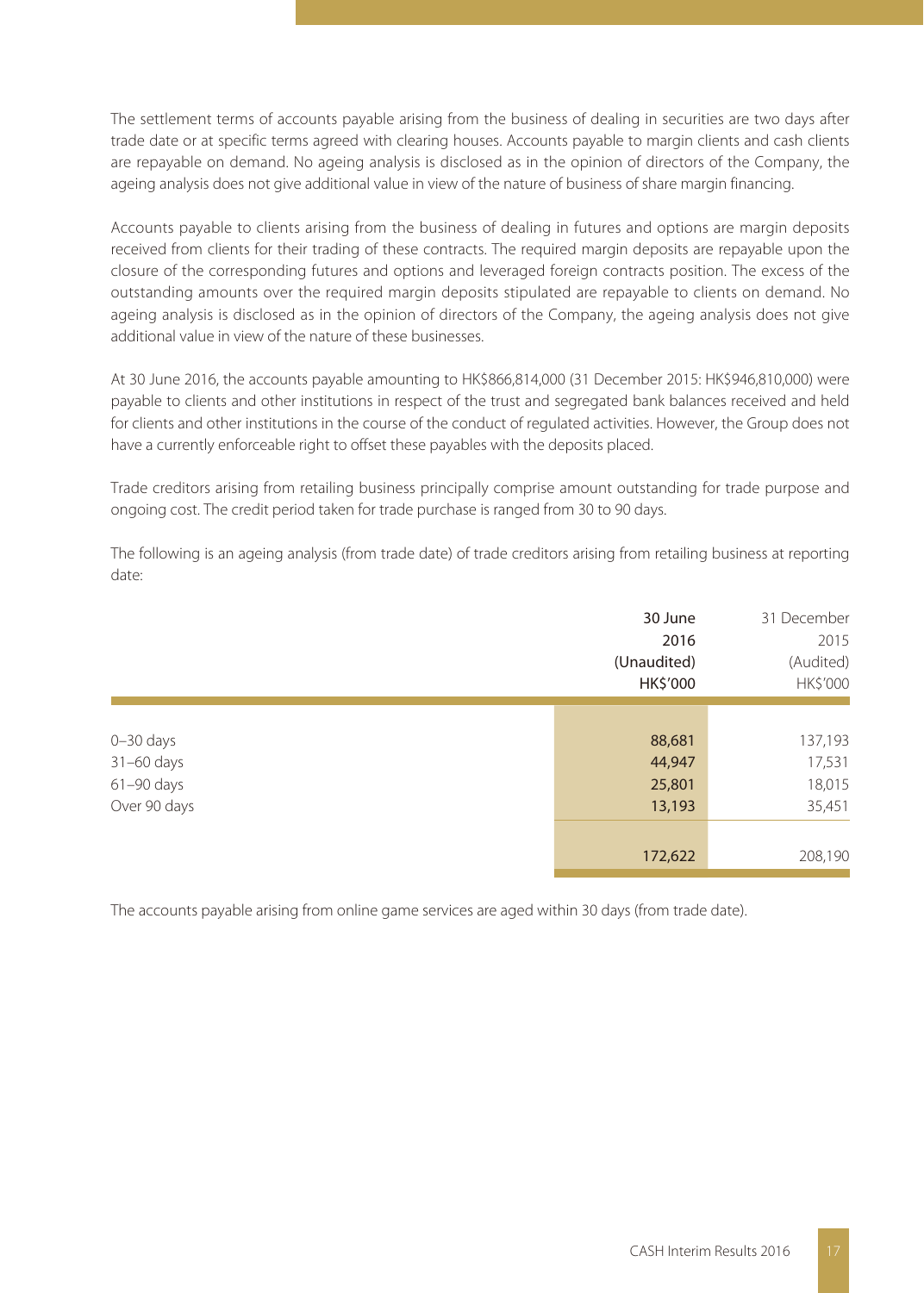#### (11) Capital risk management

The Group manages its capital to ensure that entities in the Group will be able to continue as a going concern while maximising the return to shareholders through the optimisation of the debt and equity balance. The capital structure of the Group consists of debt, which includes the borrowings and equity attributable to owners of the Company, comprising issued share capital, reserves and accumulated losses as disclosed in consolidated statement of changes in equity. The management reviews the capital structure by considering the cost of capital and the risks associated with each class of capital. In view of this, the Group will balance its overall capital structure through the payment of dividends, new share issues as well as the issue of new debt or the redemption of existing debt. The Group's overall strategy remains unchanged throughout the period.

Certain group entities are regulated by the Hong Kong Securities and Futures Commission ("SFC") and are required to comply with the financial resources requirements according to the Hong Kong Securities and Futures (Financial Resources) Rules ("SF(FR)R"). The Group's regulated entities are subject to minimum paid-up share capital requirements and liquid capital requirements under the SF(FR)R. Management closely monitors, on a daily basis, the liquid capital level of these entities to ensure compliance with the minimum liquid capital requirements under the SF(FR)R. The Group's regulated entities have complied with the capital requirements imposed by the SF(FR)R throughout both periods.

#### Financial risk management objectives and policies

The Group's major financial instruments include accounts receivable and payable, deposits and other receivables, financial assets/liabilities at FVTPL, available-for-sale financial assets, bank balances and deposits, loans receivable, accrued liabilities and other payables, obligations under finance leases and borrowings. The risks associated with these financial instruments and the policies on how to mitigate these risks are set out below. The management manages and monitors these exposures to ensure appropriate measures are implemented on a timely and effective manner.

#### Market risk

#### Equity price risk

The Group has a portfolio of held-for-trading investments in equity securities which are carried at fair value and expose the Group to price risk. The directors of the Company manage the exposure by closely monitoring the portfolio of equity securities and imposing trading limits on individual trades.

In addition, the Group is exposed to equity price risk as a result of changes in fair value of its unlisted equity investments classified as available-for-sale financial assets and investments in derivatives. The directors of the Company manage the exposure in derivatives by closing all the open position of derivatives and imposing trading limits on daily basis. No sensitivity analysis on equity price risk has been presented in relation to unlisted equity investment classified as available-for-sale financial assets because the range of reasonable fair value estimates is so significant that the directors of the Company are of the opinion that fair value cannot be measured reliably.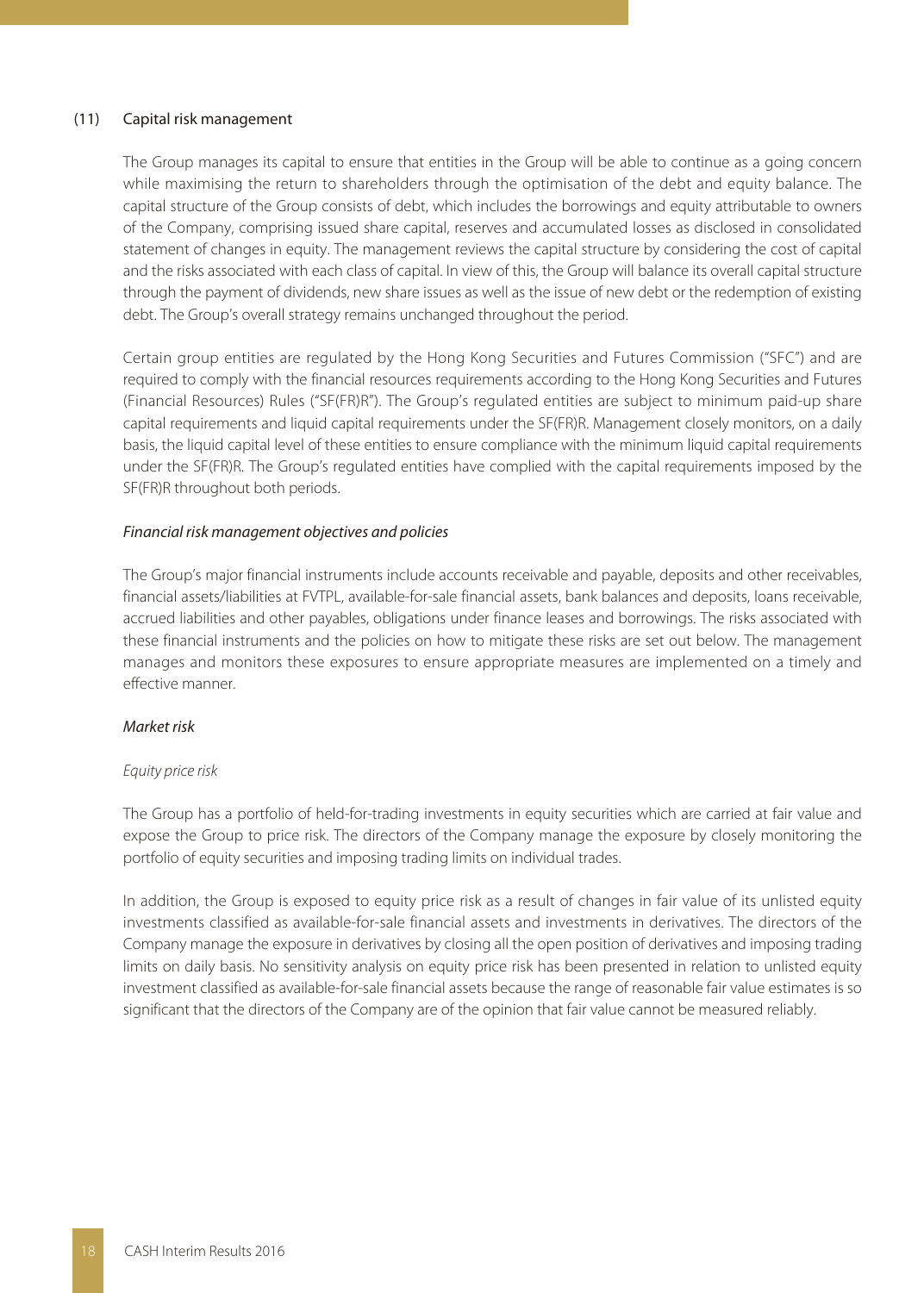#### Interest rate risk

#### Cash flow interest rate risk

The Group is also exposed to cash flow interest rate risk in relation to variable-rate bank borrowings, loans receivable, loans to margin clients and bank balances. The Group currently does not have a cash flow interest rate hedging policy. However, management is closely monitoring its exposure arising from margin financing and other lending activities undertaken by allowing an appropriate margin on the interest received and paid by the Group.

The Group's exposures to interest rates on financial assets and financial liabilities are detailed in the liquidity risk management section of this note. The Group's cash flow interest rate risk is mainly concentrated on the fluctuation of Hong Kong Prime Rate and HIBOR arising from the Group's variable interest rate instruments.

#### Foreign currency risk

The Group entities have financial assets and liabilities denominated in currencies other than their respective functional currencies. Consequently, the Group is exposed to risks that the exchange rate of functional currencies relative to other currencies may change in a manner that has an adverse effect on the value of the position of the Group's assets denominated in foreign currencies.

The exposure primarily arises from the receivables from foreign brokers, foreign currency deposits with banks, equity securities listed outside Hong Kong and accounts payable to clients denominated in United Stated dollars ("USD") and Renminbi ("RMB"). The management monitors foreign exchange exposure and will consider hedging significant foreign exposure should the need arises. The directors of the Company do not expect significant foreign exchange risk arising from USD denominated monetary items in view of the Hong Kong dollar pegged system to the USD.

#### Credit risk

The Group's maximum exposure to credit risk which will cause a financial loss to the Group due to failure to discharge an obligation by the counterparties provided by the Group is arising from the carrying amount of the respective recognised financial assets as stated in the consolidated statement of financial position.

The Group has delegated a team responsible for determination of credit limits and other monitoring procedures to ensure that follow-up action is taken to recover overdue debts. In addition, the Group reviews the recoverable amount of each individual trade debt at each reporting date to ensure that adequate impairment losses are made for irrecoverable amounts. In this regard, the directors of the Company consider that the Group's credit risk is significantly reduced.

In order to minimise the credit risk on brokerage, financing and corporate finance operations, the Credit and Risk Management Committee is set up by CFSG to compile the credit and risk management policies, to approve credit limits and to determine any debt recovery action on those delinquent receivables. In addition, the Credit and Risk Management Committee reviews the recoverable amount of accounts receivable and loans receivable on an individual and collective basis at each reporting date to ensure that adequate impairment losses are made for irrecoverable amounts. In this regard, the directors of the Company consider that the Group's credit risk is significantly reduced.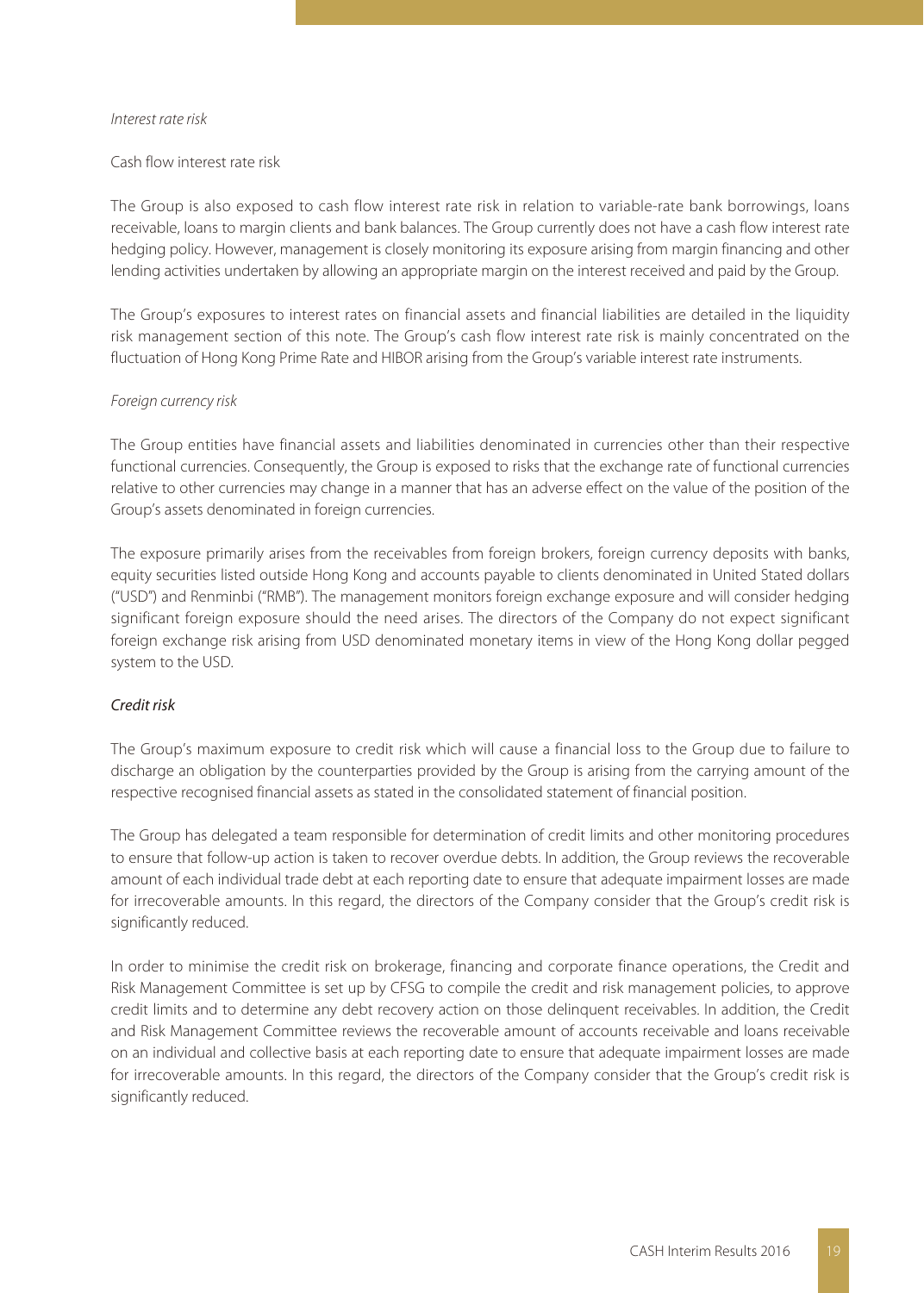In respect to the accounts receivable from MF Global Hong Kong Limited, the Group closely monitors the progress of liquidation and the directors of the Company regularly contact the liquidators for the recovery of the outstanding amount.

The Group has no significant concentration of credit risk as the exposure spread over a number of counterparties and customers, except for the loans receivable.

Bank balances and deposits are placed in various authorised institutions and the directors of the Company consider the credit risk of such authorised institutions is low.

#### Liquidity risk

The Group monitors and maintains a level of cash and cash equivalents deemed adequate by the management to finance the operations and mitigate the effects of fluctuations in cash flows. The management monitors the utilization of borrowings and ensures compliance with all the loan covenants.

As part of ordinary broking activities, the Group is exposed to liquidity risk arising from timing difference between settlement with clearing houses or brokers and customers. To address the risk, treasury team works closely with the settlement division on monitoring the liquidity gap. In addition, for contingency purposes, clean loan facilities are put in place.

#### Fair values

The directors of the Company consider that the carrying amounts of financial assets and financial liabilities recorded at amortised cost in the consolidated financial statements approximate their fair values.

#### (12) Share capital

|                                                              | Par value of each<br>ordinary share<br>HK\$ | Number<br>of shares<br>'000 | Amount<br><b>HK\$'000</b> |
|--------------------------------------------------------------|---------------------------------------------|-----------------------------|---------------------------|
| Ordinary shares                                              |                                             |                             |                           |
| Authorised:<br>At 1 January 2016 and 30 June 2016            | 0.10                                        | 3,000,000                   | 300,000                   |
| Issued and fully paid:<br>At 1 January 2016 and 30 June 2016 | 0.10                                        | 831,222                     | 83,122                    |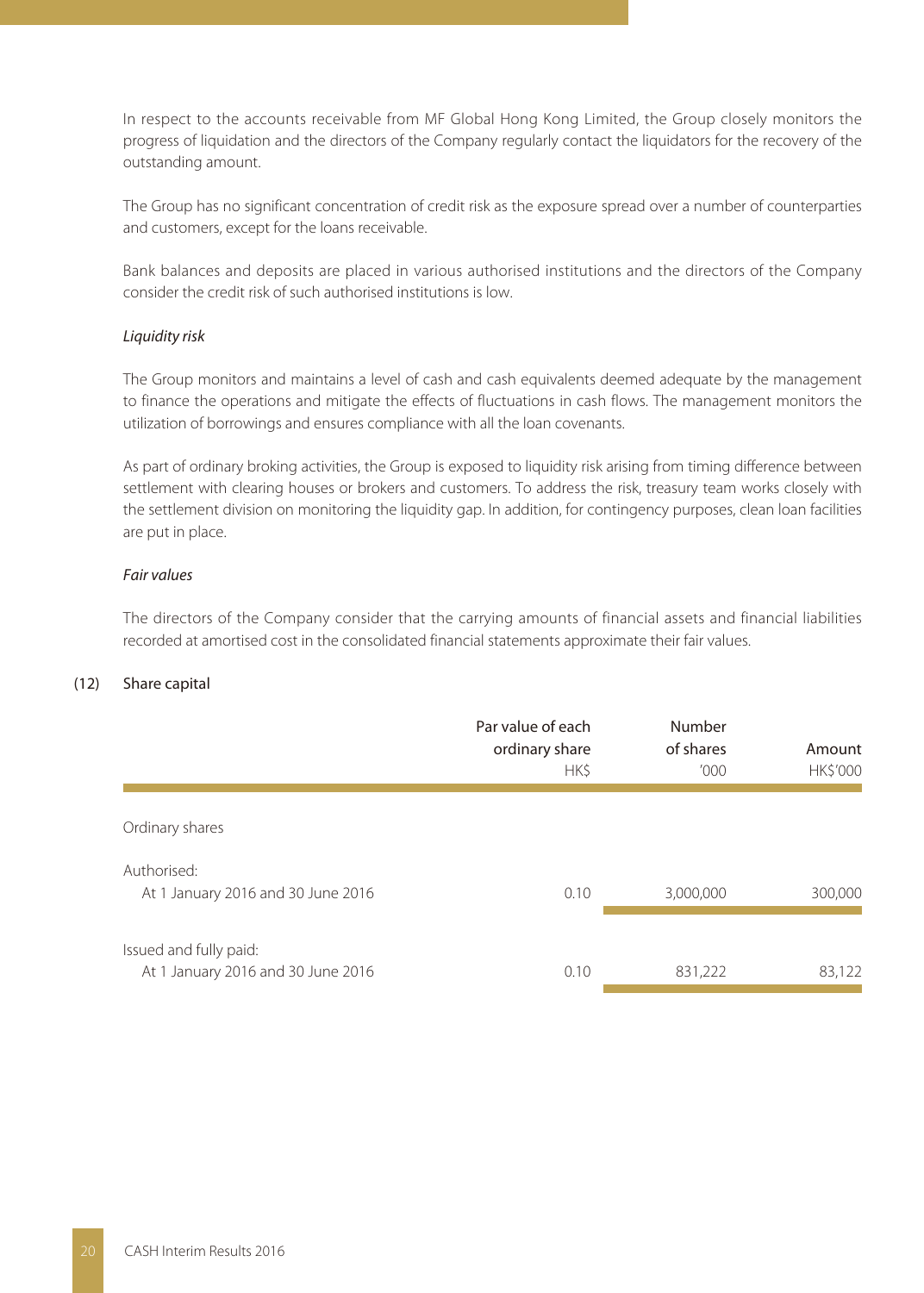## (13) Related party transactions

The Group had the following transactions with related parties during the period:

|                                                                                                                                                 |            |                  | Unaudited<br>Six months ended 30 June |
|-------------------------------------------------------------------------------------------------------------------------------------------------|------------|------------------|---------------------------------------|
|                                                                                                                                                 | Notes      | 2016<br>HK\$'000 | 2015<br>HK\$'000                      |
|                                                                                                                                                 |            |                  |                                       |
| Commission and interest income received from<br>the following major shareholders of the Company<br>with significant influences over the Company |            |                  |                                       |
| Cash Guardian Limited                                                                                                                           | (a)        |                  | 50                                    |
| Commission and interest income received from<br>the following directors of the Company                                                          |            |                  |                                       |
| Mr Kwan Pak Hoo Bankee and associates<br>Mr Law Ping Wah Bernard and associates                                                                 | (a)<br>(b) | 17<br>6          | 75<br>44                              |
| Mr Ng Hin Sing Derek and associates                                                                                                             |            | $\mathbf{1}$     | 25                                    |
|                                                                                                                                                 |            | 24               | 144                                   |
| Commission and interest income received from<br>the following directors of CFSG                                                                 |            |                  |                                       |
| Ms Cheng Pui Lai Majone and associates<br>Mr Ng Kung Chit Raymond and associates                                                                |            | 12<br>10         | 46<br>41                              |
|                                                                                                                                                 |            | 22               | 87                                    |
|                                                                                                                                                 |            |                  |                                       |
| Commission and interest income received from other<br>connected clients                                                                         | (c)        |                  |                                       |
| Mr Kwan Pak Leung Horace and associates<br>Ms Chan Siu Fei Susanna and associates                                                               |            | 8<br>9           | 25<br>22                              |
|                                                                                                                                                 |            | 17               | 47                                    |
| Interest income received from CFSG                                                                                                              | (d)        |                  | 653                                   |
|                                                                                                                                                 |            |                  |                                       |
| Handling fee and commission received from Confident Profits<br>Limited and its subsidiaries ("Confident Profits Group")                         | (e)        | 5,408            | N/A                                   |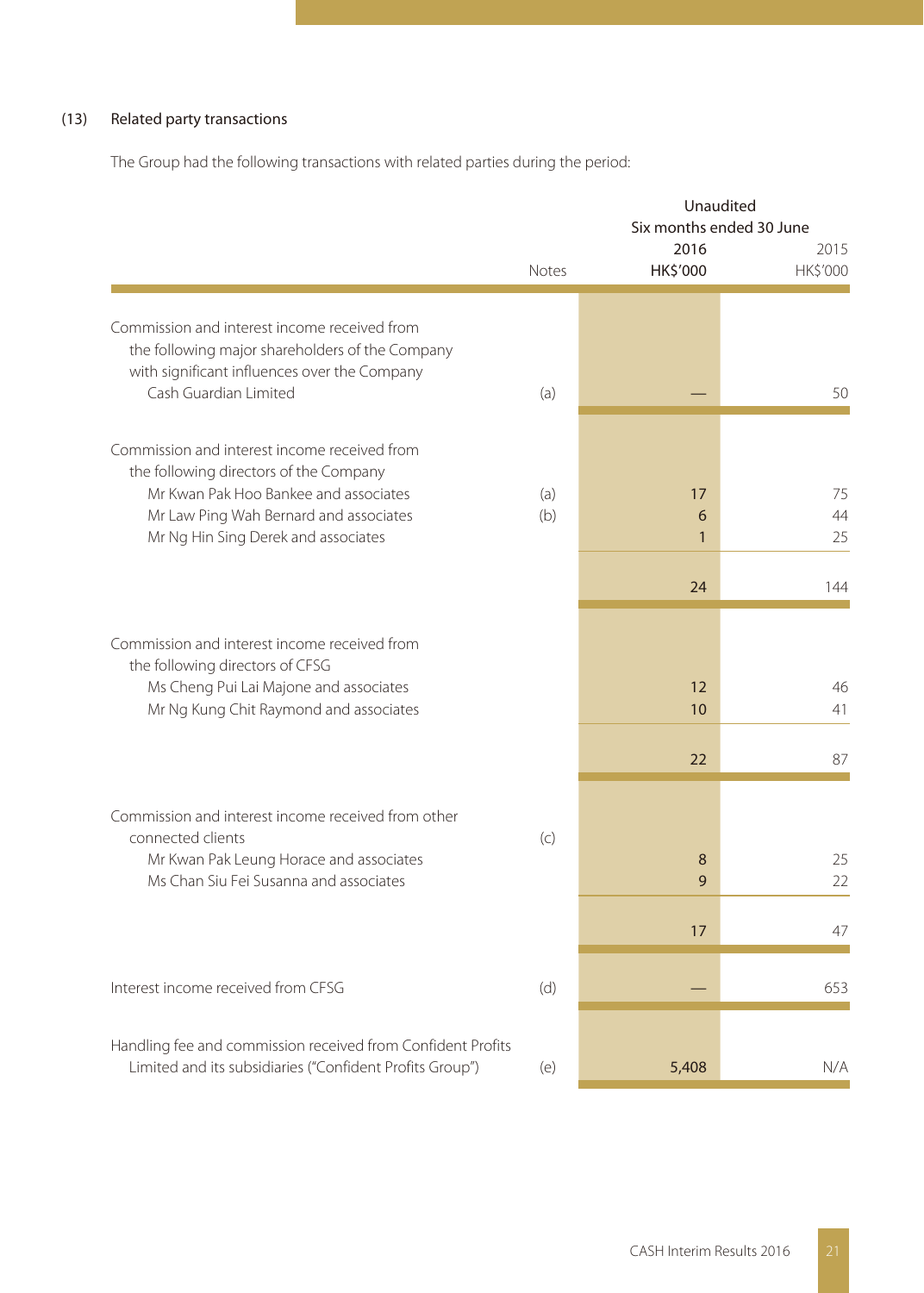#### Notes:

- (a) Cash Guardian Limited has significant influence over the Company. Cash Guardian Limited is solely owned and controlled by Mr Kwan Pak Hoo Bankee, an executive director of the Company and CFSG.
- (b) Mr Law Ping Wah Bernard is also the executive director of CFSG.
- (c) Mr Kwan Pak Leung Horace and Ms Chan Siu Fei Susanna are associates of Mr Kwan Pak Hoo Bankee.
- (d) During the six months ended 30 June 2015, the Group received interest income from CFSG of approximately HK\$653,000. The balance had been settled on 30 June 2015.
- (e) Confident Profits Group (wholly-owned subsidiaries of CFSG) was disposed of to Celestial Investment Group Limited (a wholly-owned subsidiary of the Company) and the transaction was completed on 30 June 2015. No disclosure for 2015 is made because the Confident Profits Group was still subsidiary of CFSG for the period ending 30 June 2015.

#### (14) Events after the reporting period

(i) In May 2016, the Company announced a major transaction relating to disposal of the entire issued share capital of Cheer Wise Investments Limited ("Cheer Wise", a subsidiary of the Company held through CFSG) and the loans due by Cheer Wise to the Group to an independent third party at an aggregate consideration of HK\$140,500,000 in cash. The sole asset of Cheer Wise is holding a commercial property and carparks in Kwun Tong. The disposal was approved by shareholders of the Company at a special general meeting held on 6 July 2016 and was completed on 15 July 2016. Details of the transaction are disclosed in the joint announcement of the Company and CFSG dated 4 May 2016, and the circular issued by the Company dated 17 June 2016.

Because the transaction was subject to the approval of the shareholders of the Company at the special general meeting held on 6 July 2016 and was completed on 15 July 2016, the transaction was also treated as an event after the reporting period.

- (ii) In July 2016, subsequent to the reporting period, the Group signed a framework agreement and a supplemental agreement with an independent third party relating to the proposed disposal of approximately 36.28% shareholding interest in CFSG (a non-wholly-owned subsidiary of the Company) at a consideration to be determined and be settled in cash, which would trigger a possible very substantial disposal of the Company under the Listing Rules and a possible mandatory general offer for shares in CFSG (if materializes). Details of the transactions were disclosed in the joint announcement of the Company and CFSG dated 21 July 2016 and 19 August 2016.
- (iii) In July 2016, subsequent to the reporting period, the Group signed a formal sale and purchase agreement relating to disposal of a property in Shanghai to an independent third party at a consideration of RMB7.5 million (equivalent to approximately HK\$8.8 million). The transaction has been scheduled to be completed in September 2016.

#### (15) Interim dividend

No interim dividend in respect of the six months ended 30 June 2016 and 30 June 2015 was declared by the Board.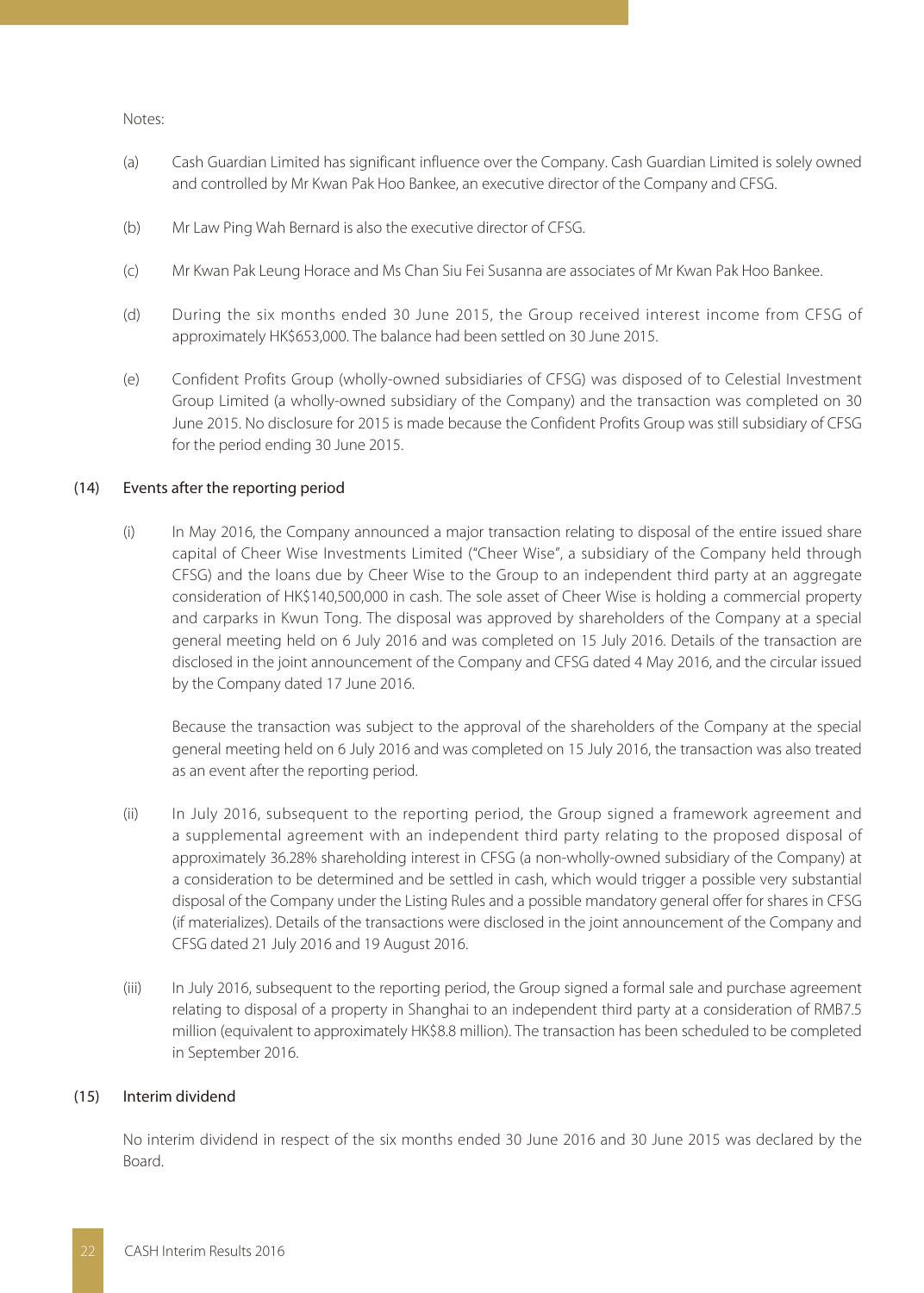## Dividend

The Board does not recommend the payment of any dividend for the six months ended 30 June 2016 (2015: nil).

# Review and Outlook

### Financial Review

## Financial Performance

For the six months ended 30 June 2016, the Group recorded revenue of HK\$777.4 million as compared to HK\$782.6 million for the same period last year.

Overall, the Group reported a net loss for the period of HK\$31.6 million as compared to the net profit of HK\$31.9 million for the same period last year.

### Financial Services Business — FSG

For the six months ended 30 June 2016, FSG recorded revenue of HK\$90.2 million, represented a decrease of 39.1% as compared with HK\$148.2 million for the same corresponding period last year. Trading in the Hong Kong securities market continued to languish in the first half of 2016 in the aftermath of last June's great corrections in both the mainland and local stock markets. The Hang Seng Index posted the worst loss to start the Year of Monkey in February. On the first and second trading days after returning from the long Lunar New Year holiday, the Hang Seng Index plunged sharply to the lowest close since June 2012 at 18,319. Investor sentiment had been fragile since then as there were concerns over subdued global growth and uncertainties associated with the timing of US interest rate hikes. The domestic stock market had been faced with the worries over industrial overcapacity on the Mainland, heightened RMB depreciation risks, high bad debts and rising credit default risks. These all exerted downward pressure on the performance of the Hong Kong stock market. In the months leading up to Britain's referendum whether to leave the European Union, the already weakened investment sentiment had been further hit hard by the potential and economic uncertainties prevailing in both local and global markets. As a result of this combination of factors, the average daily turnover during the first six months of 2016 fell to HK\$67.5 billion, 46.1% lower than the HK\$125.3 billion in the first half of 2015. Our clients who are mostly retail investors had chosen to flee the highly volatile stock markets to avoid suffering huge trading and investment losses during this deteriorating financial environment. Even though, for years, our Group has dedicated its resources in developing its in-house direct market access platform through which its corporate clients place and execute their complex investment strategies and high frequent trading activities, but the growth in this business could not help much recoup the loss in reduced commission income earned from dealing in securities by its individual clients during the first 6 months of the current year. The Group's broking business recorded a drop of 37.7% in revenue for the first half of 2016 as compared with the performance for the same corresponding period last year.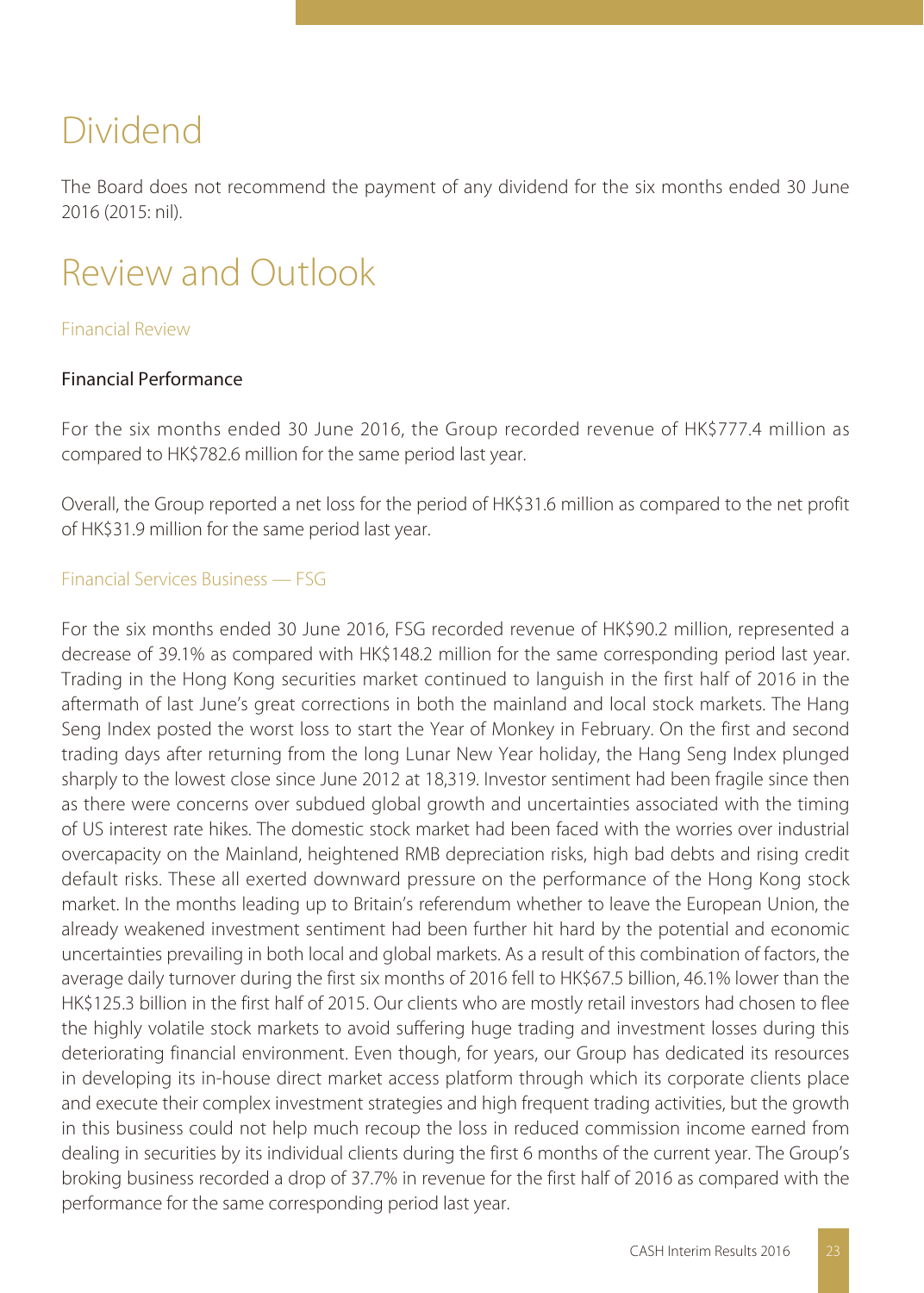During the period under review, FSG recorded a decrease in fair value on its investment property in Hong Kong amounting to HK\$14.6 million. Pursuant to a memorandum of understanding dated 4 May 2016 and a formal sale and purchase agreement dated 10 June 2016 entered into with a third party, the Group disposed of the entire share capital of a wholly-owned subsidiary which owns the aforesaid investment property for HK\$140.5 million. The disposal of the property was subsequently completed in July 2016. Before taking into account the aforesaid decrease in fair value on the investment property and the six-month operating results, FSG recorded a segment loss of HK\$20.4 million for the six months ended 30 June 2016 as compared to a segment profit of HK\$34.0 million in the same corresponding period last year.

#### Retail Management Business — Pricerite Group

During the first half of the current year, especially in the first quarter, Pricerite Group's business had been inevitably affected by the weak consumer spending caused by the deteriorating local economic sentiment accompanied with the weakening local property market. Since October 2015, the prices of residential properties had dropped from its peak before hitting the bottom recently. In the meantime, retail sales also dropped by 10.5% in value in 6 months to June year-on-year. Nevertheless, thanks to the solid labour market conditions with unemployment rate being held steady at 3.4% in three months to June of 2016, the overall weakening consumer sentiment had therefore started abating late in the second quarter. To confront with the hardship of retail industry, we have continued to implement stringent cost control measures to contain the rising operating overheads. In view of more and more shops having been closed down across the city because of the prevailing difficult business environments and bleak economic outlook, we have embarked on arduous negotiations with our landlords to mitigate the pressure on rental costs of our retail outlets. While we successfully negotiated for a rental reduction for some outlets, the outcome for the negotiations with several landlords of large shopping malls was another story. Having failed to bargain for better rental costs and more favourable terms with these landlords, we would consider closing down some of the underperforming shops upon the expiration of leases. On the other hand, our furniture design team had continued to explore a series of innovative space-saving ideas on our products that are perfectly fitted into small and medium sized apartments chased by the young home-seekers. We have also expanded and strengthened our Tailor Made Furniture (TMF) services in our chain stores to achieve better profit margins. All these have been demonstrating our leading position in the market and our commitment to providing smart and stylish home solutions tailored for young families to enjoy a more comfortable living space even in small and medium sized apartments. Additionally, we have refined the sales mix in our chain stores to further improve the sales performance and profit margins. As such, some bulky electrical appliances which were less profitable were being pulled off the shelves at our stores and replaced by household products and DIY furniture with higher profit margins. At the same time, Pricerite Group has been steering the development of our own online retail platform and advancement of information technology to enhance efficiency. Having taken the above measures, the Group recorded a mild growth in revenue in the first half of the year.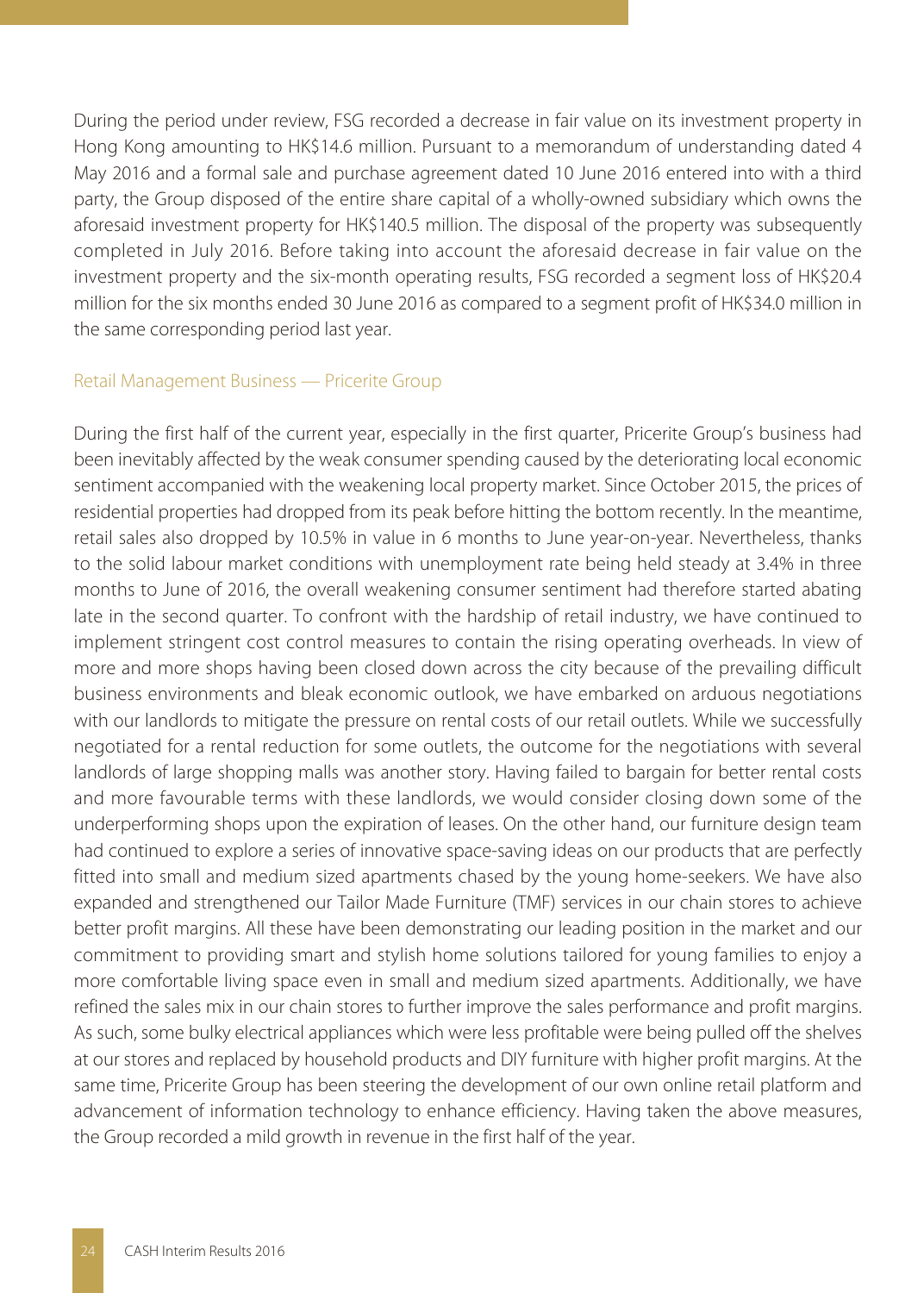Overall, Pricerite Group recorded revenue of HK\$686.8 million, a net profit of HK\$7.7 million for the six months ended 30 June 2016 as compared to revenue of HK\$634.0 million and a net profit of HK\$9.8 million for the same period last year.

### Mobile Internet Services Business — Net2Gather

In view of keen competition and unstable local business landscape in mobile internet industry, we start from this year to explore the potentials of game licensing business in overseas market. We solicit global distribution partners to operate and promote Chinese mobile game titles, and to provide fullfledged services to the Chinese game developers to facilitate game distribution in overseas markets at the same time. Furthermore, we will continue to seek investment opportunities to form strategic partnership with game development teams, operating and distribution platforms in order to enhance our product offerings and distribution capabilities.

For the six months ended 30 June 2016, the Group's Mobile Internet Services business recorded revenue of HK\$0.4 million and a segment loss of HK\$1.3 million as compared to the revenue of HK\$0.4 million and a segment loss of HK\$0.3 million for the same period last year.

## Liquidity and Financial Resources

The Group's total equity amounted to HK\$780.0 million as at 30 June 2016 as compared to HK\$811.9 million at the end of last year.

As at 30 June 2016, the Group had total outstanding borrowings of approximately HK\$410.3 million compared to HK\$397.0 million as at 31 December 2015. These bank borrowings mostly denominated in Hong Kong dollars were all secured loans. The above bank loans of approximately HK\$58.1 million were secured by the Group's investment properties of carrying amounts of approximately HK\$156.5 million, pledged deposits of HK\$64.0 million, corporate guarantees and its margin clients' securities pledged to it.

As at 30 June 2016, our cash and bank balances totalled HK\$1,351.2 million as compared to HK\$1,627.4 million at the end of the previous year. The Group derives its revenue mainly in Hong Kong dollars and maintains its house fund mainly in Hong Kong dollars. The liquidity ratio as at 30 June 2016 remained healthy at 1.26 times, signifying a mild improvement as compared with 1.22 times as at 31 December 2015.

The gearing ratio, which represents the ratio of interest bearing borrowings of the Group divided by the total equity, was 52.7% as at 30 June 2016 as compared to 49.0% as at 31 December 2015. The mild increase in gearing ratio was mainly due to the decrease in the total equity during the period. On the other hand, we have no material contingent liabilities at the period-end.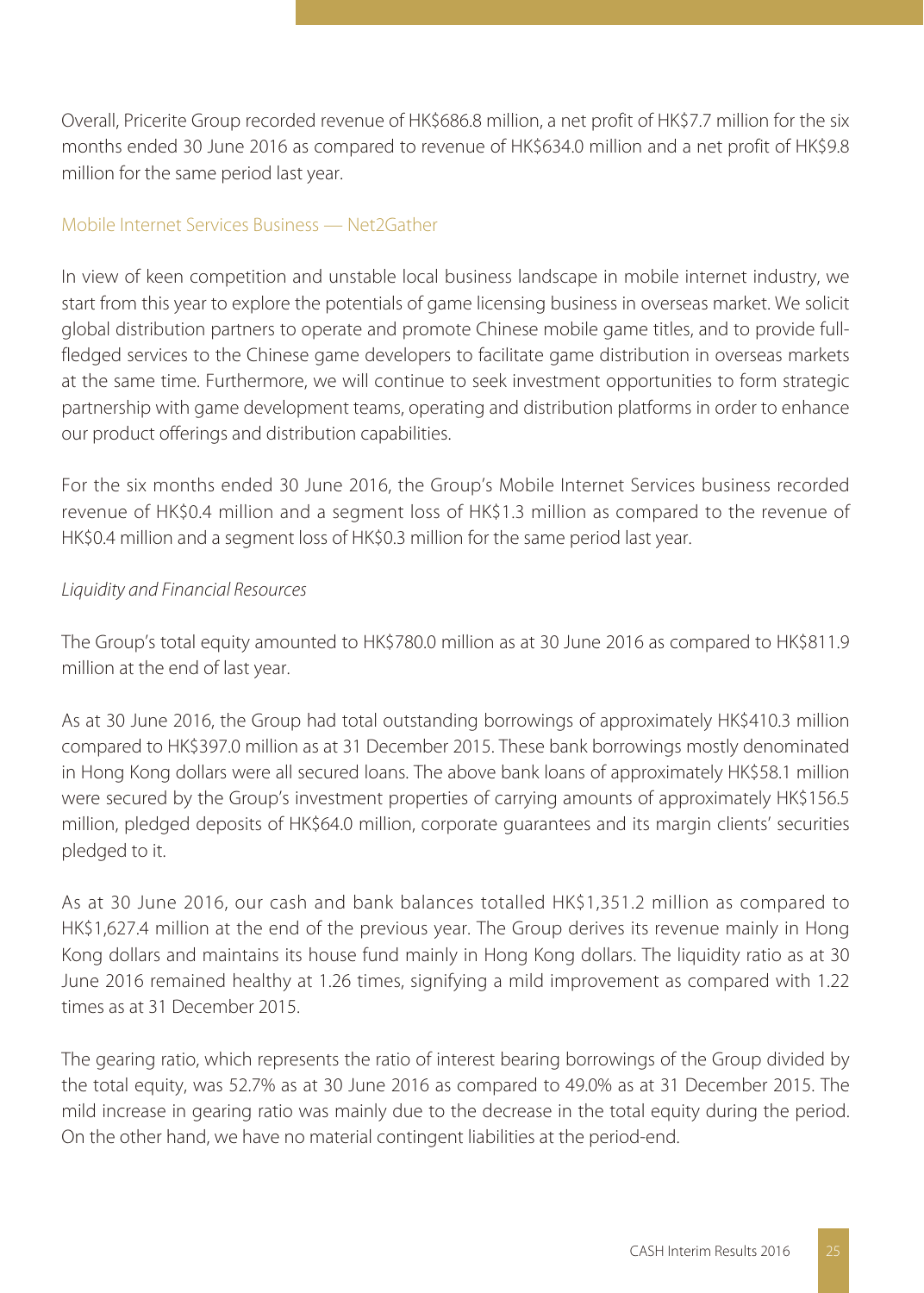The Group's treasury policies are to secure healthy liquidity for running its operations smoothly and to maintain a sound financial position at all time throughout the period. Besides meeting its working capital requirements, cash balances and bank borrowings are maintained at healthy levels to meet its customers' investments needs while making sure all relevant financial regulations have been duly complied.

## Foreign Exchange Risks

A foreign currency financial asset designated at fair value through profit or loss of approximately RMB11.0 million (equivalent to approximately HK\$12.9 million) was held as at 30 June 2016 which had been hedged by a return swap contract of the same amount issued by the Group to an independent third party during the period.

Save as aforesaid, the Group did not have any material un-hedged foreign exchange exposure or interest rate mismatches at the end of the period.

## Material Acquisitions and Disposals

In May 2016, the Group signed a formal sale and purchase agreement for disposal of a property in Shanghai to an independent third party at a consideration of RMB7.3 million (equivalent to approximately HK\$8.76 million). The transaction has been scheduled to be completed in August 2016.

In May 2016, the Company announced a major transaction relating to disposal of the entire issued share capital of Cheer Wise (a subsidiary of the Company held through CFSG) and the loans due by Cheer Wise to the Group to an independent third party at an aggregate consideration of HK\$140,500,000 in cash. The sole asset of Cheer Wise is holding a commercial property and carparks in Kwun Tong. The disposal was approved by shareholders of the Company at a special general meeting held on 6 July 2016 and was completed on 15 July 2016. Details of the transaction are disclosed in the joint announcement of the Company and CFSG dated 4 May 2016, and the circular issued by the Company dated 17 June 2016.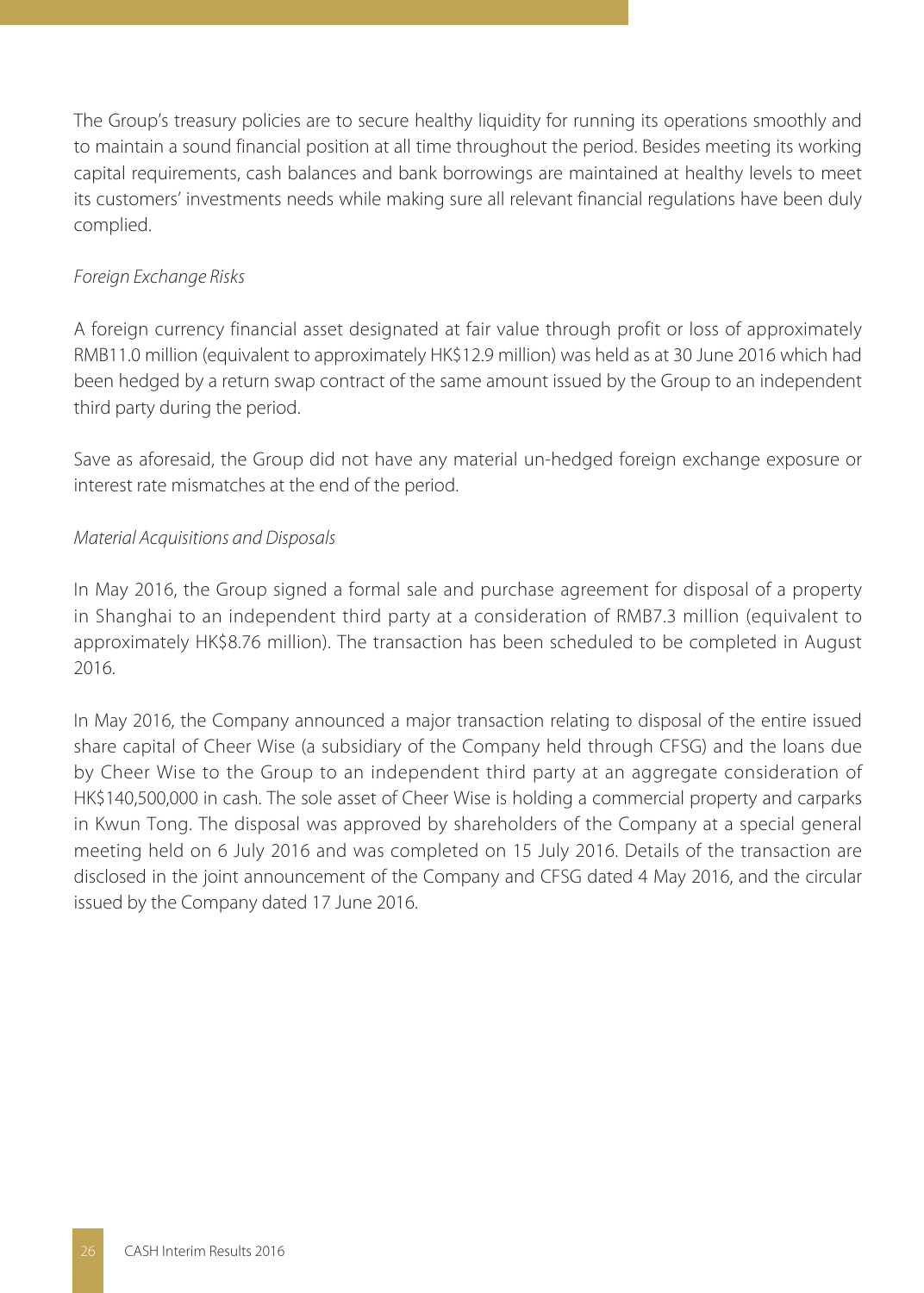In July 2016, subsequent to the reporting period, the Group signed a framework agreement and a supplemental agreement with an independent third party relating to the proposed disposal of approximately 36.28% shareholding interest in CFSG (a non-wholly-owned subsidiary of the Company) at a consideration to be determined and be settled in cash, which would trigger a possible very substantial disposal of the Company under the Listing Rules and a possible mandatory general offer for shares in CFSG (if materializes). Details of the transactions were disclosed in the joint announcement of the Company and CFSG dated 21 July 2016 and 19 August 2016.

In July 2016, subsequent to the reporting period, the Group signed a formal sale and purchase agreement relating to disposal of another property in Shanghai to an independent third party at a consideration of RMB7.5 million (equivalent to approximately HK\$8.8 million). The transaction has been scheduled to be completed in September 2016.

Save as aforesaid, the Group did not make any material acquisition and disposal during the period.

## Capital Commitments

The Group did not have any material outstanding capital commitment at the end of the period.

## Material Investments

As at 30 June 2016, the market value of a portfolio of investments held for trading amounted to approximately HK\$120.8 million. The net gain derived from investments held for trading of HK\$30.5 million was recorded for the period.

We did not have any future plans for material investments, nor addition of capital assets.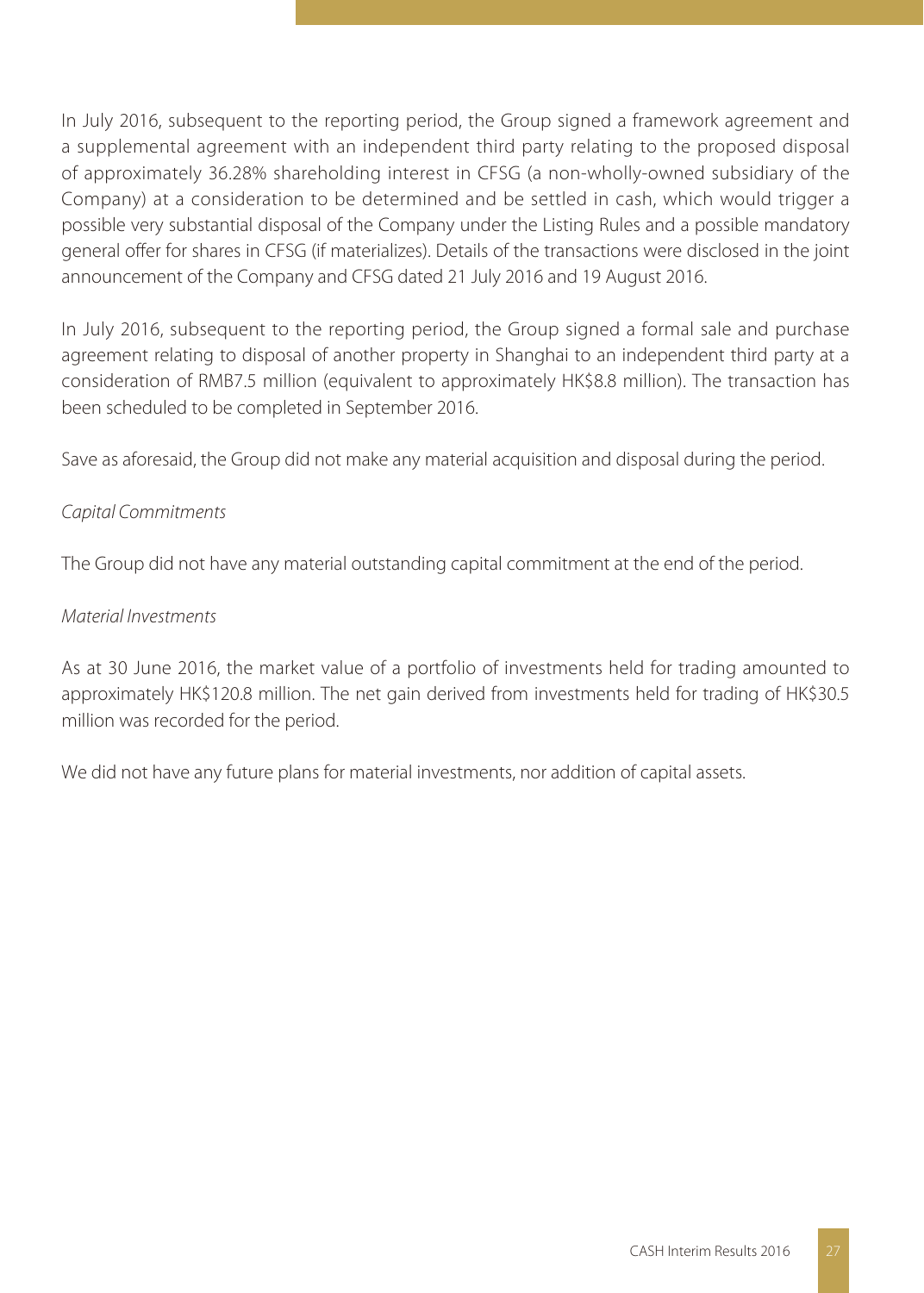## Financial and Operational highlights

## Revenue

|                    |                | Unaudited<br>Six months ended 30 June |            |  |  |
|--------------------|----------------|---------------------------------------|------------|--|--|
| (HK\$'m)           | 2016           | 2015                                  |            |  |  |
|                    |                |                                       |            |  |  |
| Financial services | 90.2           | 148.2                                 | $(39.1\%)$ |  |  |
| Retailing          | 686.8          | 634.0                                 | 8.3%       |  |  |
| Online game        | 0.4            | 0.4                                   | 19.7%      |  |  |
| Group total        | 777.4<br>782.6 |                                       |            |  |  |

## Key Financial Metrics

|                                       | Unaudited<br>Six months ended 30 June |         |             |
|---------------------------------------|---------------------------------------|---------|-------------|
|                                       | 2016                                  | 2015    | % change    |
|                                       |                                       |         |             |
| The Group                             |                                       |         |             |
| Net (loss) profit attributable to     |                                       |         |             |
| shareholders (HK\$'m)                 | (12.8)                                | 12.4    | (203.2%)    |
| (Loss) earnings per share (HK cents)  | (1.5)                                 | 2.1     | $(171.4\%)$ |
| Total assets (HK\$'m)                 | 2,832.6                               | 3,189.2 | $(11.2\%)$  |
| Cash on hand (HK\$'m)                 | 1,351.2                               | 1,390.9 | $(2.9\%)$   |
| Bank borrowings (HK\$'m)              | 410.3                                 | 655.5   | $(37.4\%)$  |
| <b>Financial services</b>             |                                       |         |             |
| Annualised average fee income from    |                                       |         |             |
| broking per active client (HK\$'000)  | 10.4                                  | 19.6    | $(46.9\%)$  |
| Retailing                             |                                       |         |             |
| Revenue per sq. ft. (HK\$)            | 329                                   | 324     | 1.5%        |
| Growth for same stores (vs last year) | 9.5%                                  | 10.6%   | N/A         |
| Inventory turnover days               | 57.1                                  | 60.8    | $(6.1\%)$   |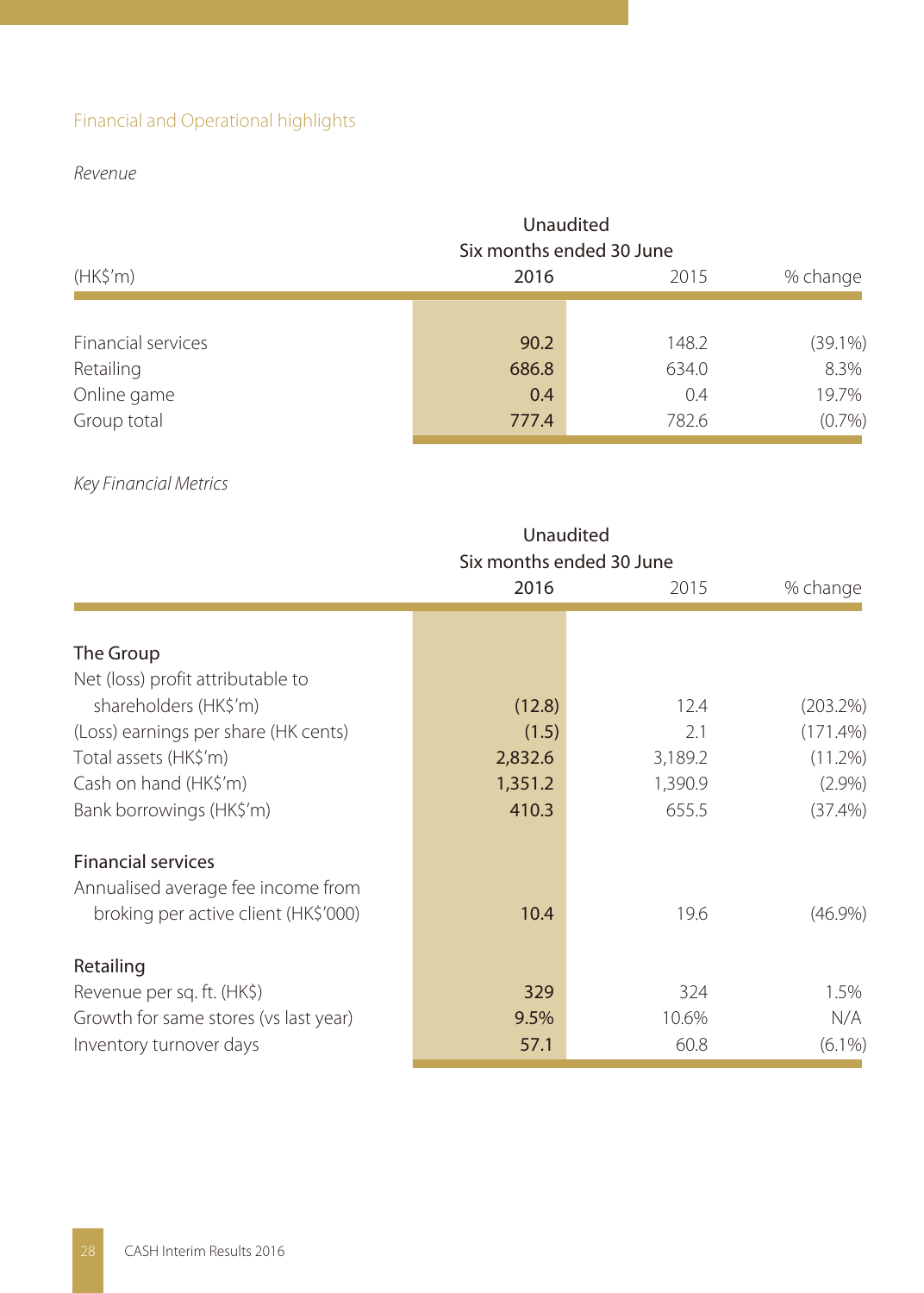# Management Discussion and Analysis

## Financial Services Business — FSG

### Industry Review

2016 got off to an unsettling start globally, with fears of a hard landing in China, the world's second largest economy, and unexpectedly low oil prices. Glimpses of hope emerged as international financial and oil markets stabilised, and the world economic outlook was progressing positively until 23 June, when the UK referendum on European Union membership and "leave" outcome (Brexit) caught the world by surprise.

In the first half of the year, the Hong Kong market saw 40 IPO listings, a 22% decrease compared with the same period last year. Total funds raised reached HK\$43.5 billion, a 66% drop year on year. Despite the decline, the volume of IPOs and funds raised in Hong Kong reconfirmed its leading position in global capital markets. The Hang Seng Index (HSI) closed at 20,794 end of June 2016, 5.11% lower than end of December 2015. During this period, the HSI traded within the narrow range of 18,279 to 21,622. The average daily turnover of the Hong Kong securities market for the first six months of 2016 was HK\$67.5 billion, a sharp 46% fall compared with HK\$125.3 billion for the same period last year.

### Business Review

#### Broking

Given this dismal backdrop, CFSG's securities commission income was inevitably affected and decreased by 56%. However, steady commission from our futures and options trading business mitigated some of the adverse impact of the challenging securities broking environment, with total commission income recording an overall drop of 40%. Interest income decreased by 50% due to deleveraging activities in the margin financing business.

#### Investment Banking

During the review period, we continued our balanced strategy focused on both IPOs and corporate transactions. CFSG acted as sole sponsor for several proposed listing applications by Hong Kong and Mainland China enterprises across different industries. On the corporate advisory services front, we advised a number of sizeable listed companies on a range of corporate finance transactions, including issuing securities, proposed transfers of listings from the Growth Enterprise Market to the Main Board and proposed connected transactions. We also acted as a compliance adviser to several Hong Kong listed companies.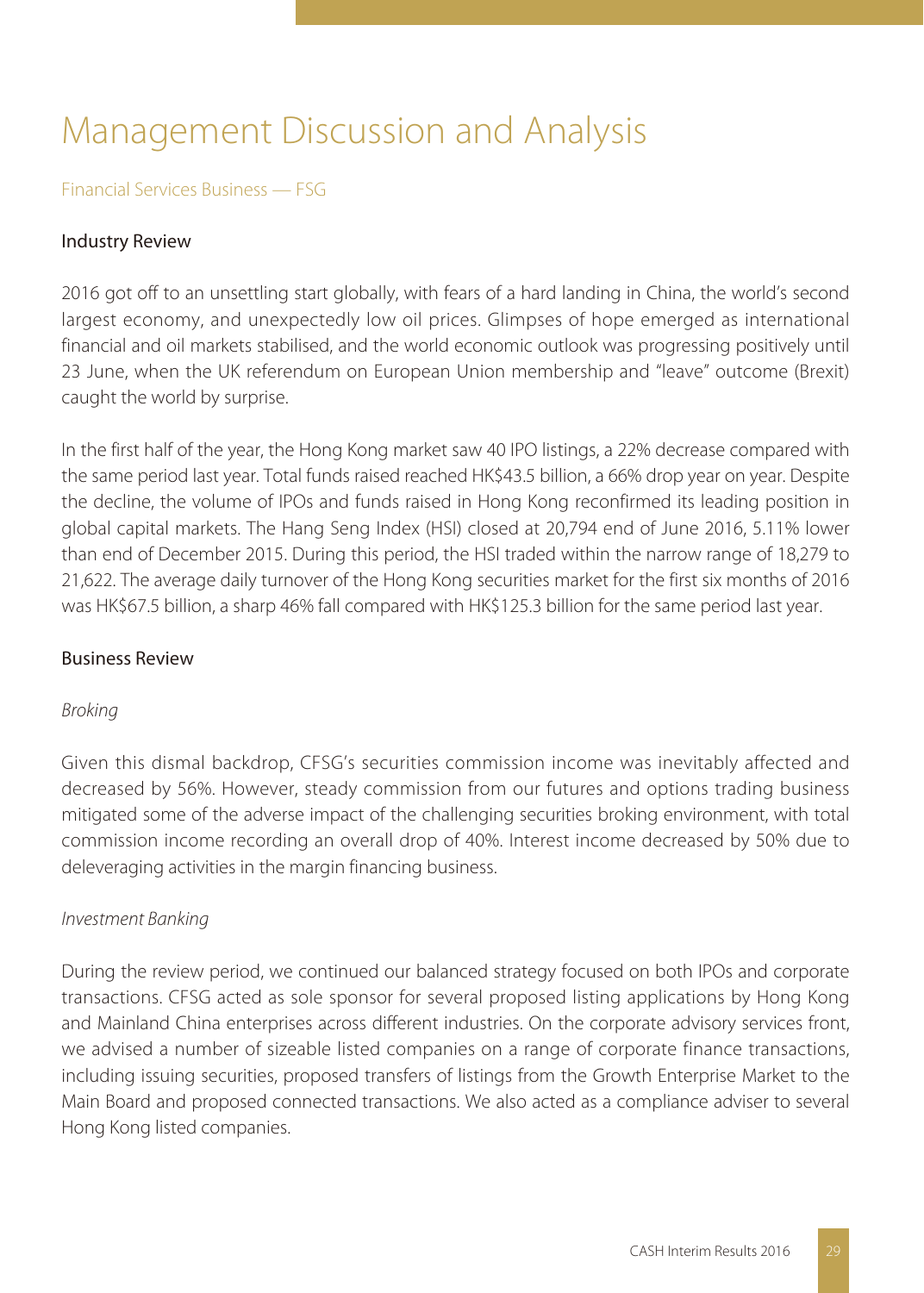#### Asset Management

The portfolios managed by our asset managers outperformed the 5.11% drop in the HSI and 9.81% fall in the H-share index during the first six months of 2016. Assets under Management (AUM) decreased slightly, by 4.37%, compared with the end of 2015. Our focus was sectors that have low corelations with China's economic growth, such as technologies and exports, while old economy stock sectors, such as raw materials and banking, were avoided.

## Wealth Management

With the launch of the Investment Linked Assurance Scheme (ILAS) and our continuous business diversification endeavours, the company's wealth management services turned in a steady performance during the review period. We strengthened our co-operation with different business partners on brand building and service promotion in Mainland China and the Asia-Pacific region, moves that are expected to have a positive effect on business development. We also introduced a platform to provide a real-time and consolidated view of holdings for discretionary clients. The innovation offers a better client experience, which will benefit efforts to promote our discretionary management service to existing clients in the second half of the year.

## Mobile Trading and FinTech Investment Platform

Market volatility in recent years has been adding to longer-term challenges for the traditional investment industry. CFSG is a strong advocate of financial technology (FinTech) as a way to enhance investment performance and investor experience. The company has worked hard to pioneer technology-based financial services and investment to create value for both retail and institutional clients amid the volatile market of recent years.

In the first half of 2016, we continued to introduce new initiatives through our mobile and online investment platform, including the addition of unique features to our CASH RTQ mobile app, such as A-share trading and a "bond quote" service.

To help clients grasp investment opportunities, we further developed our online trading platform, introducing a "basket trading" service, enabling clients to trade groups of securities in the same sector. We also became the first financial institution in Hong Kong to develop FinTech Investment Platform. The platform is based on real-time big data analysis and acts as an "independent investment advisor" to clients, providing timely trading advice (signals) through its powerful artificial intelligence system. It helps investors avoid impulsive or irrational investment decisions and saves the time previously needed to analyse the huge amount of global and local financial information and economic data.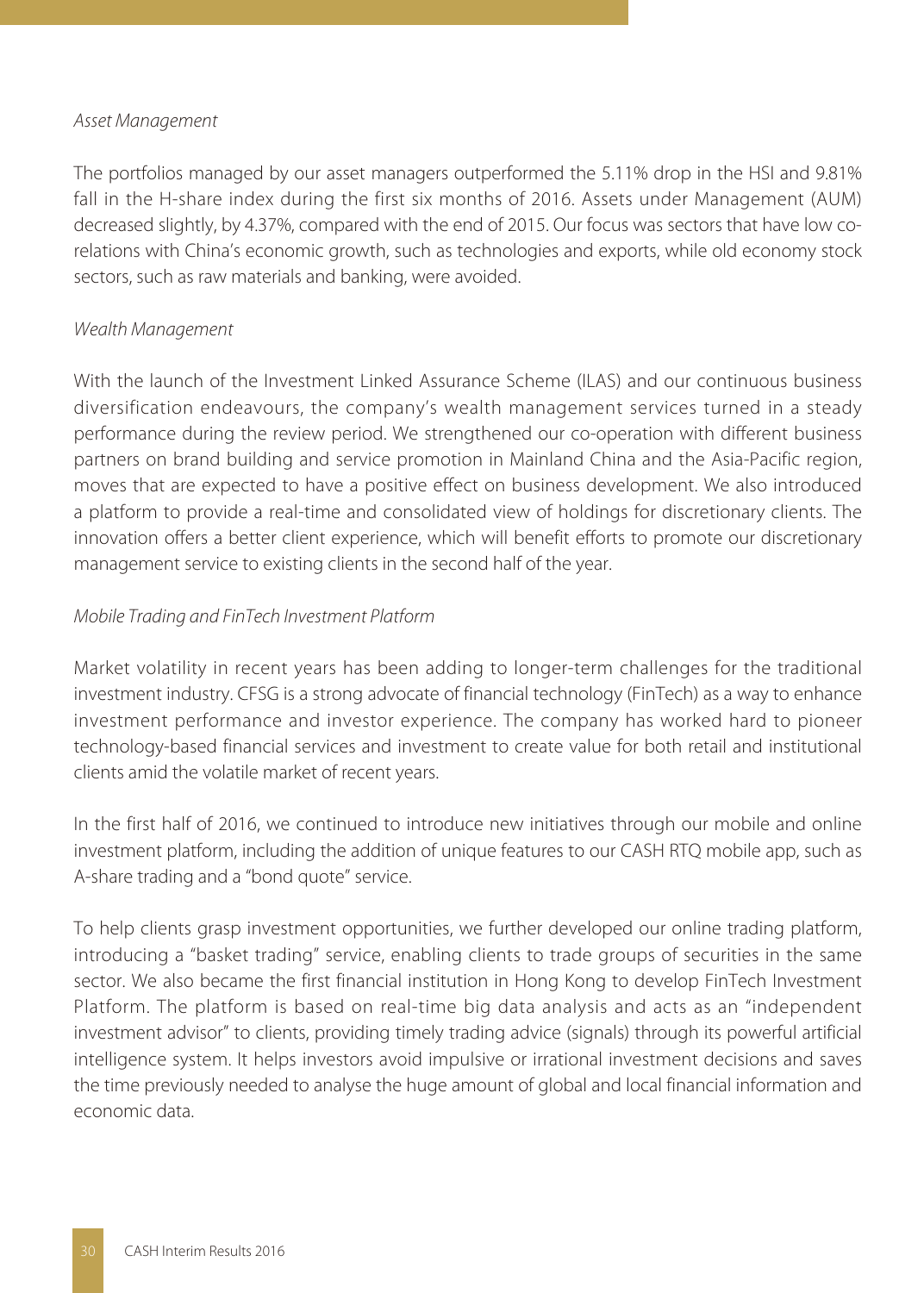## Direct Market Access (DMA)

In addition to the revolutionary changes introduced to our online trading architecture, CFSG is dedicated to bringing extra value to professional traders, proprietary firms and hedge funds through customised DMA solutions. With our state-of-the-art trading platform, ultra-low latency data, direct client connectivity with global exchanges, and our expertise in IT infrastructure, we successfully helped a number of professional traders to implement DMA initiatives during the results period. Such initiatives demonstrate our excellent capabilities in serving institutional clients, and communicating with other potential traders and investors in the region, and we look forward to expanding our DMA team and businesses in the future.

## Outlook

With Brexit yet to unfold, economic and political uncertainty is once again rising, negatively affecting consumer, business and investment confidence. Low oil prices, continuous RMB depreciation, uncertainty surrounding US rate hikes, and China's subdued economy will continue to significantly impact fund flows worldwide, inexorably placing further pressure on the local investment market.

However, China appears to be less exposed to the downside risks of Brexit. With the near-term outlook improving on the back of the country's recent expansionary fiscal policy, infrastructure spending in China has progressed and credit growth accelerated. As Mainland China rolls out its "One Belt One Road" initiative and closer ties evolve between Mainland and Hong Kong financial markets, Hong Kong's solid financial system and experience should provide the city with fresh opportunities to build on China's robust economic growth.

With the Hong Kong stock market currently trading at around 10 times prospective 2016 P/E, 1.15 times P/B and 3.6% dividend yield for the HSI, the current valuation is undemanding for long-term investors. Given the imminent launch of Shenzhen-Hong Kong Stock Connect and potential inclusion of A-shares in the MSCI index in the second half of the year, we are optimistic that market sentiment and hence our performance for broking and asset management businesses will improve in due course.

By leveraging our fundraising capabilities as well as financial advisory expertise, we will continue to provide fully-fledged investment banking services and maintain our balanced focus on IPOs and corporate transactions to assist clients in capturing different capital markets and corporate finance opportunities.

Over the past decade, FinTech has drastically changed the global financial landscape. In line with our track record of innovation, we will seek to add transformative initiatives to enhance the trading experience of our clients and develop more investment strategies, customisation (i.e. allotment of investment capital for each strategy and setting risk control criteria) and automated trading functions for our trading platform.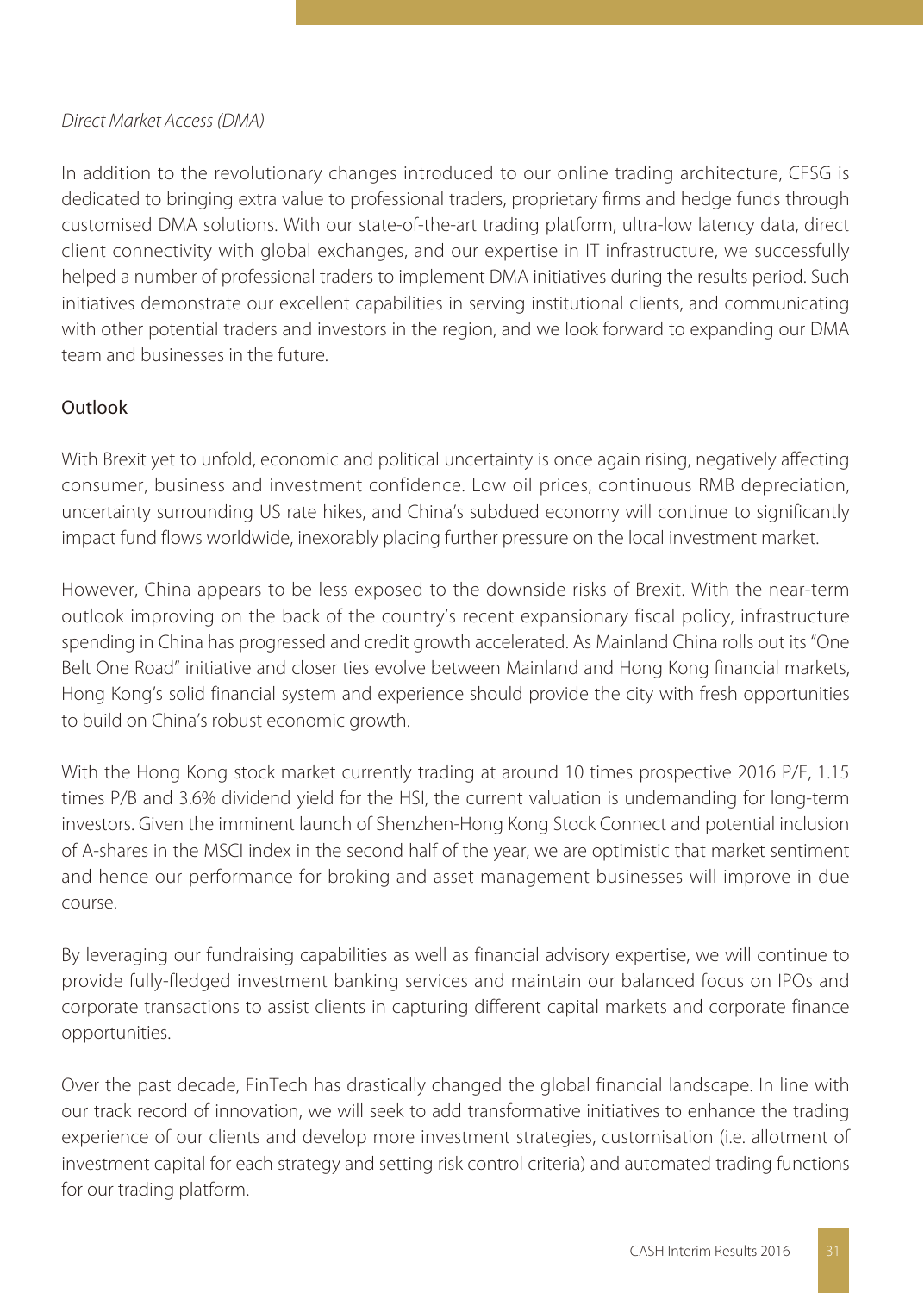Resilient economic growth in China remains the fundamental driver for the country's wealth management market. To capture the opportunity that the Mainland market is still in lack of sophisticated products, limited international experience and insufficient supply of qualified professionals, CFSG will leverage our competitive edge in direct market access (DMA) and algo trading strategies to enhance our service capabilities to high-net-worth individuals in China.

Despite mounting global uncertainties, we will keep pursuing our cost-leadership approach and vigilantly manage our business in order to balance growth and external risks. It is also part of the Group's long-term strategy to bring in synergistic value investors to develop our business further in Mainland China and Hong Kong.

### Retail Management Business — Pricerite Group

### Industry Review

Economic gloom hit Hong Kong in the first half of the year, seriously affecting consumer sentiment. Coupled with a significant drop in mainland visitor arrivals and spending, the value of total retail sales fell by 10.5% during the review period, with the value of furniture and fixtures sales dropping 5.0%. Concerns over rate hikes, the economic slowdown, and the government's property cooling measures saw registered sales in the private residential property market decline by 34.6%. This further affected local consumer sentiment. Despite the downbeat mood, Pricerite managed to achieve sales growth of 8.3% by continuing to provide customers with leading home furnishing solutions and excellent service.

## Business Review and Outlook

During the first half of 2016, Pricerite kept up the "Small Space: Big Universe" (小小空間: 大大宇 宙) branding campaign to reinforce the group's brand image as the "one-stop space management specialist" for small to medium homeowners.

To reach a broader customer base, we launched a number of marketing campaigns utilising different touch points. In addition to a new television commercial, first run during Chinese New Year to reinforce our space management specialist position, we engaged in various sponsorships and leveraged the mass viewership of media partners to reach our target audience of young couples and individuals. Partnering with 100Most (100毛) and TV Most (毛記電視) proved a significant move forward, with projects ranging from the Pricerite product catalogue and promotional videos to title sponsor for TVMost's "Happy TVMost Birthday to Me" (萬千呃Like賀台慶) programme. In doing so, we successfully increased our exposure among young customers while gaining a youthful, energetic and innovative brand image through our association with a highly popular social medium.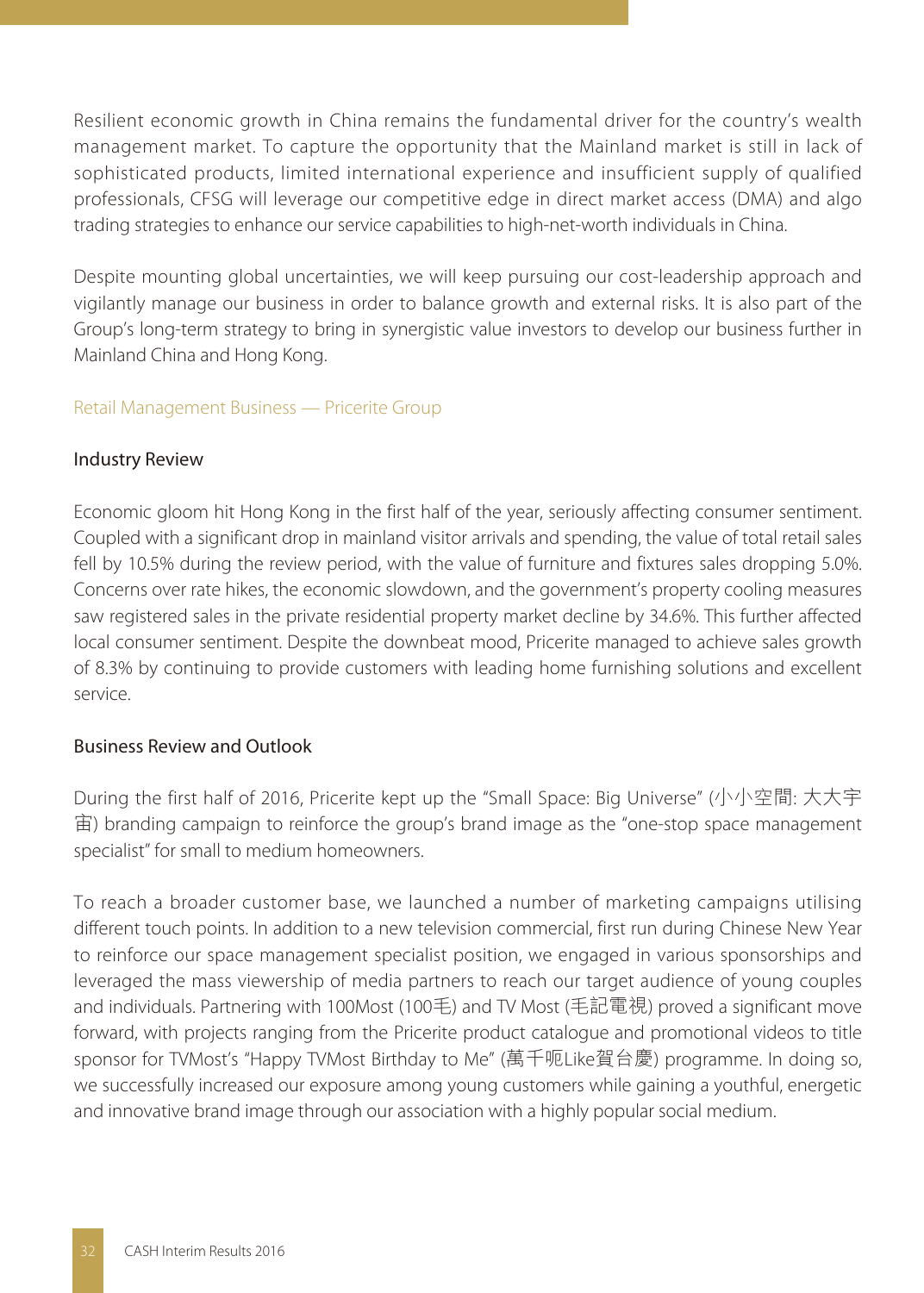We also sponsored [空間大改造2016 ], a Cable TV programme renowned for showcasing smart products and space management solutions. Such a show closely aligns with Pricerite's endeavours to offer smart and flexible home furnishing solutions to customers. We have lively inspired customers of the space management ideas with the products and solutions introduced in the programme.

Throughout the first half of 2016, our marketing campaigns received great acclaim and gained massive exposure through different media platforms. One promotional video recorded 1.2 million views in one week and Facebook fans increased by more than 10% in a month, demonstrating the effectiveness of our strategies for building the Pricerite brand.

During the review period, we further developed our tailor-made furniture ("TMF") and home furnishing service to maximise market potential. We also continued our long-term commitment to nurturing talent, especially design capabilities. We sponsored the Professional Diploma in Interior Design, run by the Hong Kong Design Institute, with outstanding participants recruited as designers following graduation. Through such careful planning and dedication to creative initiative, our TMF business achieved double-digit sales growth during the period, despite the market doldrums.

Riding on the increasingly vibrant e-commerce wave, Pricerite implemented a series of enhancement projects focused on future growth. We created diverse marketing content, delivering product knowledge to customers through videos, e-leaflets and manuals. We launched our Macau and corporate websites, providing tailored product selections to different customer groups to facilitate our one-stop online shopping experience and increase convenience. In addition, our e-shop partnered with high-profile business associates, such as Yahoo, HKTV Mall and several banks, to offer exclusive privileges to customers. In April, pricerite.com.hk received the Silver Award at the Best.hk Website Awards 2015, presented by Hong Kong Internet Registration Corporation Limited.

At the same time, we expanded our product mix. We sourced a higher proportion of quality items from overseas, especially Japan and Korea. A new "Home Storage" zone with comprehensive provision of smart products and ideas was introduced to demonstrate space management solutions in action. We also revamped our Causeway Bay and Tai Po stores to provide an enhanced shopping environment and customer experience. While spending sentiment has undoubtedly been affected by the economic uncertainty, such endeavours demonstrate our unwavering resolve to satisfy customers' evolving needs through our responsive outlook, excellent service and smart products.

## Mobile Internet Services Business — Net2Gather

During the period under review, the Group began to record revenue from the commercial operation of "EDEN Online". We will continue to solicit global distribution partners to operate and promote Chinese mobile game titles, while we also provide full-fledged services to the Chinese game developers to facilitate game distribution in overseas market. We will start to explore collaboration opportunities to extend our reach of mobile game publishing services to support game development teams, operating and distribution platforms in China.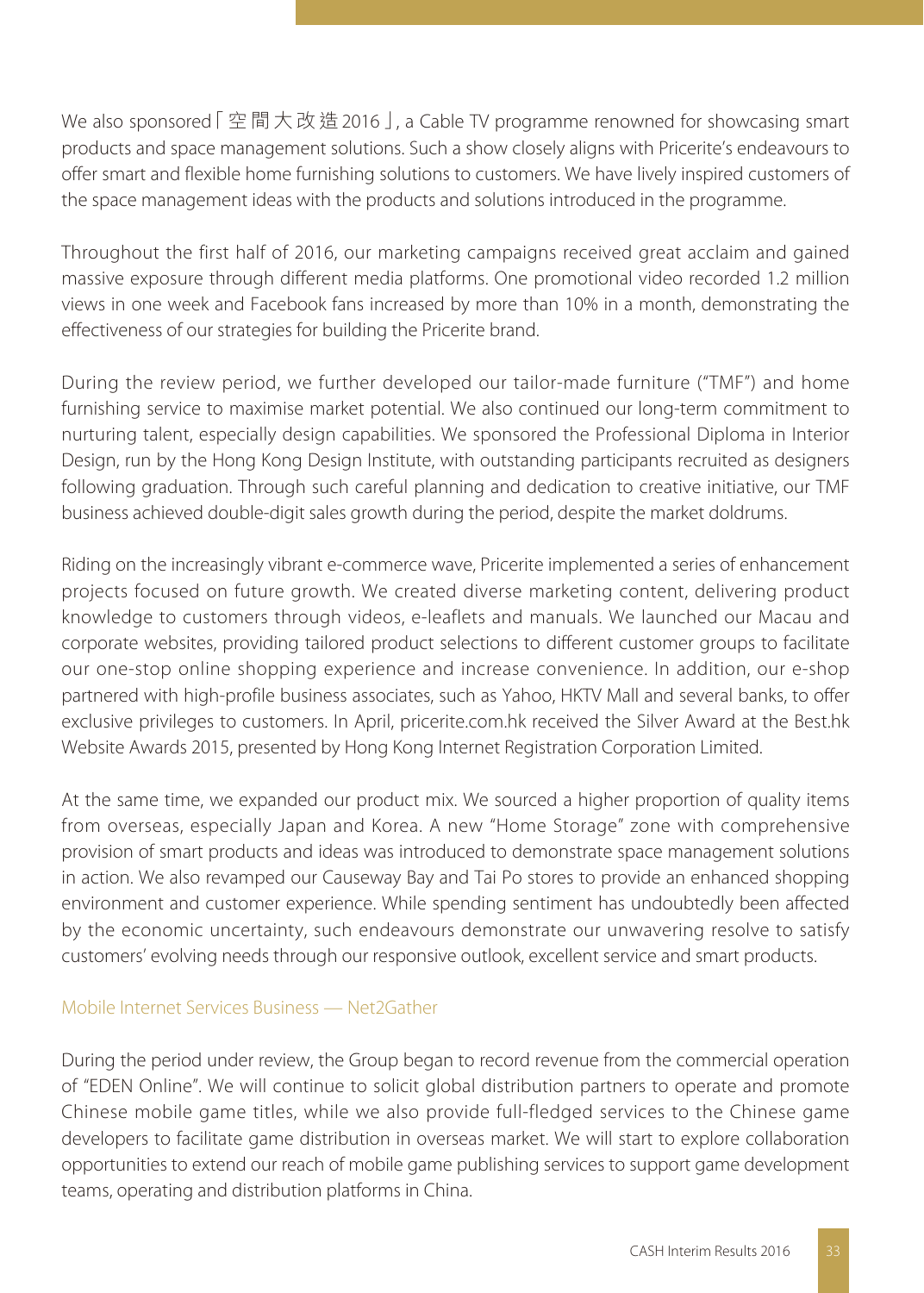# Employee Information

At 30 June 2016, the Group had 1,077 employees, of which 190 were at the CFSG's group. Our employees were remunerated according to their performance, working experience and market conditions. The total amount of remuneration cost of employees of the Group for the period under review was approximately HK\$140.4 million.

## **Benefits**

The Company and some of its subsidiaries provide employee benefits including mandatory provident fund scheme, medical insurance scheme, discretionary share options, performance bonus and sales commission for their staff. The Company also provides its employees in the PRC with medical and other subsidies, and contributes to the retirement benefit plans.

## **Training**

The Group has implemented various training policies and organised a number of training programs aimed specifically at improving the skills of its employees and generally to increase the competitiveness, productivity and efficiency of the Group including training in areas such as product knowledge, customer service, selling techniques, team building, communication, languages, presentation, coaching, quality management, listing rules and also professional regulatory training programs as required by regulatory bodies. The Group also arranges for relevant staff, who are licensed persons under the Securities and Futures Ordinance ("SFO"), to attend the requisite training courses to fulfill/comply with the continuous professional training as prescribed in the SFO.

The Group conducts an initial staff orientation for new employees in order to familiarise them with the Group's history and strategy, corporate culture, quality management measures and rules and regulations. This orientation aims to prepare the new employees for the positions by establishing a sense of belongingness and cooperation; by supplying necessary information that resolves an employee's concerns; and by removing any potential barriers for job effectiveness and continuous learning.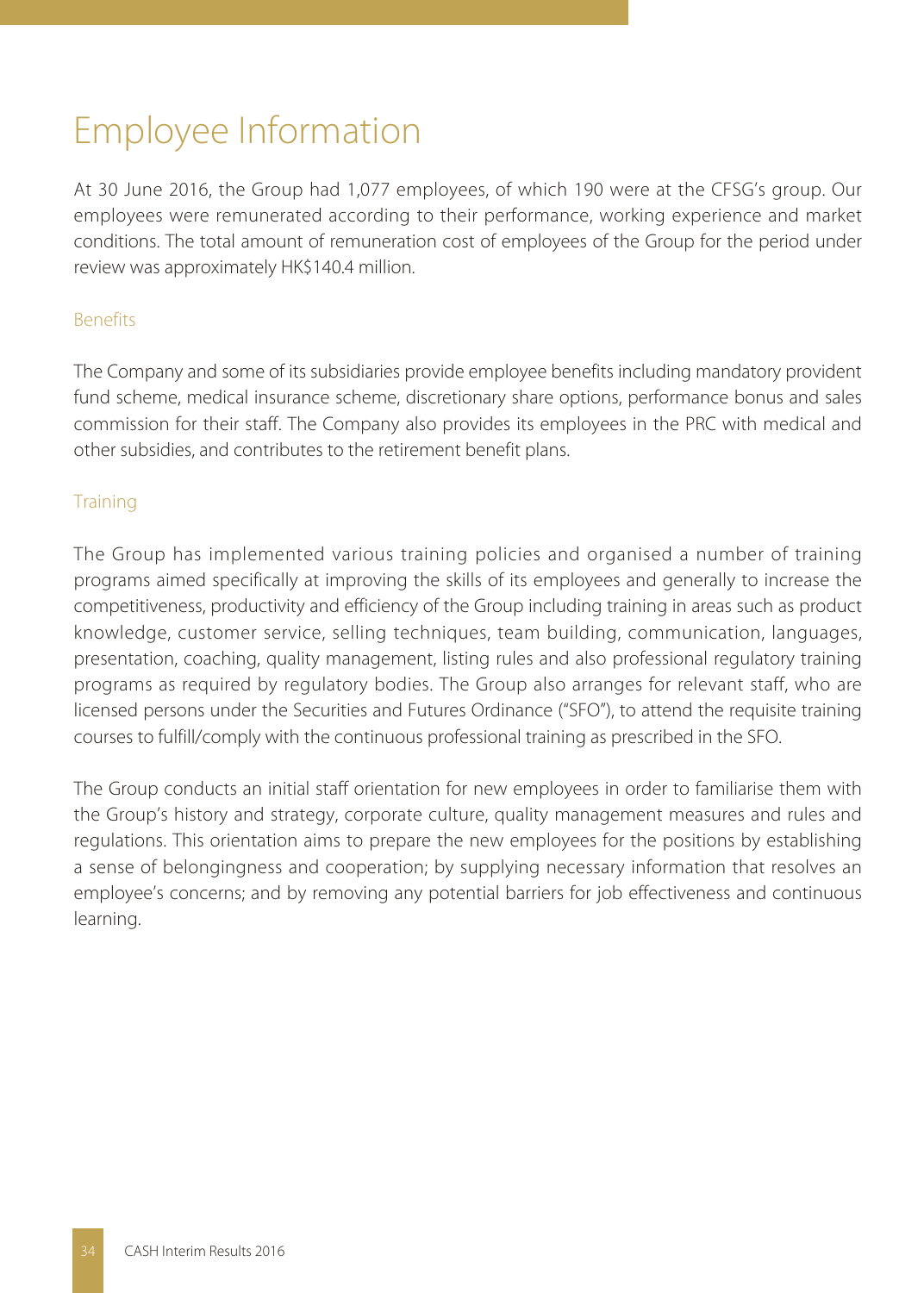## Directors' Interests in Securities

As at 30 June 2016, the interests and short positions of each director and chief executive of the Company in the shares, underlying shares and debentures of the Company or its associated corporations (within the meaning of Part XV of the SFO) which (a) were recorded in the register required to be kept under section 352 of the SFO; or (b) as otherwise notified to the Company and the Stock Exchange pursuant to the Model Code for Securities Transactions by Directors of Listed Companies ("Model Code") were as follows:

## A. The Company

|                      |                                                              | Number of shares |                       |                         |
|----------------------|--------------------------------------------------------------|------------------|-----------------------|-------------------------|
| Name                 | Capacity                                                     | Personal         | Corporate<br>interest | Shareholding<br>$(\% )$ |
| Kwan Pak Hoo Bankee  | Beneficial owner and interest in a<br>controlled corporation | 4,260,000        | 281,767,807*          | 34.41                   |
| Law Ping Wah Bernard | Beneficial owner                                             | 27,345,312       |                       | 3.29                    |
|                      |                                                              | 31,605,312       | 281,767,807           | 37.70                   |

## (a) Long positions in the ordinary shares of HK\$0.10 each

The shares were held by Cash Guardian Limited ("Cash Guardian") (which was 100% beneficially owned by Mr Kwan Pak Hoo Bankee ("Mr Kwan")). Mr Kwan was deemed to be interested in all these shares as a result of his interests in Cash Guardian as disclosed in the "Substantial Shareholders" below.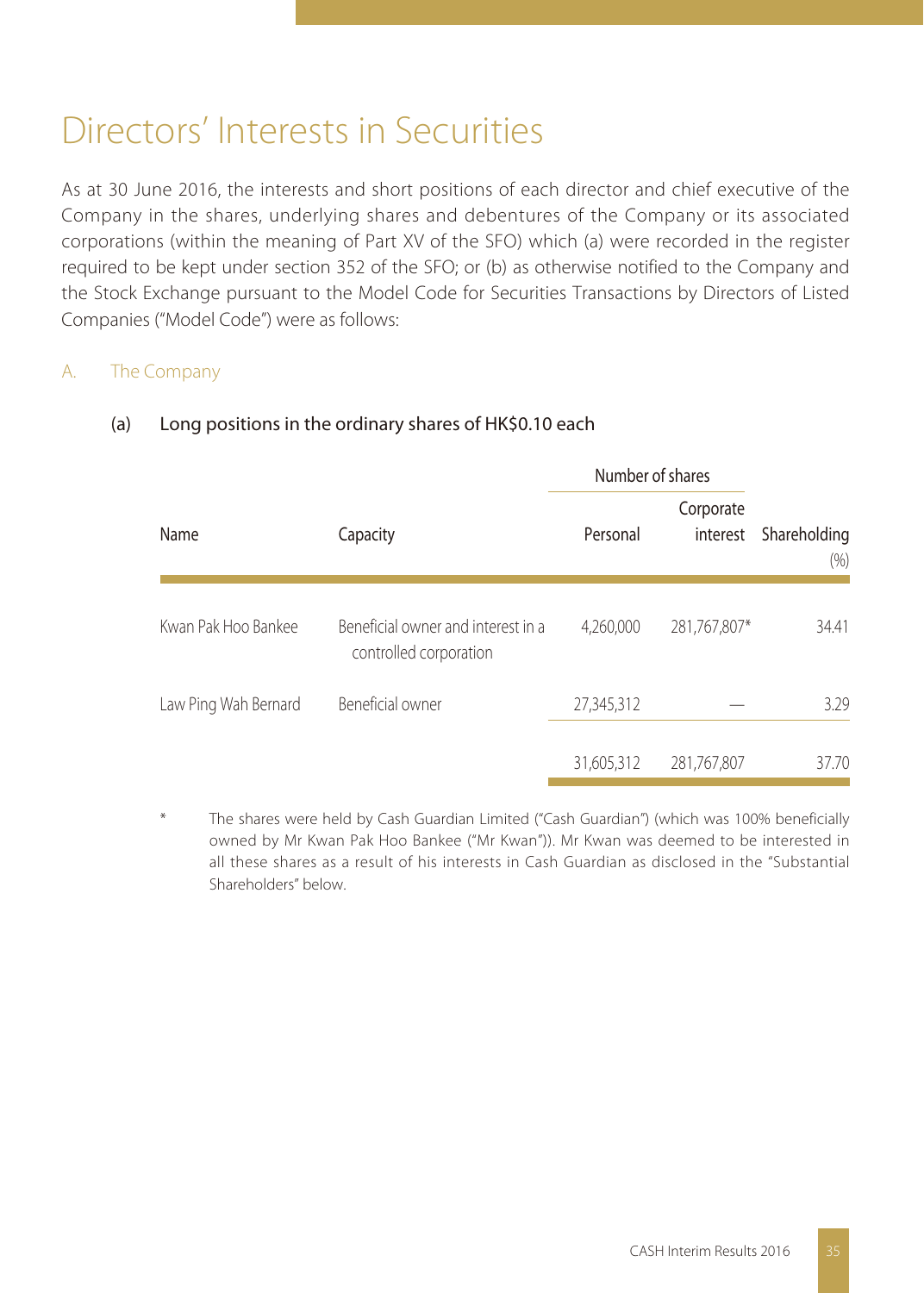#### (b) Long positions in the underlying shares

#### Options under share option schemes

|                      |                        |                                             |                                          |                             | Number of options                         | Percentage                              |                                                      |
|----------------------|------------------------|---------------------------------------------|------------------------------------------|-----------------------------|-------------------------------------------|-----------------------------------------|------------------------------------------------------|
| Name                 | Date of grant          | Option period                               | Exercise<br>price<br>per share<br>$(HK\$ | <b>Notes</b>                | outstanding<br>as at<br>1 January<br>2016 | outstanding<br>as at<br>30 June<br>2016 | to issued<br>shares as at<br>30 June<br>2016<br>(96) |
| Kwan Pak Hoo Bankee  | 2/9/2014<br>18/12/2015 | 2/9/2014-31/8/2018<br>18/12/2015-31/12/2019 | 0.478<br>0.460                           | $(1)$ & $(3)$<br>(1)(2)8(3) | 6,480,000<br>8,000,000                    | 6,480,000<br>8,000,000                  | 0.77<br>0.96                                         |
| Law Ping Wah Bernard | 2/9/2014<br>18/12/2015 | 2/9/2014-31/8/2018<br>18/12/2015-31/12/2019 | 0.478<br>0.460                           | (3)<br>(2)8(3)              | 6,480,000<br>4,800,000                    | 6,480,000<br>4,800,000                  | 0.77<br>0.57                                         |
| Law Ka Kin Eugene    | 18/12/2015             | 18/12/2015-31/12/2019                       | 0.460                                    | (2)8(3)                     | 4.800.000                                 | 4,800,000                               | 0.57                                                 |
| Ng Hin Sing Derek    | 2/9/2014<br>18/12/2015 | 2/9/2014-31/8/2018<br>18/12/2015-31/12/2019 | 0.478<br>0.460                           | (3)<br>(2)8(3)              | 5,184,000<br>4,800,000                    | 5,184,000<br>4,800,000                  | 0.62<br>0.57                                         |
|                      |                        |                                             |                                          |                             | 40,544,000                                | 40.544.000                              | 4.83                                                 |

Notes:

- (1) Mr Kwan is also the substantial shareholder of the Company.
- (2) The options are vested in 4 tranches as to 25% each exercisable from 18 December 2015 (the date of grant), 1 January 2017, 1 January 2018 and 1 January 2019 respectively and is subject to the vesting conditions as set out in (3) below.
- (3) The vesting of the options is subject to the achievement of agreed milestones/performance indicators as determined at the sole discretion of the Board. The options must be exercised within one month from the date on which the Board's approval of the vesting of the options.
- (4) No option was granted, exercised, lapsed or cancelled during the period.
- (5) The options were held by the directors of the Company in the capacity of beneficial owners.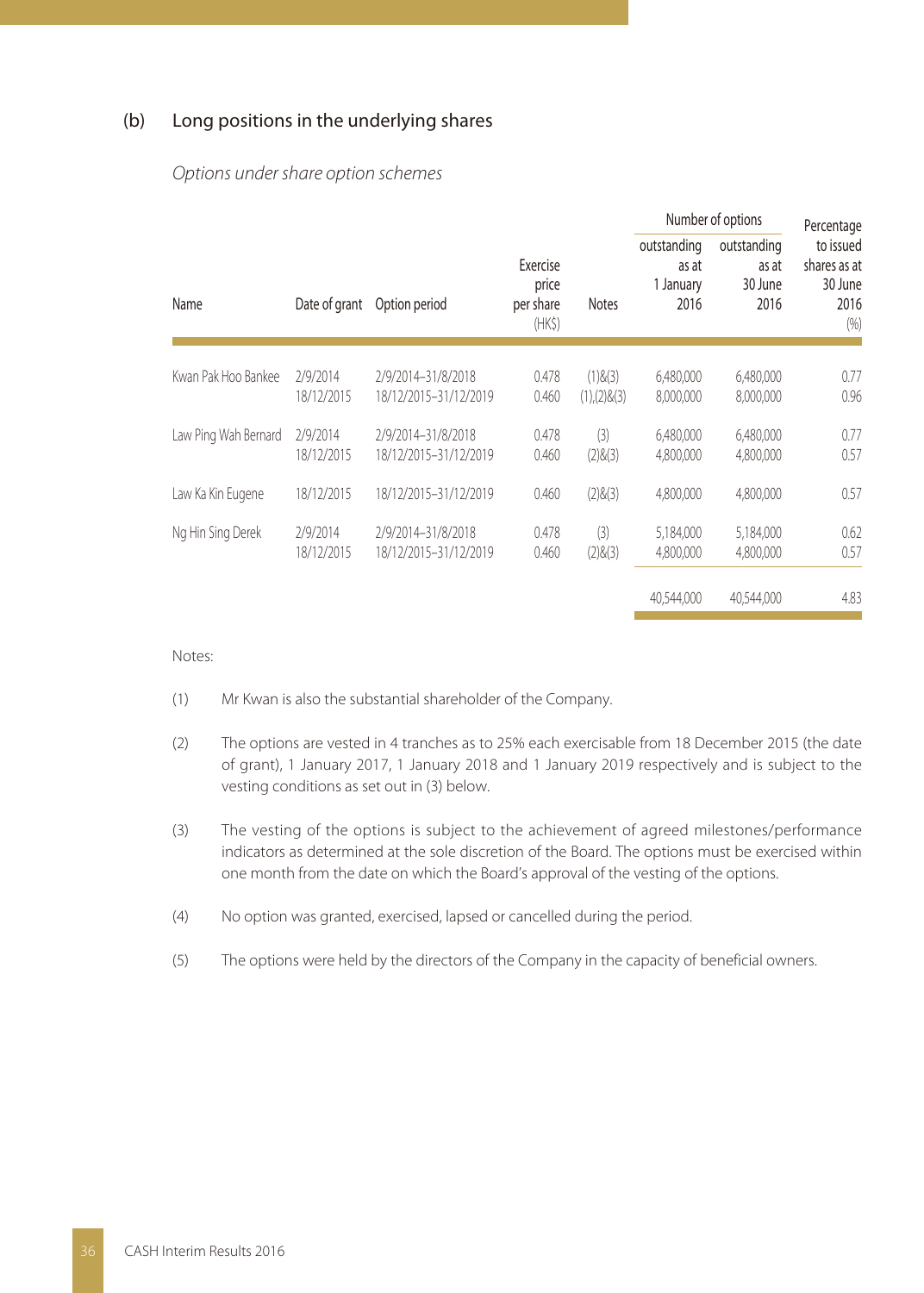## B. Associated corporation (within the meaning of SFO)

## CFSG

## (a) Long positions in the ordinary shares of HK\$0.02 each

|      |                                                          | Number of shares   | Shareholding<br>(% ) |  |
|------|----------------------------------------------------------|--------------------|----------------------|--|
| Name | Capacity                                                 | Corporate interest |                      |  |
|      | Kwan Pak Hoo Bankee Interest in a controlled corporation | 1,667,821,069*     | 40 34                |  |

The shares were held by Celestial Investment Group Limited ("CIGL"), a wholly-owned subsidiary of Praise Joy Limited (which was 100% beneficially owned by the Company). The Company was beneficially owned as to approximately 34.41% by Mr Kwan, details of which were disclosed in the "Substantial Shareholders" below. Pursuant to the SFO, Mr Kwan was deemed to be interested in all the shares held by CIGL in CFSG.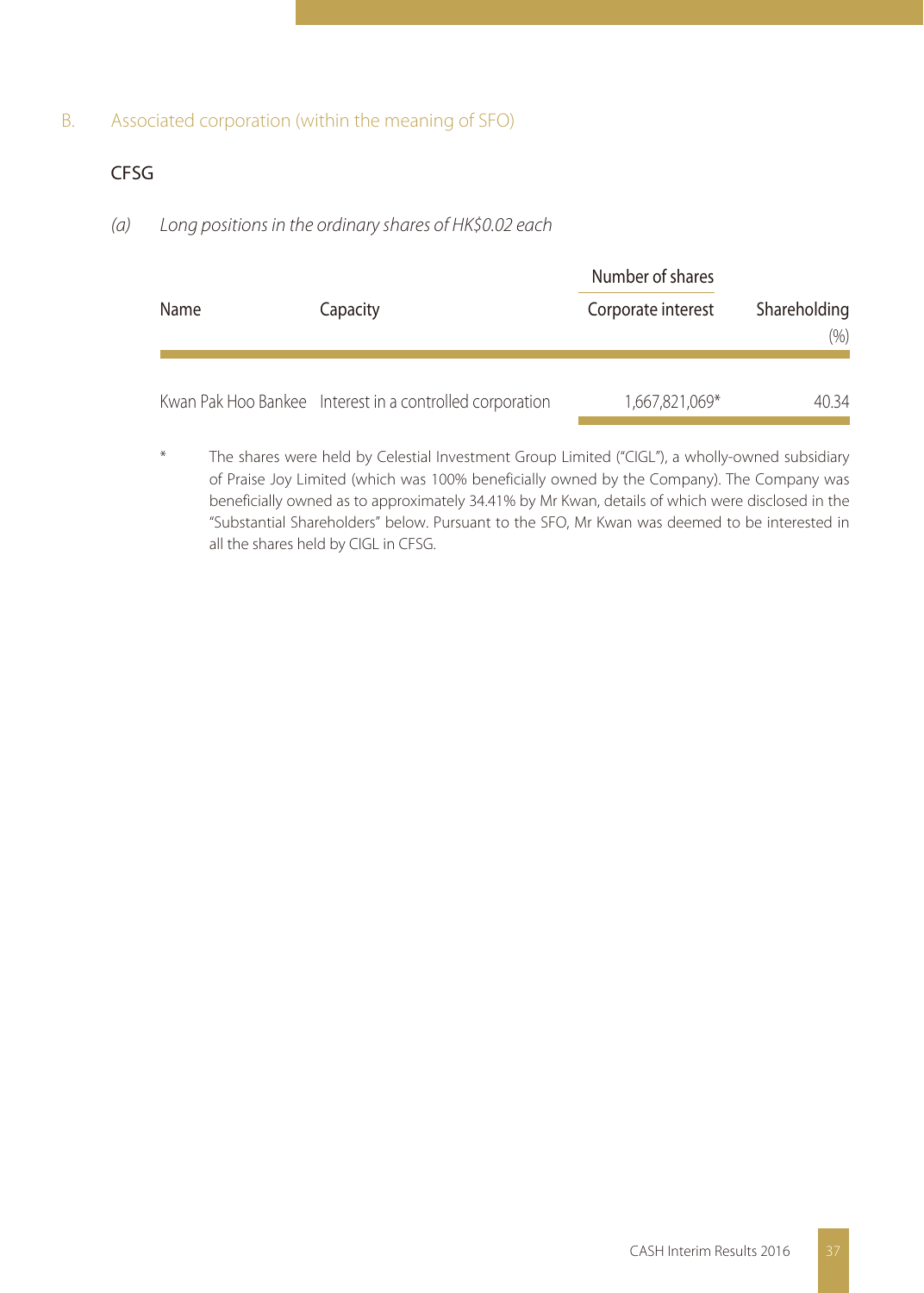### (b) Long positions in the underlying shares — options under share option scheme

|                      |               |                      |                                          |              | Number of options                         |                                         |                                                     |  | Percentage |
|----------------------|---------------|----------------------|------------------------------------------|--------------|-------------------------------------------|-----------------------------------------|-----------------------------------------------------|--|------------|
| Name                 | Date of grant | Option period        | Exercise<br>price<br>per share<br>$(HK\$ | <b>Notes</b> | outstanding<br>as at<br>1 January<br>2016 | outstanding<br>as at<br>30 June<br>2016 | to issued<br>shares as at<br>30 June<br>2016<br>(%) |  |            |
|                      |               |                      |                                          |              |                                           |                                         |                                                     |  |            |
| Kwan Pak Hoo Bankee  | 3/12/2015     | 3/12/2015-31/12/2019 | 0.315                                    | (1)          | 40.000.000                                | 40,000,000                              | 0.96                                                |  |            |
| Law Ping Wah Bernard | 3/12/2015     | 3/12/2015-31/12/2019 | 0.315                                    | (1)          | 40.000.000                                | 40.000.000                              | 0.96                                                |  |            |
| Law Ka Kin Eugene    | 3/12/2015     | 3/12/2015-31/12/2019 | 0.315                                    | (1)          | 20,000,000                                | 20.000.000                              | 0.48                                                |  |            |
| Ng Hin Sing Derek    | 3/12/2015     | 3/12/2015-31/12/2019 | 0.315                                    | (1)          | 16,000,000                                | 16,000,000                              | 0.38                                                |  |            |
|                      |               |                      |                                          |              | 116,000,000                               | 116,000,000                             | 2.78                                                |  |            |

#### Notes:

- (1) The options are vested in 4 tranches as to 25% each exercisable from 3 December 2015 (the date of grant), 1 January 2017, 1 January 2018 and 1 January 2019 respectively, and is subject to the achievement of agreed milestones/performance indicators as determined at the sole discretion of the CFSG Board. The options must be exercised within one month from the date on which the CFSG Board's approval of the vesting of the options.
- (2) No option was granted, exercised, lapsed or cancelled during the period.
- (3) The options were held by the directors of the Company in the capacity of beneficial owners.

Save as disclosed above, as at 30 June 2016, none of the directors, chief executives or their associates had any interests and short positions in the shares, underlying shares or debentures of the Company or any of its associated corporations (within the meaning of Part XV of the SFO).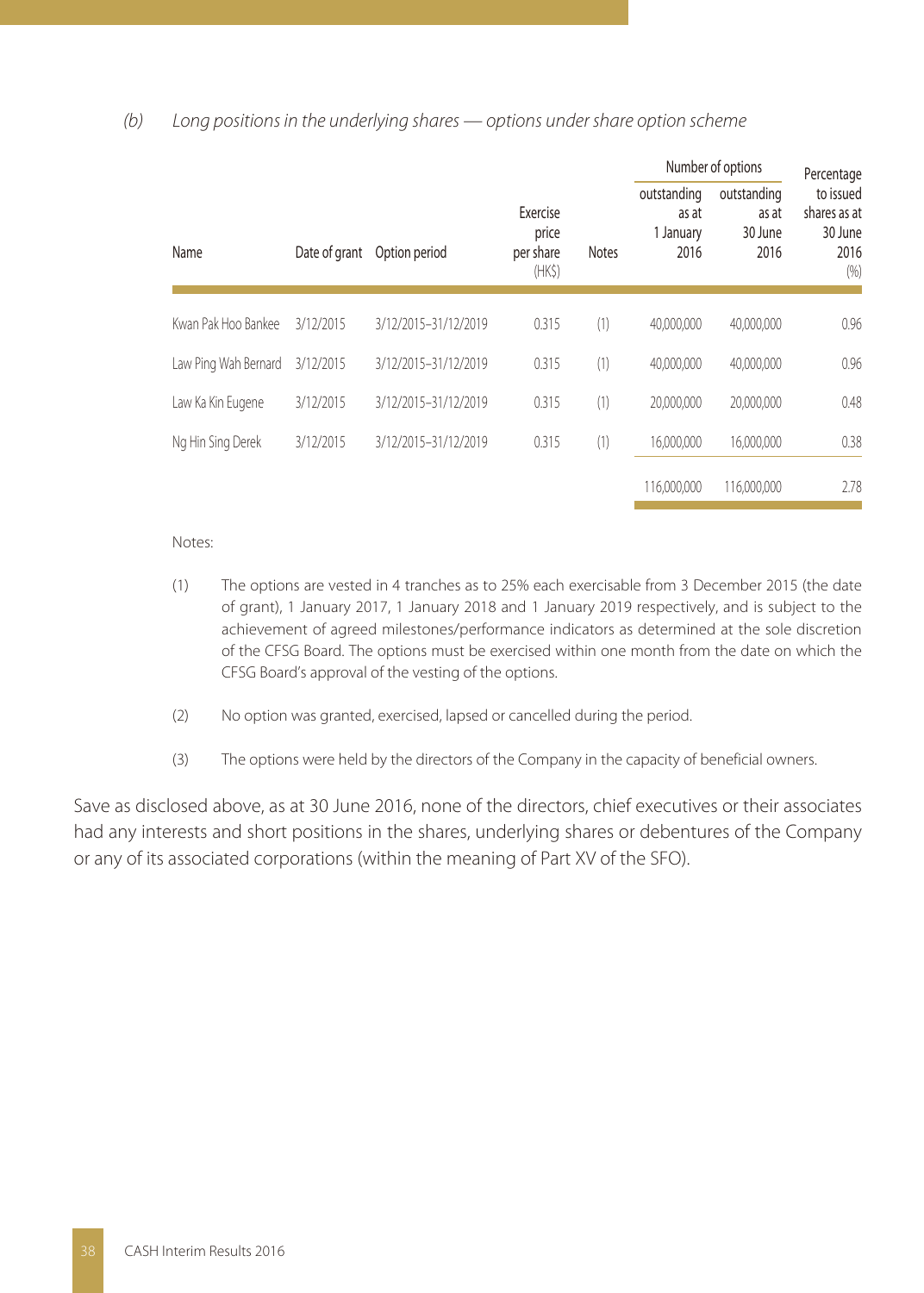# Share Option Schemes

## The Company

Details of share options to subscribe for shares in the Company granted to participants under the share option scheme of the Company during the six months ended 30 June 2016 were as follows:

|                         |                       |                                               |              |                                           | Number of options                            |                                         |
|-------------------------|-----------------------|-----------------------------------------------|--------------|-------------------------------------------|----------------------------------------------|-----------------------------------------|
| Date of grant           | Option period         | Exercise<br>price<br>per share<br>$(HK\zeta)$ | <b>Notes</b> | outstanding<br>as at<br>1 January<br>2016 | lapsed<br>during<br>the period<br>(Note (6)) | outstanding<br>as at<br>30 June<br>2016 |
| <b>Directors</b>        |                       |                                               |              |                                           |                                              |                                         |
| 2/9/2014                | 2/9/2014-31/8/2018    | 0.478                                         | (1)          | 18,144,000                                |                                              | 18,144,000                              |
| 18/12/2015              | 18/12/2015-31/12/2019 | 0.460                                         | (1)          | 22,400,000                                |                                              | 22,400,000                              |
|                         |                       |                                               |              | 40,544,000                                |                                              | 40,544,000                              |
| Employees & consultants |                       |                                               |              |                                           |                                              |                                         |
| 2/9/2014                | 2/9/2014-31/8/2018    | 0.478                                         | (2)8(4)      | 22,548,000                                | (2,460,000)                                  | 20,088,000                              |
| 18/12/2015              | 18/12/2015-31/12/2019 | 0.460                                         | (3)8(4)      | 26,200,000                                |                                              | 26,200,000                              |
| 18/12/2015              | 18/12/2015-31/12/2019 | 0.460                                         | (5)          | 6,800,000                                 |                                              | 6,800,000                               |
|                         |                       |                                               |              | 55,548,000                                | (2,460,000)                                  | 53,088,000                              |
|                         |                       |                                               |              | 96,092,000                                | (2,460,000)                                  | 93,632,000                              |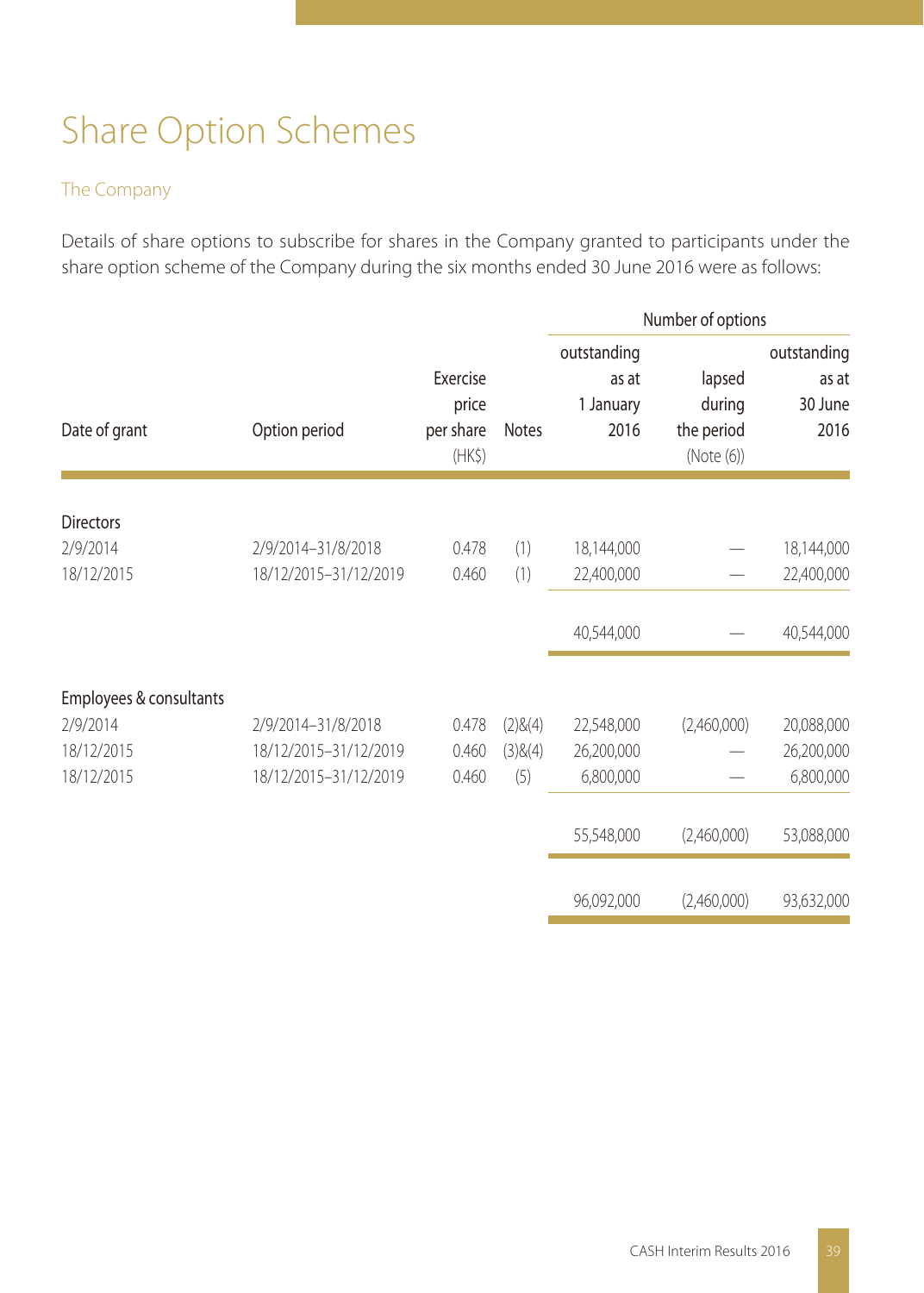#### Notes:

- (1) Details of the options granted to the directors are set out in the section headed "Directors' Interests in Securities".
- (2) The options are vested in 4 tranches as to 25% each exercisable from 2 September 2014 (the date of grant), 1 September 2015, 1 September 2016 and 1 September 2017 respectively and is subject to the vesting conditions as set out in (4) below.
- (3) The options are vested in 4 tranches as to 25% each exercisable from 18 December 2015 (the date of grant), 1 January 2017, 1 January 2018 and 1 January 2019 respectively and is subject to the vesting conditions as set out in (4) below.
- (4) The vesting conditions of the options is the achievement of agreed milestones/performance indicators as determined at the sole discretion of the Board. The options must be exercised within one month from the date on which the Board's approval of the vesting of the options.
- (5) The options must be exercised within one month from the date on which the Board's approval of the vesting of the options and upon satisfactory delivery of services.
- (6) The lapsed options were due to cessation of employment of participants with members of the Group.
- (7) No option was granted, exercised or cancelled during the period.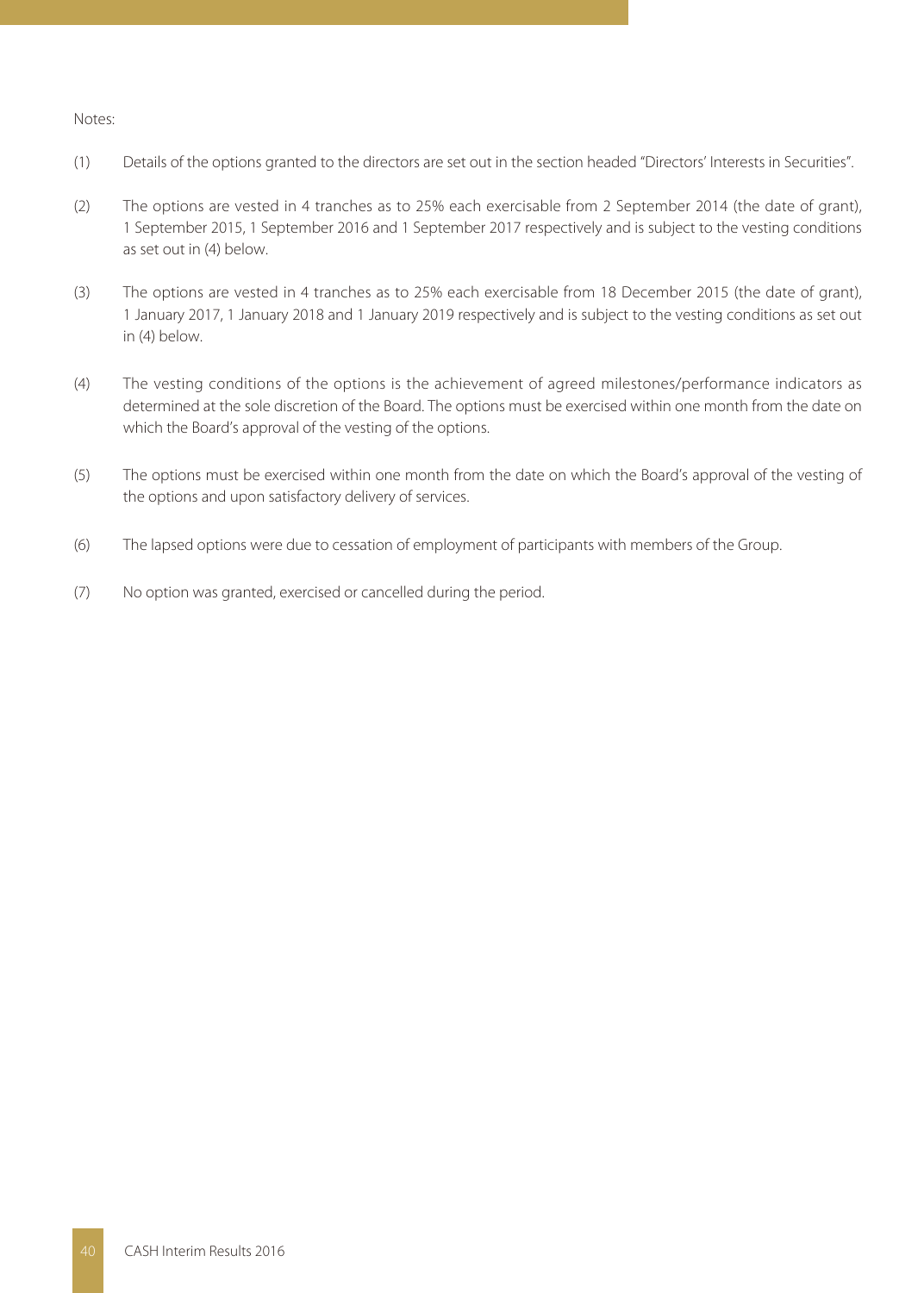### The subsidiaries

## (i) CFSG

Details of share options to subscribe for shares in CFSG granted to participants under the share option scheme of CFSG during the six months ended 30 June 2016 were as follows:

|                         |                      |                                               |              | Number of options                         |                                         |
|-------------------------|----------------------|-----------------------------------------------|--------------|-------------------------------------------|-----------------------------------------|
| Date of grant           | Option period        | Exercise<br>price<br>per share<br>$(HK\zeta)$ | <b>Notes</b> | outstanding<br>as at<br>1 January<br>2016 | outstanding<br>as at<br>30 June<br>2016 |
| <b>Directors</b>        |                      |                                               |              |                                           |                                         |
| 3/12/2015               | 3/12/2015-31/12/2019 | 0.315                                         | (1)          | 116,000,000                               | 116,000,000                             |
| Employees & consultants |                      |                                               |              |                                           |                                         |
| 3/12/2015               | 3/12/2015-31/12/2019 | 0.315                                         | (2)8(3)      | 192,000,000                               | 192,000,000                             |
| 3/12/2015               | 3/12/2015-31/12/2019 | 0.315                                         | (4)          | 30,000,000                                | 30,000,000                              |
|                         |                      |                                               |              | 222,000,000                               | 222,000,000                             |
|                         |                      |                                               |              | 338,000,000                               | 338,000,000                             |

#### Notes:

- (1) Details of the options granted to the directors of the Company are set out in the section headed "Directors' interests in securities" above.
- (2) The options are vested in 4 tranches as to 25% each exercisable from 3 December 2015 (the date of grant), 1 January 2017, 1 January 2018 and 1 January 2019 respectively and is subject to the vesting conditions as set out in (3) below.
- (3) The vesting of the options is subject to the achievement of agreed milestones/performance indicators as determined at the sole discretion of the CFSG Board. The options must be exercised within one month from the date on which the CFSG Board's approval of the vesting of the options.
- (4) The options must be exercised within one month from the date on which the CFSG Board's approval of the vesting of the options and upon satisfactory delivery of services.
- (5) No option was granted, exercised, lapsed or cancelled during the period.

### (ii) Netfield Technology Limited (incorporated in Bermuda) ("Netfield (Bermuda)")

No option has been granted under the share option scheme of Netfield (Bermuda) since its adoption on 6 June 2008.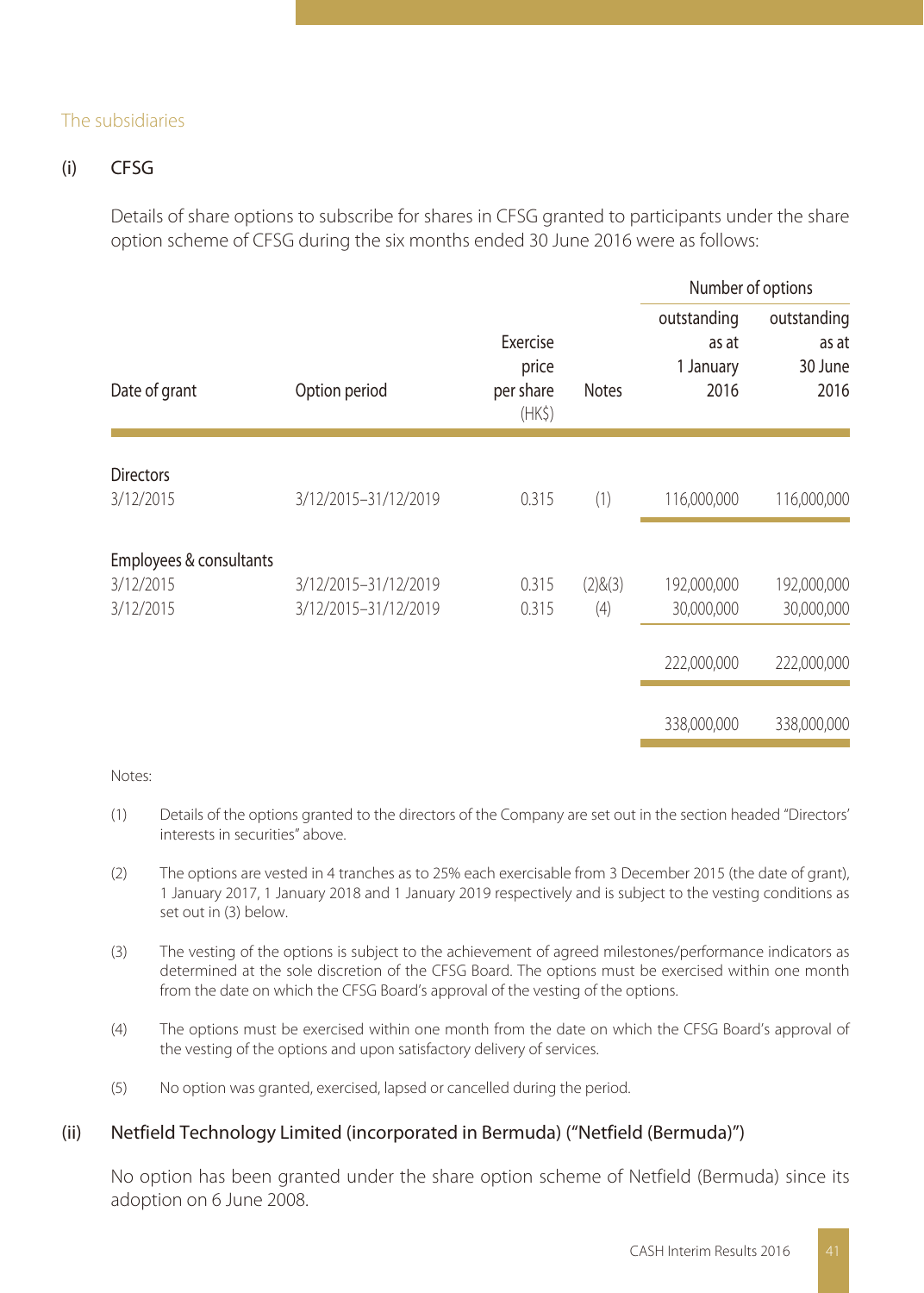# Substantial Shareholders

As at 30 June 2016, so far as is known to the directors and chief executives of the Company, the persons/companies (other than a director or chief executive of the Company) who had, or were deemed or taken to have an interest or short positions in the shares and underlying shares as recorded in the register required to be kept under Section 336 of the SFO or as otherwise notified to the Company were as follows:

| Name                                         | Capacity                                                                        | Number<br>of shares | Shareholding<br>(% ) |
|----------------------------------------------|---------------------------------------------------------------------------------|---------------------|----------------------|
| Hobart Assets Limited<br>(Notes (1) and (2)) | Interest in a controlled corporation                                            | 281,767,807         | 33.89                |
| Cash Guardian<br>(Notes (1) and (2))         | Interest in a controlled corporation                                            | 281,767,807         | 33.89                |
| Mr Wang Shui Ming<br>(Note (3))              | Beneficial owner, interest in a<br>controlled corporation and<br>other interest | 77,404,926          | 9.31                 |

Notes:

- (1) This refers to the same number of shares held by Cash Guardian, a wholly-owned subsidiary of Hobart Assets Limited, which in turn was 100% beneficially owned by Mr Kwan. Pursuant to the SFO, Mr Kwan and Hobart Assets Limited were deemed to be interested in the shares held by Cash Guardian.
- (2) Mr Kwan (a director whose interests are not shown in the above table) was interested and/or deemed be interested in a total of 286,027,807 shares (34.41%), which were held as to 281,767,807 shares by Cash Guardian and as to 4,260,000 shares in his personal name. Detail of his interest is set out in the section "Directors' interests in securities" above.
- (3) The shares were held as to 19,631,226 in his personal name, as to 42,114,150 held by Mingtak Holdings Limited (a 100%-owned controlled corporation of Mr Wang), and 15,659,550 held by him as nominee under a power of attorney. Pursuant to the SFO, Mr Wang was deemed to be interested in all these shares.

Save as disclosed above, as at 30 June 2016, the directors and chief executives of the Company were not aware of any other parties or corporation (other than a director or chief executive of the Company) who had, or were deemed or taken to have, any interests or short positions in the shares and underlying shares as recorded in the register required to be kept under Section 336 of the SFO or as otherwise notified to the Company.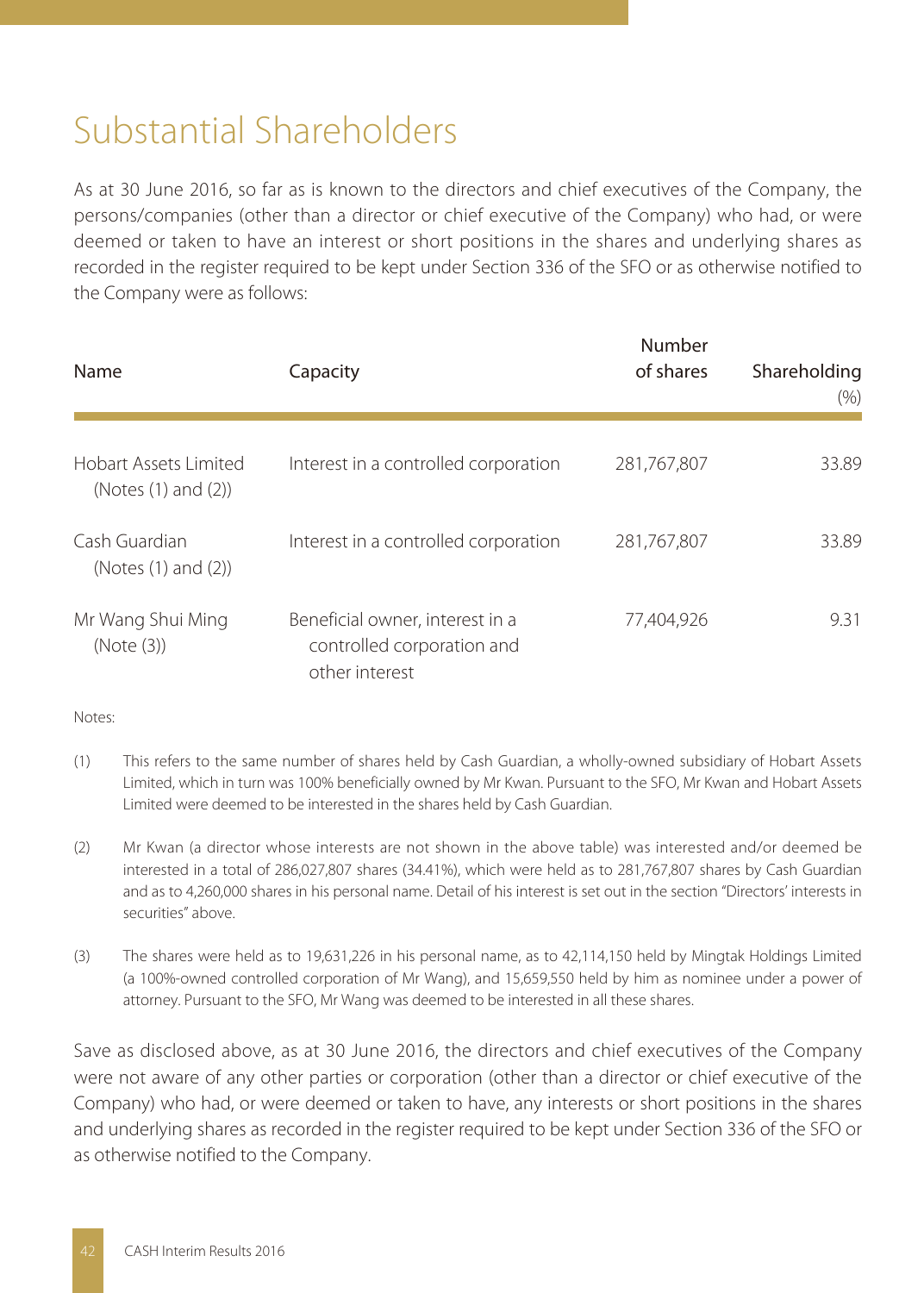# Corporate Governance

During the accounting period from 1 January 2016 to 30 June 2016, the Company had duly complied with the code provisions set out in the Code on Corporate Governance Practices ("CG Code") contained in Appendix 14 of the Listing Rules, except for the deviations summarised as follows:

- (i) The Company does not have a nomination committee as provided for in code provision A.5.1 as its function has been performed by the Board as a whole. The Board under the leadership of the Chairman is responsible for reviewing the structure, size and composition of the Board and the appointment of new directors from time to time to ensure that it has a balanced composition of skills and experience appropriate for the requirements of the businesses of the Company, and the Board as a whole is also responsible for reviewing the succession plan for the directors.
- (ii) Mr Kwan (Chairman of the Board) also acted as CEO of the Company during the underlying period. According to code provision A.2.1, the roles of Chairman and CEO of the Company should be separate. The dual role of Mr Kwan provides a strong and consistent leadership to the Board and is critical for efficient business planning and decisions of the Group. Upon the appointment of Mr Law Ka Kin Eugene as deputy CEO of the Company in November 2015, he assisted Mr Kwan in performing the CEO's responsibilities. The balance of power and authorities is also ensured by the operation of the Board and the senior management, which comprise experienced and high caliber individuals.

Save for the above, the Company has been in compliance with the CG Code throughout the six months ended 30 June 2016.

## Compliance with the Model Code

The Company has adopted a code of conduct regarding securities transactions by directors as set out in Appendix 10 of the Listing Rules. All directors have confirmed, following specific enquiry by the Company, that they fully complied with the required standard of dealings set out therein throughout the review period.